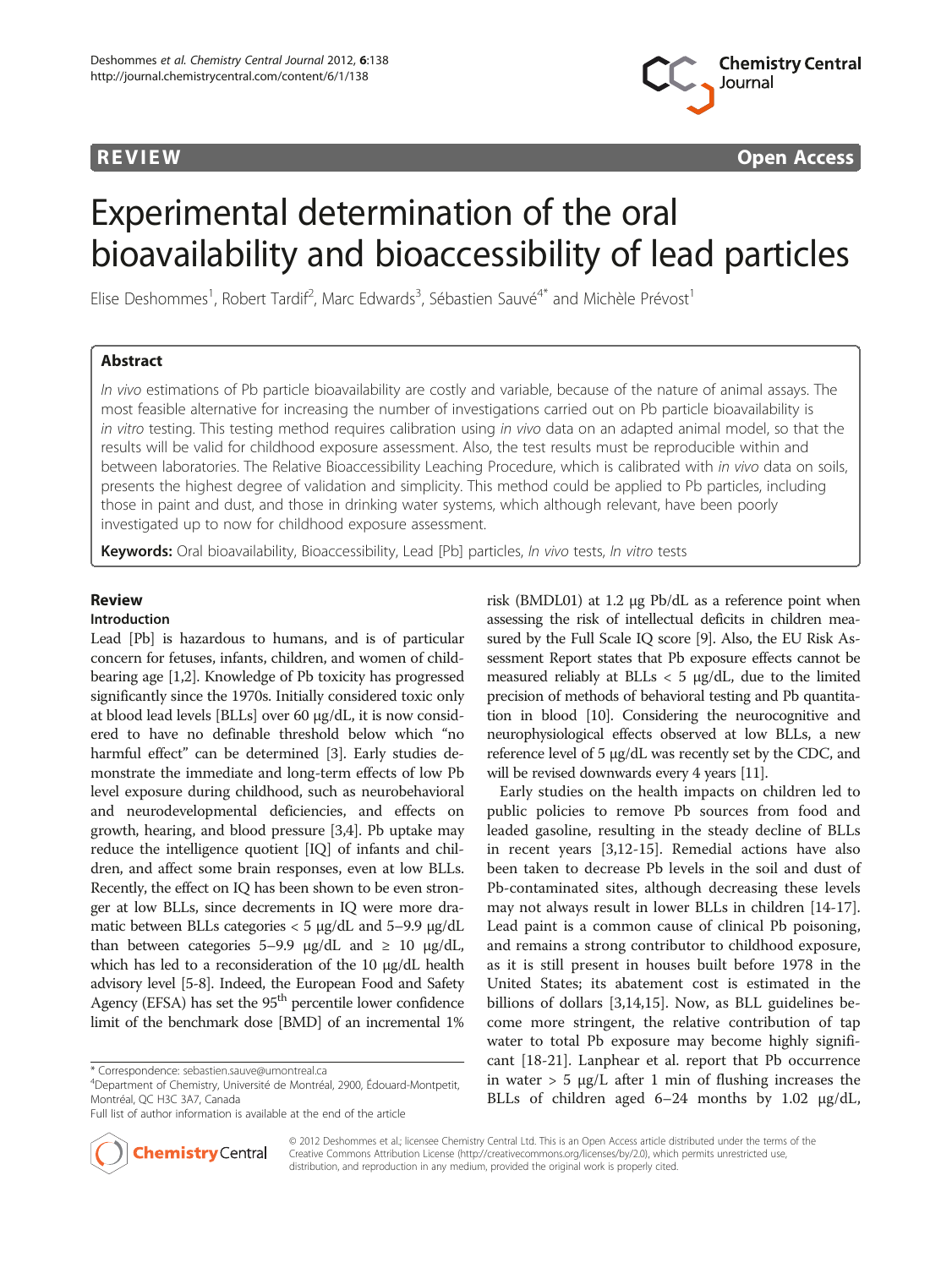contributing to about 20.4% of the total BLL [[22\]](#page-27-0). Recently, abnormal BLLs in young children have been associated with elevated Pb concentrations in drinking water, particulate Pb representing a significant fraction of this [\[23](#page-27-0)-[26\]](#page-27-0). However, because of its sporadic occurrence, exposure to particulate Pb in drinking water is especially difficult to characterize [[27](#page-27-0)]. Most regulatory and research efforts have assumed that soluble Pb is the predominant form of exposure. Interest in particulate Pb is now growing, because of its potential contribution to chronic and acute exposure [[27-29\]](#page-27-0). The most direct approach to assessing the contribution of various Pb sources to human exposure is to conduct epidemiological studies or in vivo studies. Numerous epidemiological studies of particulate Pb exposure from various media (i.e. air, soil, paint, and dust) have been reviewed [\[14,15,30,31\]](#page-27-0). Some of these revealed a significant relationship between environmental Pb levels and BLLs, and a decrease in BLLs after remediating Pb sources, providing direct measurements of exposure and its impacts on body burden. However, they are challenging to carry out because of cost, the variability of exposure among the population studied, and BLL evolution since exposure [\[32\]](#page-27-0).

In vivo experiments are much simpler to plan and perform than epidemiological studies. Key parameters can be controlled, such as exposure levels and conditions, and the relationships between exposure levels and levels of Pb absorbed by the in vivo specimen tested can be quantified. However, the measurements are indirect, based on animal models, and require extrapolation to human exposure conditions. A primary outcome of in vivo studies of oral Pb exposure is the oral bioavailability of Pb occurring in both dissolved and particulate form. Several in vivo experiments have been performed, first with readily soluble Pb forms such as Pb acetate [PbAc], and then mostly with Pb-contaminated soils. But comprehensive bioavailability experiments are long, expensive, demanding, and the use of animal models can raise ethical issues. Moreover, bioavailability results show significant variability, which is inherent to the use of animal models.

In vitro experiments are simpler, faster, cheaper, and highly reproducible, and do not raise ethical concerns, and therefore are best suited to test replication. However, they can only assess the bioaccessibility of Pb, defined as the fraction of ingested Pb dissolved during the digestion process and available for absorption into the systemic circulation (bloodstream). Bioavailability is the fraction actually available and taken up by an organism, while bioaccessibility is an experimentally determined estimate of what is potentially bioavailable [\[33\]](#page-27-0). If well calibrated, an *in vitro* test can adequately predict in vivo results. A significant number of bioaccessibility studies have been conducted on Pb contaminated soils. However, the bioaccessibility of other sources of Pb

particles to which infants/children can be exposed (paint, dust, drinking water particles, toys, and food) has not been thoroughly investigated. In vivo testing of these particulate forms can be limited by experimental constraints, which can be addressed using in vitro tests.

This review summarizes the information available on the bioavailability and bioaccessibility testing that have been proposed for estimating the oral bioavailability of Pb particles in children. Our objectives are to identify the strengths and weaknesses of these procedures, to highlight differences between them to support the interpretation of study conclusions, and, finally, to draw attention to gaps in the data on Pb particles that are relevant for childhood exposure assessment.

### Approaches to estimating Pb bioavailability

Many definitions of bioavailability have been proposed for soil and sediments [[33](#page-27-0)]. In this review, the term "oral bioavailability" refers to the amount of ingested Pb that reaches the systemic circulation and that is likely to accumulate in the body, including organs and bones. Historically, bioavailability has been determined in the laboratory using *in vivo* testing. In vivo testing to estimate Pb bioavailability must be carried out over an extended period to ensure that the metal is absorbed, retained, and excreted. The half-life of Pb is about 25 days in blood, 40 days in soft tissues, and 25 years in bones [[34\]](#page-27-0). Early human experiments were conducted using Pb in the diet, Pb tracers, or Pb salts labeled with radioactive  $Pb^{203}$  [[35-37](#page-27-0)]. A detailed review and critical evaluation of these studies is available in Mushak ([1991](#page-27-0)) [[30\]](#page-27-0). Such studies helped identify absorption mechanisms for soluble Pb and interactions with food, although there are still some uncertainties on the specific sites where Pb uptake actually takes place [\[30](#page-27-0)]. However, these results cannot be directly extrapolated to Pb particles in soil, dust, paint, or drinking water, because of potential matrix effects. A more recent study measured the bioavailability of soil borne Pb in human adults, and is the only study performed on humans with Pb-contaminated soil [\[38\]](#page-27-0). The target population was adults, whose digestive absorption processes differ markedly from those of infants and children [\[30\]](#page-27-0).

Most in vivo experiments have been conducted with young animals using various experimental designs. In general, several groups of animals are involved: a control group receiving a purified diet without any Pb; a group receiving a Pb salt-based solution, such as PbAc, either orally or intravenously (or both, if there are two groups), at different dosages representing the Pb dose range of the test materials; and, finally, a group administered with different doses of the test materials. Similar Pb doses from the test materials and from PbAc are necessary to ensure that the slopes of dose–response curves for both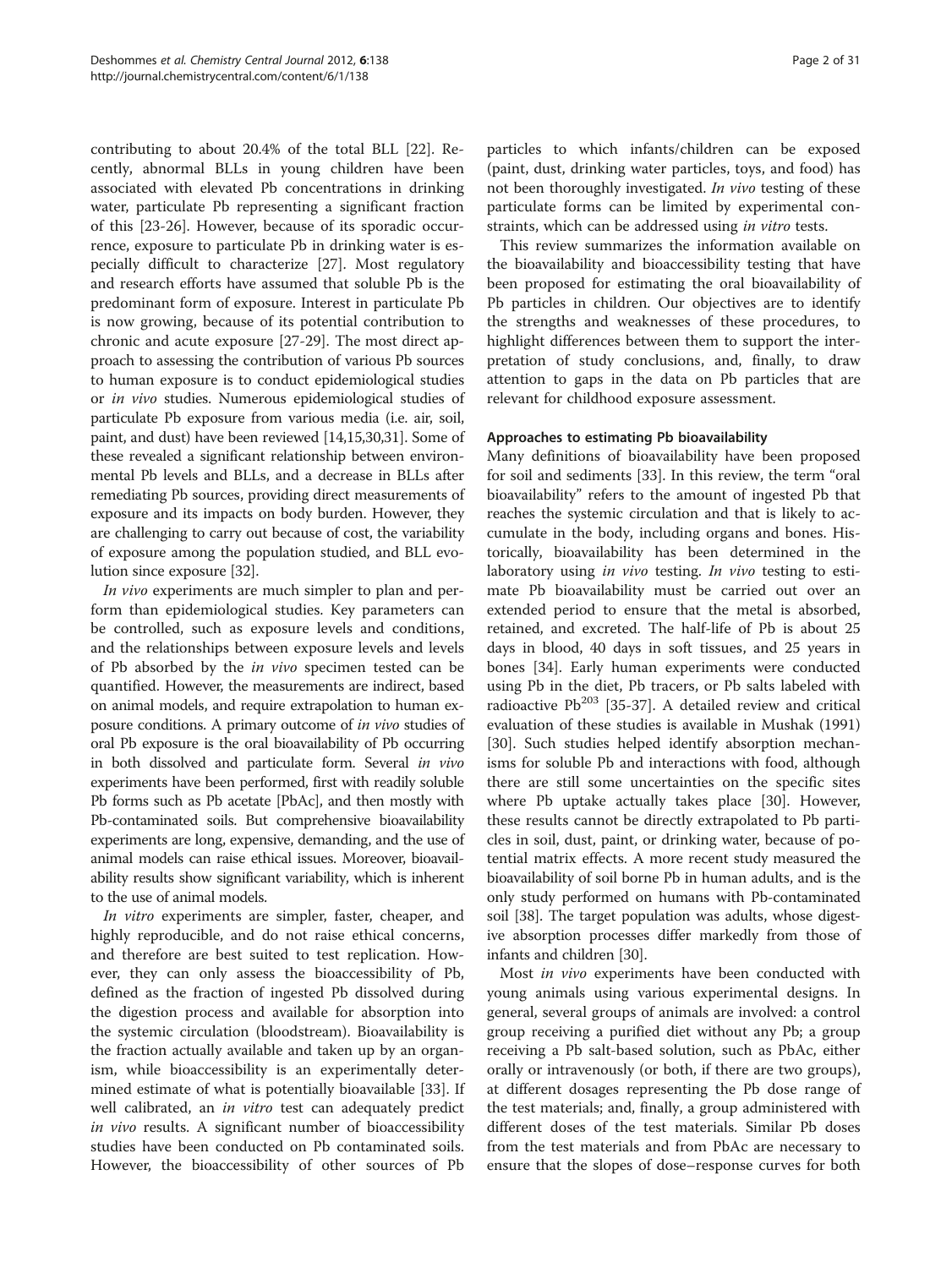materials are comparable. Also, the range of the dosages applied usually includes low to high doses so that some degree of active transport (saturable) is represented in the blood compartment. Pb salts such as PbAc (soluble) are used as references to compare test materials and calculate bioavailability. Administering Pb salts intravenously allows the absolute bioavailability [ABA] – the fraction of Pb that enters the bloodstream (absorption fraction) – to be calculated (Equations  $1-2$ ). If PbAc is delivered orally, the relative bioavailability [RBA] – the bioavailability of the test material relative to that of PbAc – is calculated (Equation 3). The intravenous dosage for determining ABA is also used to set minimum and maximum BLLs for a range of doses and to better characterize Pb distribution in a steady state [\[39-41](#page-27-0)]. RBA is also called "oral bioavailability", but relative to an appropriate reference material (PbAc) [[41,42](#page-27-0)]. RBA is more informative, because it takes the exposure matrix into account [\[43](#page-27-0)]. The ABA can be calculated, as opposed to measured, through intravenous injections, by multiplying the RBA by the Pb absorption fraction (ABA) of PbAc administered orally (Equation 4).

Oral ABA calculation:

$$
ABA_{TM} = \frac{IDM_{oral TM}}{IDM_{iv PbAc}} \times \frac{Dose_{iv PbAc}}{Dose_{oral TM}}.
$$
\n(1)

$$
ABA_{PbAc} = \frac{IDM_{oral\ PbAc}}{IDM_{iv\ PbAc}} \times \frac{Dose_{iv\ PbAc}}{Dose_{oral\ PbAc}}.
$$
 (2)

Oral RBA calculation:

$$
RBA_{TM} = \frac{ABA_{TM}}{ABA_{oral PbAc}}.
$$
  
\n
$$
RBA_{TM} = \frac{IDM_{oral TM}}{IDM_{oral PbAc}} \times \frac{Dose_{oral PbAc}}{Dose_{oral TM}}.
$$
\n(3)

Link between ABA and RBA:

$$
ABA_{TM} = ABA_{oral\ PbAc} \times RBA_{TM}.\tag{4}
$$

IDM – Internal Dose Metrics (BLL, Pb in tissues, etc.); iv – intravenous; TM – Test Material.

The internal dose metrics [IDM] measured during in vivo experiments can also vary. Several kinetic pools for Pb in the human body with varying rates of turnover, partly depending on the time elapsed since the administration of the Pb dose, affect bioavailability estimation. To address this, sequential blood samples can be collected during the experiment, as well as blood and tissue samples on the last day of the test. The tissue samples most frequently collected are from the liver, kidneys, and femurs. The amount of Pb stored in other parts of the body is considered to be small, in the order of 4% of total Pb measured in blood, bones, liver, and kidneys for short-term experiments [\[44](#page-27-0)]. So, RBA calculation can be based on Pb levels either in blood or in tissues: bloodbased RBA is calculated by measuring the ratio between BLL following test material ingestion and BLL following oral ingestion of PbAc for a similar dosage (Equation 3). This ratio is measured under presumed steady state conditions after repeated exposure, resulting in a stable BLL, or at various times during the experiment to monitor BLL evolution [[44](#page-27-0)]. Similar ratios can be established for bones, kidneys, and liver on the last day of the experiment [[45-47](#page-27-0)].

The most commonly used approach for evaluating bioavailability, and a comprehensive one, is based on monitoring BLLs over the course of the experiment for different dosages, as well as the Pb content in bones, kidneys, and liver at the end of the exposure period for different dosages. The "area-under-the-blood concentration versus time curve" [AUC] of BLL is then calculated for each Pb dose and test material (Figure 1). The AUC approach for BLL has the advantage of including the whole dose–response relationship of the BLL over the time of the experiment. However, the information it provides on the evolution of absorption over that period is poor [\[48](#page-27-0)]. AUC BLL (e.g. μg×day/dL), bone Pb levels, or other kinds of IDM for Pb salt and test material are then fitted versus Pb dose. Identical absorbed doses of Pb delivered to target Pb pools are assumed to produce an equivalent IDM [\[40\]](#page-27-0). Bioavailability is determined by calculating the ratio of Pb test material dose and the PbAc dose that yields an identical IDM [\[40,49](#page-27-0)] (Figure [2](#page-3-0)). This calculation is equivalent to Equation 3, since the IDM for both the test material and the PbAc administered orally cancel each other out:

Oral RBA based on equivalent IDM:

$$
RBA_{TM} = \frac{Dose_{PbAc} \text{ oral producing equivalent IDM to TM}}{Dose_{TM} \text{ oral producing equivalent IDM to PbAc}}.
$$
 (5)

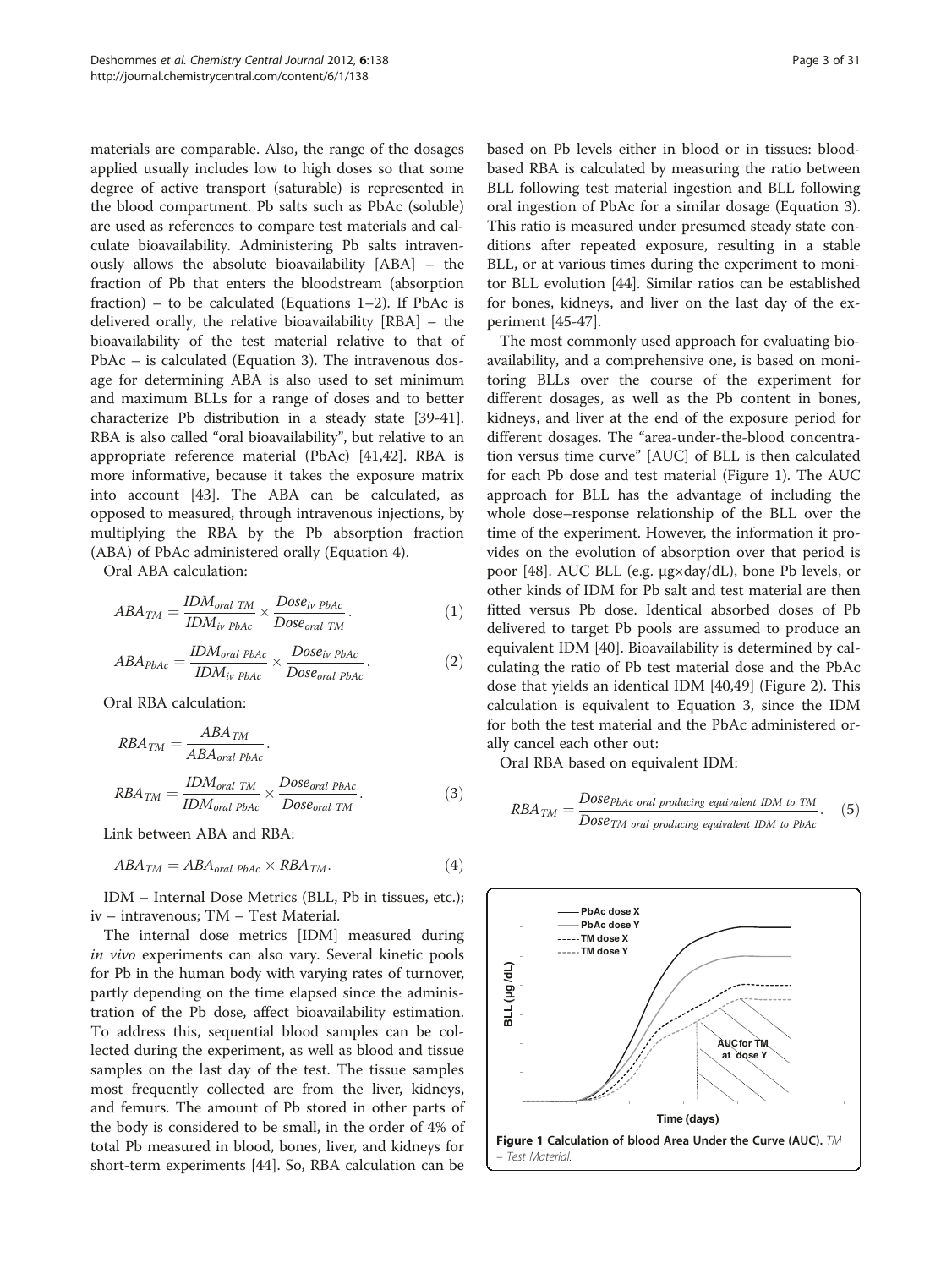<span id="page-3-0"></span>

This approach requires finding the most suitable mathematical model for both the PbAc dose and the Pb test material dose IDMs. Indeed, an IDM per unit of absorbed Pb dose does not depend on the Pb source. The best fit for bone, liver, and kidney Pb levels is usually linear, whereas for BLL/AUC, which increases gradually and then reaches a plateau (steady state), the best fit is non linear and varies [\[42,49](#page-27-0)]. Doses of Pb test material and Pb salt producing the same IDM can be calculated from the best fitting equations, and the bioavailability ratio calculated for each endpoint studied (AUC, BLL, Pb in bones, etc.). The BLL/AUC used for this ratio is usually the point before the rate of uptake of Pb from the test material starts to decrease owing to increasing dosage [[40\]](#page-27-0). The ratio can also be calculated for a range of doses that reflects currently estimated exposure. Finally, a point estimate can also be calculated, which combines the bioavailability related to each of the endpoints studied simultaneously, and is weighted according to its uncertainty. However no significant differences were shown between using only a BLL estimate or a point estimate based on multiple IDM [\[42,49\]](#page-27-0).

Another way to evaluate bioavailability is to complete a total mass balance. This method requires sequential BLL sampling, as well as total collection of urine and feces to recover all the excreted Pb. Pb content in feces and urine is subtracted from total Pb intake, and provides an estimate of the body's net retention [[37](#page-27-0)]. Urine samples represent the absorbed dose of Pb that is primarily excreted, whereas fecal samples provide the fraction of Pb that is unabsorbed [[50\]](#page-28-0). When BLLs reach a steady-state with multiple dosing, bioavailability can be determined by calculating the ratio of total Pb in the urine plus total Pb retained in the body to total Pb recovered. Such results have limited value if the total net excretions are underestimated. However, this method is nearly non invasive for the test subject, and can provide information on Pb accumulation in the body after repeated exposure. This makes it useful for studies on Pb uptake and Pb distribution in the whole body [[48](#page-27-0)].

The method for calculating the bioavailability and IDM on which it is based directly influences the bioavailability estimates. Understanding these differences is important when comparing results based on different methodologies. An RBA based on BLL is unlikely to provide the same results as global bioavailability based on the whole body's Pb uptake derived from a complete mass balance. If bioavailability is based on the blood AUC, the results will be influenced by the duration of the experiment and the timing of sampling. Furthermore, the interactions between Pb in soft tissues, bones, and blood determine the fractional absorption, and thus the bioavailability [\[51](#page-28-0)]. The timing of the sampling should be chosen carefully, considering the evolution of BLL over time and whether or not steady state is reached [\[52\]](#page-28-0).

### Experimental factors influencing Pb bioavailability

The *in vivo* experimental design parameters affecting the estimation of Pb bioavailability include: the animal model (species), its age, the addition of food, the duration of the experiment, and the dosage. The selection of these parameters and corresponding bioavailability results for published studies are summarized in Table [1.](#page-4-0)

# Animal model

A major factor affecting bioavailability estimation is the animal species used, and includes its age and its developmental stage. Intra-species differences in anatomy, feeding behavior, absorption rate, and digestion processes influence the results. As shown in Table [1,](#page-4-0) rats, piglets, and rabbits have been used to estimate Pb particle bioavailability. Pioneer studies used rodents and rabbits to determine bioavailability and the risk to infants/children [[39,44](#page-27-0),[45](#page-27-0),[54](#page-28-0),[55](#page-28-0),[71](#page-28-0)-[74\]](#page-28-0).

Although rodents and lagomorphs are widely used and well-known animal in vivo models, differences in their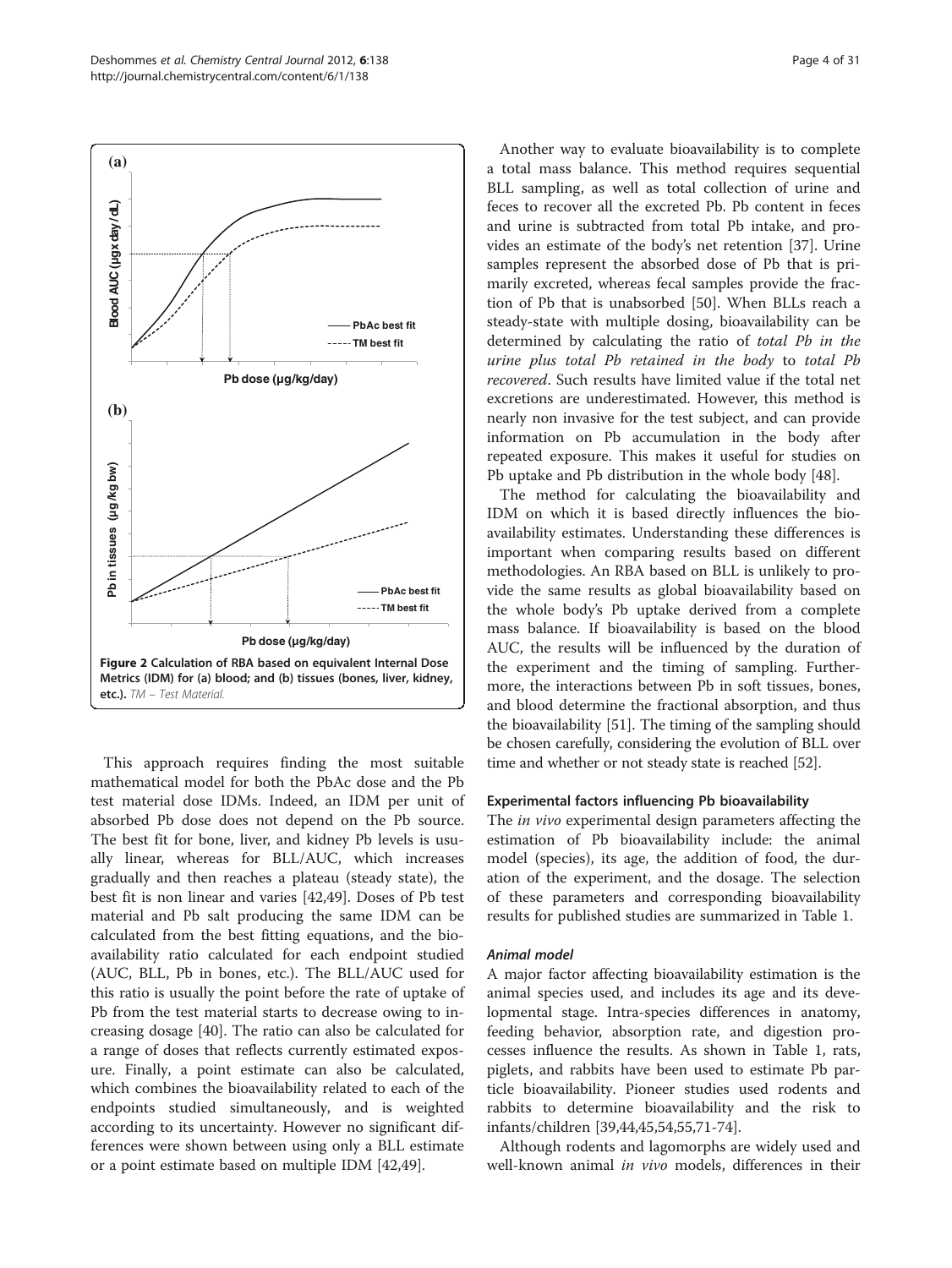| <b>REFERENCE</b>                      | <b>SPECIMEN</b>              | <b>SUBSTRATE</b>                                        | . .<br>-<br>STATE, DURATION,<br><b>DOSE</b>              | <b>RBA/ABA</b>                                                                      |
|---------------------------------------|------------------------------|---------------------------------------------------------|----------------------------------------------------------|-------------------------------------------------------------------------------------|
| <b>Freeman et al. 1992</b> [45]       | Rats (7-8 wk)                | Mine wastes                                             | $\cdot$ Fed                                              | • 12.1±3.6-26.8±4.8 (blood RBA %)                                                   |
|                                       |                              |                                                         | $\cdot$ 30 d                                             | • 4.8±1.9-13.3±2.2 (bone RBA %)                                                     |
|                                       |                              |                                                         | $\cdot$ 0.12-24 mg Pb/kg bw/d                            | $\cdot$ 0.6 $\pm$ 3.1-13.6 $\pm$ 3.1 (liver RBA %)                                  |
| <b>Dieter et al. 1993</b> [53]        | Rats (6-7 wk)                | Pb oxide, Pb sulfide,                                   | $\cdot$ Fed                                              | · 69-93 (blood RBA %, Pb oxide)                                                     |
|                                       |                              | Pb ore concentrate                                      | $\cdot$ 30 d                                             | · ND-36 (blood RBA %, Pb sulfide)                                                   |
|                                       |                              |                                                         | $\cdot$ 0-100 ppm Pb                                     | • ND-10 (blood RBA %, Pb ore)                                                       |
| <b>Freeman et al. 1993</b> [54]       | Rats (7-8 wk)                | Mine wastes                                             | $\cdot$ Fed                                              | • 0.36±1.04-7.32±1.57 (blood ABA %)                                                 |
|                                       |                              |                                                         | $\cdot$ 30 d                                             | $\cdot$ 0.51±0.15-2.25±0.23 (bone ABA %)                                            |
|                                       |                              |                                                         | $\cdot$ 5 to 20 ppm Pb                                   |                                                                                     |
| <b>Ruby et al. 1993</b> [55]          | Rabbits (12 wk)              | Mine wastes                                             | $\cdot$ Fast                                             | • 9±4 % Pb soluble in stomach                                                       |
|                                       |                              |                                                         | $0.5 - 36 h$                                             |                                                                                     |
|                                       |                              |                                                         | • 7.8 mg Pb/kg bw                                        |                                                                                     |
| <b>Freeman et al. 1994</b> [39]       | Rats (7-8 wk)                | Mine wastes                                             | $\cdot$ Fed                                              | $\cdot$ 2.7 $\pm$ 1.5 (% blood RBA)                                                 |
|                                       |                              |                                                         | $\cdot$ 30 d                                             | • 0.40±0.16 (% bone RBA)                                                            |
|                                       |                              |                                                         | • 0.12 to 24 mg Pb/kg bw/ • 0.55±0.68 (% liver RBA)<br>d |                                                                                     |
| Schoof et al. 1995 [40]               | Rats (4 wk)                  | Smelter soil                                            | $\cdot$ Fed                                              | $\cdot$ 41 (% blood RBA)                                                            |
|                                       |                              |                                                         | $\cdot$ 31 d                                             | • 20 (% blood ABA)                                                                  |
|                                       |                              |                                                         | $\cdot$ 0.11-3.4 mg Pb/kg bw/d                           |                                                                                     |
| <b>Freeman et al. 1996</b> [44]       | Rats $({\sim 4 \text{ wk}})$ | Soil, Pb sulfide                                        | $\cdot$ Fed                                              | • 0.8-8.7 (soil, % RBA)                                                             |
|                                       |                              |                                                         | $\cdot$ 44 d                                             | • 1.2-5 (Pb sulfide,% RBA)                                                          |
|                                       |                              |                                                         | • 17.6-127 ppm                                           |                                                                                     |
| Lorenzana et al. 1996 [56]            | Swine (40-50 d)              | Tacoma smelter soil & slag                              | • Fast (small dough)                                     | • Mean $ABA^{\S}$ (%, $PbAc_{iv}$ ): 10 (soil),                                     |
|                                       |                              |                                                         | $\cdot$ 0-7 d                                            | 4 (slag)                                                                            |
|                                       |                              |                                                         | $\cdot$ 34-567 µg Pb/kg bw<br>(single dose)              |                                                                                     |
| <b>Casteel et al. 1997</b> [49]       | Swine (8-9 kg)               | Berm and residential soils                              | • Fast (small dough)                                     | • 74-75 (point estimate RBA $\%^{\dagger}$ )                                        |
|                                       |                              |                                                         | $\cdot$ 15 d                                             |                                                                                     |
|                                       |                              |                                                         | $\cdot$ 71-732 µg Pb/kg bw/d                             |                                                                                     |
| Casteel et al. 1997-1998 <sup>#</sup> | Swine                        | Joplin smelter soil treated or<br>not with 1% phosphate |                                                          | · Point estimate RBA (%): 59-67<br>(not treated) to 38-45 (treated 1%<br>phosphate) |
| Maddaloni et al. 1998 [38]            | Humans (21-40                | Bunker Hill residential soil                            | • Fast & Fed                                             | · Fasting state: 26.2±8.1 (% ABA)                                                   |
|                                       | yr)                          |                                                         | $\cdot$ 30 h                                             | • With breakfast meal: 2.52±1.7<br>(% ABA)                                          |
|                                       |                              |                                                         | • 250 µg Pb/70 kg bw                                     |                                                                                     |
| <b>Ellickson et al. 2001</b> [57]     | Rats (0.18-0.2 kg)           | SRM 2710 Montana soil                                   | $\cdot$ Fast                                             | $\cdot$ 0.4-0.9 (% RBA)                                                             |
|                                       |                              |                                                         | $\cdot$ 3 d                                              |                                                                                     |
|                                       |                              |                                                         | · 7-8 mg Pb (single dose)                                |                                                                                     |
| <b>Brown et al. 2003</b> [58]         | Rats (3-4 wk)                | Urban soil treated with                                 | $\cdot$ Fed                                              | • RBA not calculated in %                                                           |
|                                       |                              | biosolids $(n=9)$                                       | $\cdot$ 35 d                                             |                                                                                     |
|                                       |                              |                                                         | $\cdot$ 71-125 mg Pb/kg diet                             |                                                                                     |

<span id="page-4-0"></span>Table 1 In vivo experiments on Pb particles and bioavailability results (2 pages)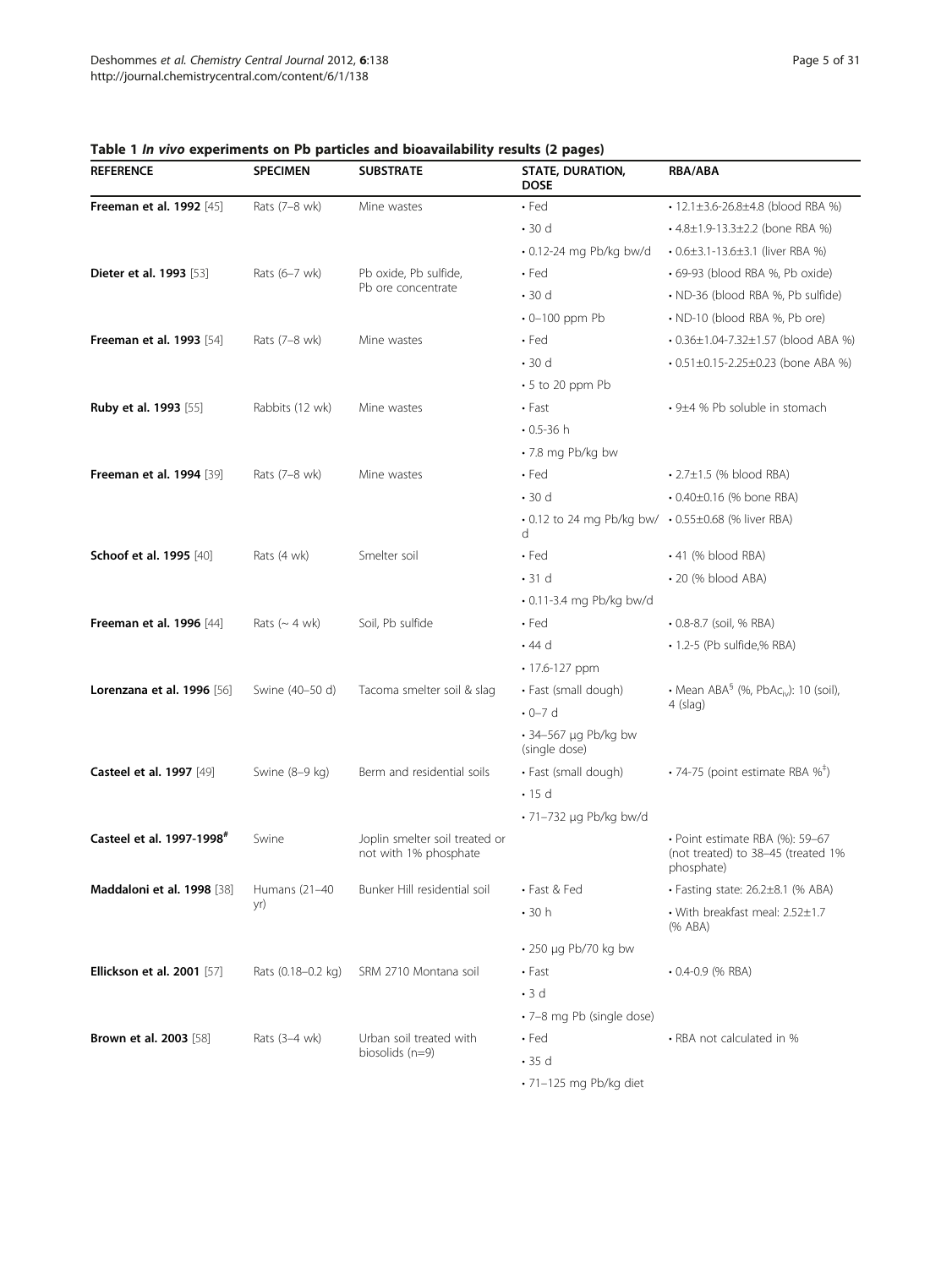| Hettiarachchi et al.<br>2003 [59]      | Rats (12 wk)                                                    | Joplin soil treated or not with · Fed· 21 d<br>Mn, phosphate, or CRYP |                                              | · Blood RBA%: 34 (not treated);<br>19-33 (treated)  |
|----------------------------------------|-----------------------------------------------------------------|-----------------------------------------------------------------------|----------------------------------------------|-----------------------------------------------------|
|                                        |                                                                 | $(n=15)$                                                              | · 1-6 mg Pb/kg bw/d                          | · Kidney RBA%: 48 (not treated);<br>19-39 (treated) |
|                                        |                                                                 |                                                                       |                                              | · Liver RBA%: 27 (not treated); 19-21<br>(treated)  |
|                                        |                                                                 |                                                                       |                                              | · Bone RBA%: 34 (not treated); 20-24<br>(treated)   |
| USEPA 2004, 2009 [60,61]               | Juvenile swine                                                  | 2 Omaha smelter soils                                                 | • Fast (small dough)                         | • 83 & 96 (point estimate RBA %)                    |
|                                        |                                                                 |                                                                       | $\cdot$ 15 d                                 |                                                     |
|                                        |                                                                 |                                                                       | • 75-675 µg Pb/kg bw/d                       |                                                     |
| Casteel et al. 2006 [42]               | Swine (5-6 wk)                                                  | 19 soil or soil-like materials <sup>†</sup>                           | • Fast (small dough)                         | • 1-105 (point estimate RBA %*)                     |
|                                        |                                                                 |                                                                       | $\cdot$ 15 d                                 |                                                     |
|                                        |                                                                 |                                                                       | • 75-675 µg Pb/kg bw/d                       |                                                     |
| <b>Marschner et al. 2006</b> [62]      | Swine (70 d)                                                    | 5 soils                                                               | · Semi-fed (milk powder<br>after 5 h fast)   | $\cdot$ 17-63 (RBA %)                               |
|                                        |                                                                 |                                                                       | $\cdot$ 28 d                                 |                                                     |
|                                        |                                                                 |                                                                       | • 0.1-3.2 mg Pb/kg bw/d                      |                                                     |
| <b>MSE Technology</b>                  | Swine (5-6 wk)                                                  | Smelter soil HER-2930                                                 | • Fast (small dough)                         | • 82 (point estimate RBA %)                         |
| Application 2006 [63]                  |                                                                 |                                                                       | $\cdot$ 15 d                                 |                                                     |
|                                        |                                                                 |                                                                       | • 77-686 µg Pb/kg bw/d                       |                                                     |
| Smith Jr. et al. 2008 [46]             | Rats $({\sim} 21 \text{ d})$<br>Micropigs $(\sim 30 \text{ d})$ | 2 smelter soils                                                       | $\cdot$ Fed                                  | • Rats RBA %: 88 (blood), 62 (bone)                 |
|                                        |                                                                 |                                                                       | $\cdot$ 30 d                                 | · Micropigs RBA %: 81 (blood),<br>68 (bone)         |
|                                        |                                                                 |                                                                       | $\cdot$ 50 µg Pb/g diet                      |                                                     |
| <b>Smith Jr. et al. 2008</b> [47]      | Rats $({\sim} 21 \text{ d})$                                    | 5 soils                                                               | $\cdot$ Fed                                  | $\cdot$ 85 $\pm$ 48 (blood RBA %)                   |
|                                        |                                                                 |                                                                       | $\cdot$ 35 d                                 | $\cdot$ 91 $\pm$ 12 (bone RBA %)                    |
|                                        |                                                                 |                                                                       | $\cdot$ 6.8-150 µg Pb/g diet                 |                                                     |
| <b>Bannon et al. 2009</b> [64]         | Juvenile swine                                                  | 8 small arms range soils                                              | • Fast (small dough)                         | • 108±18 (point estimate RBA %)                     |
|                                        |                                                                 |                                                                       | $\cdot$ 15 d                                 |                                                     |
|                                        |                                                                 |                                                                       | • 75-675 µg Pb/kg bw/d                       |                                                     |
| Caboche 2009 Denys et al. Swine (28 d) |                                                                 | 15 mining and smelting soils                                          | • Fast (small dough)                         | • 6-100 (kidney RBA %)                              |
| 2012 [65,66]                           |                                                                 |                                                                       | $\cdot$ 14 d                                 | • 8-100 (urine RBA %)                               |
|                                        |                                                                 |                                                                       | $\cdot$ <1 to 8 mg Pb/kg bw/d                | • 9-100 (bone RBA %)                                |
|                                        |                                                                 |                                                                       |                                              | • 10-85 (liver RBA %)                               |
| Juhasz et al. 2009 [67]                | Swine (6-8 wk)                                                  | 5 incinerator and urban soils                                         | $\cdot$ Fast                                 | $\cdot$ 10.1±8.7-19.1±14.9 (blood RBA %)            |
|                                        |                                                                 |                                                                       | $\cdot$ 5 d                                  |                                                     |
|                                        |                                                                 |                                                                       | $\cdot$ 0.1-1.2 mg Pb/kg bw<br>(single dose) |                                                     |
| <b>Smith et al. 2011</b> [68]          | Adult mice                                                      | 12 Pb impacted soils from                                             | $\cdot$ Fast                                 | • 10±2.8-89±15.3 (blood RBA %)                      |
|                                        |                                                                 | various sources                                                       | .48h                                         |                                                     |
|                                        |                                                                 |                                                                       | $\cdot$ 0.1-1.7 mg Pb (single<br>dose)       |                                                     |
|                                        |                                                                 |                                                                       |                                              |                                                     |

# Table 1 In vivo experiments on Pb particles and bioavailability results (2 pages) (Continued)

RBA–relative bioavailability; ABA–absolute bioavailability; ND–not determined; <sup>§</sup>estimates include 0 & 100% in the confidence interval; <sup>‡</sup>USEPA and Casteel et al. point estimate [\[42,43](#page-27-0)]; "data from the Ruby et al. review [[69\]](#page-28-0); <sup>†</sup>including soils tested by Schroder et al. [\[70](#page-28-0)]; <sup>\*</sup>also available in USEPA [\[43\]](#page-27-0).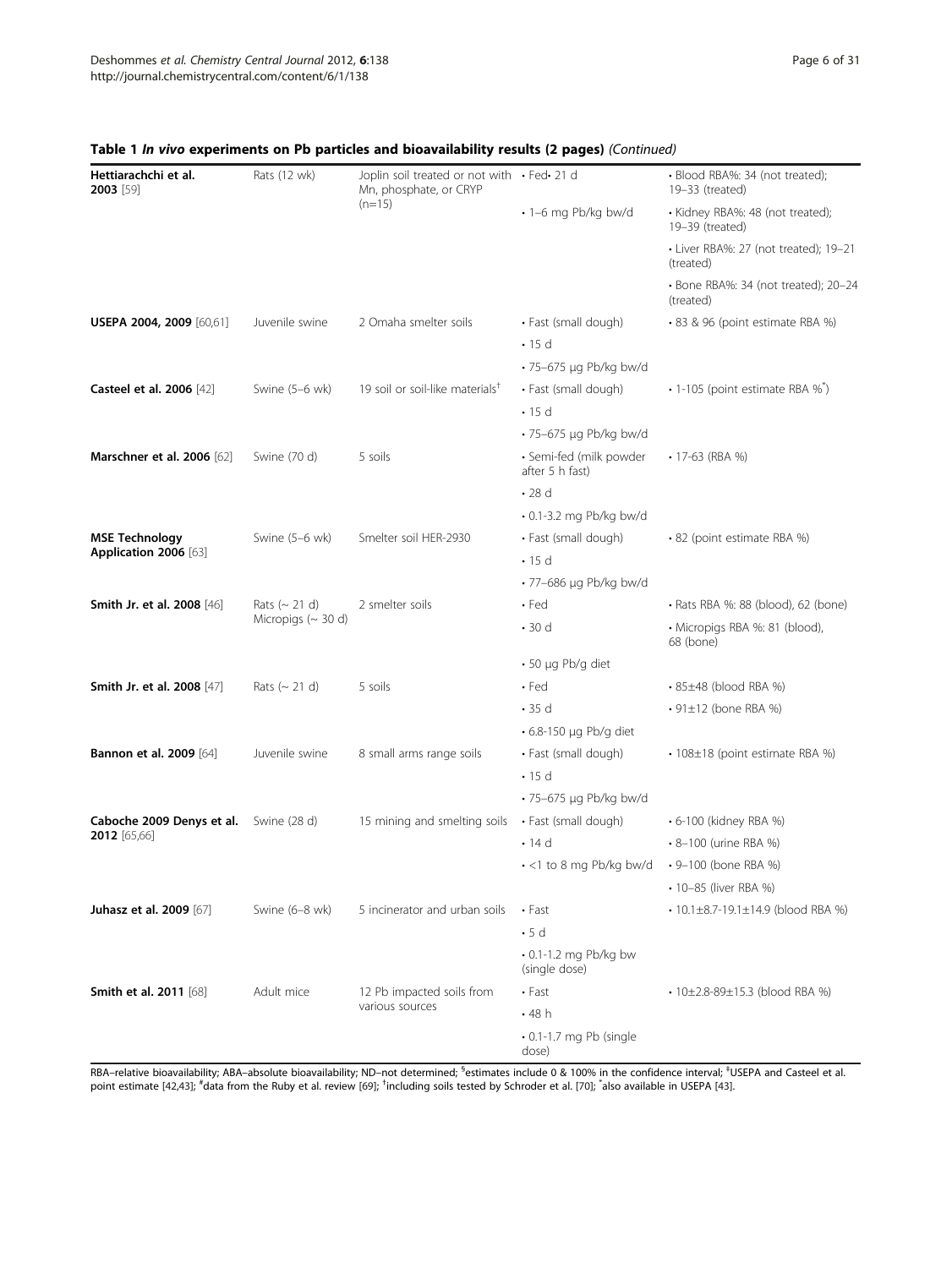digestive systems compared to the human prevent direct extrapolation to the Pb exposure of human children. First, rodent stomachs have a smaller glandular region than human stomachs, and consequently less surface area for parietal cells secreting acid [[48](#page-27-0)]. This results in a higher stomach pH of 3.9 and 3.2 in the fasting and fed states respectively [\[75](#page-28-0)]. In contrast, rabbits present a relatively low pH of 1.6 in the fed state, which is significantly lower than that of humans [[76](#page-28-0)]. Also, the surface area of the small intestine of a rat is about one-fifth the size a human one, which implies decreased Pb bioavailability, since some absorption mechanisms in the small intestine are surface area-dependent [[48](#page-27-0)]. Another significant difference is that the rat's small intestine is mature at weaning, unlike that of the human newborn, and its Ca absorption capacity decreases rapidly within 30 days [[48\]](#page-27-0). This results in a drastic decrease in the rat's Pb absorption rate, from about 80% between 0 and 30 days to about 50% between 1–2 weeks and 6–8 weeks [[30,](#page-27-0)[51\]](#page-28-0). Several in vivo studies listed in Table [1](#page-4-0) have used rats aged 4 weeks and 6–7 weeks [\[39,40,44,45](#page-27-0)[,54,57](#page-28-0)], which may have been too old to be representative of the high Pb absorption rates found in children 0–6 years old [[52](#page-28-0)]. Differences in the soils tested aside, the animal's age may actually explain the significantly higher blood RBA (85-88%) observed in weaning rats aged 21 days [\[46,47](#page-27-0)], compared to that of rats aged 4 weeks and older (0.8-41%) [[39,40,45,](#page-27-0)[54](#page-28-0)]. Also, the 12-week old rabbits used by Ruby et al. [\[55\]](#page-28-0) may be more representative of adult digestive conditions, as a 5-week old rabbit absorbs twice as much Pb as an older rabbit [[52](#page-28-0)]. The declining absorption rates within a relatively short period constitute a challenge in itself, since bioavailability tests must extend over several weeks owing to the half-life of Pb in blood. During a subchronic testing period of 15–30 days, the weanling rat's Pb absorption can vary significantly, depending on its age at the start of the testing period.

Specific behavior and defense mechanisms of rats and rabbits also influence absorption. For example, in response to exposure to Pb, rats lower their body temperature, which decreases its RBA. Furthermore, the constant feeding pattern of rats and rabbits and their cellulose-type diet are not favorable to Pb dissolution in the stomach, as this organ rarely empties completely, resulting in a pH buffer effect and the constant availability of ligands for Pb ions [[48](#page-27-0)]. Finally, coprophagic behavior in both species can lead to an inaccurate estimation of Pb bioavailability, because of Pb recirculation. Coprophagy is essential to the assimilation of all the nutrients necessary for the growth and development of rodents and rabbits, which, if impeded, can cause deficiencies in some minerals/vitamins that interfere with Pb absorption. Biliary excretion is also greater in rodents than in humans, and can generate errors in the estimation of Pb excreted and absorbed [\[40,46-48\]](#page-27-0). Despite

these differences, rats and rabbits are species commonly used for *in vivo* experiments, and so are very well characterized. Interpretation of the results, adjustments to them, and extrapolation to humans may therefore be more accurate than for other animal models that are less often used in laboratories. Moreover, even with the marked differences between their digestive systems and those of children, these species remain highly useful for studying many aspects of Pb exposure, such as estimating the potential health risks of Pb (e.g., [\[77\]](#page-28-0)).

Smith Jr. et al. compared Pb bioavailability in weanling micropigs and rats for various test materials, concluding that the micropig model is superior, because of a greater Pb concentration in their tissues and the ability to detect bioavailability trends in their bones, blood, liver, and kidneys [\[46\]](#page-27-0). Juvenile swine appear to be a better surrogate for predicting digestive and absorption processes in infants, because of the similarities between them with respect to: gastric hydrochloric acid (HCl) and protease secretion; small intestine configuration; limited digestive capacity, which impedes solid food digestion; and gut maturity [\[34,](#page-27-0)[78](#page-28-0)]. At birth, the digestive organs of both species are comparable in size, and the anatomy of the stomach and small intestine is similar. Also, although the immature swine grows faster than the newborn/child, it remains at prepubertal state throughout the experiment [\[41\]](#page-27-0). Similar patterns for secretions of HCl, pepsin, and other enzymes are present in the stomach, although gland distribution differs. Stomach capacities for babies at birth, 2 weeks, and 4 weeks approach piglet stomach volumes at 0, 10, and 20 days. Finally, the length of the small intestine and the microscopic gut structure of infants and juvenile swine are similar [\[78\]](#page-28-0). Marked differences also exist in the capacity of the digestive tract relative to the body weight of the piglet, which is three times greater than the newborn's. The piglet's stomach volume is  $260 \text{ cm}^3$ , compared to  $130$  $\text{cm}^3$  for infants of the same weight (5.75 kg). In the piglet, the length of the small intestine increases dramatically within the first ten days of life compared to that of the newborn. This implies that adjustments need to be made, notably in terms of increases in feed levels/dosage. However, the piglet's gastro-intestinal [GI] tract is well characterized, and the relationships between body weight and stomach/small intestine weight/length are known, so that adequate adjustments can be made. To account for the fact that the juvenile swine grows seven times faster than the human baby, intake is expressed relative to gut capacity at similar developmental stages. This rapid growth can be an advantage, since it provides an accelerated model for postnatal human growth and development. Finally, the piglet's size allows serial blood sampling without stressing the animal [[78](#page-28-0)]. However, the cost of conducting piglet experiments can limit the use of this model to investigating multiple substrates.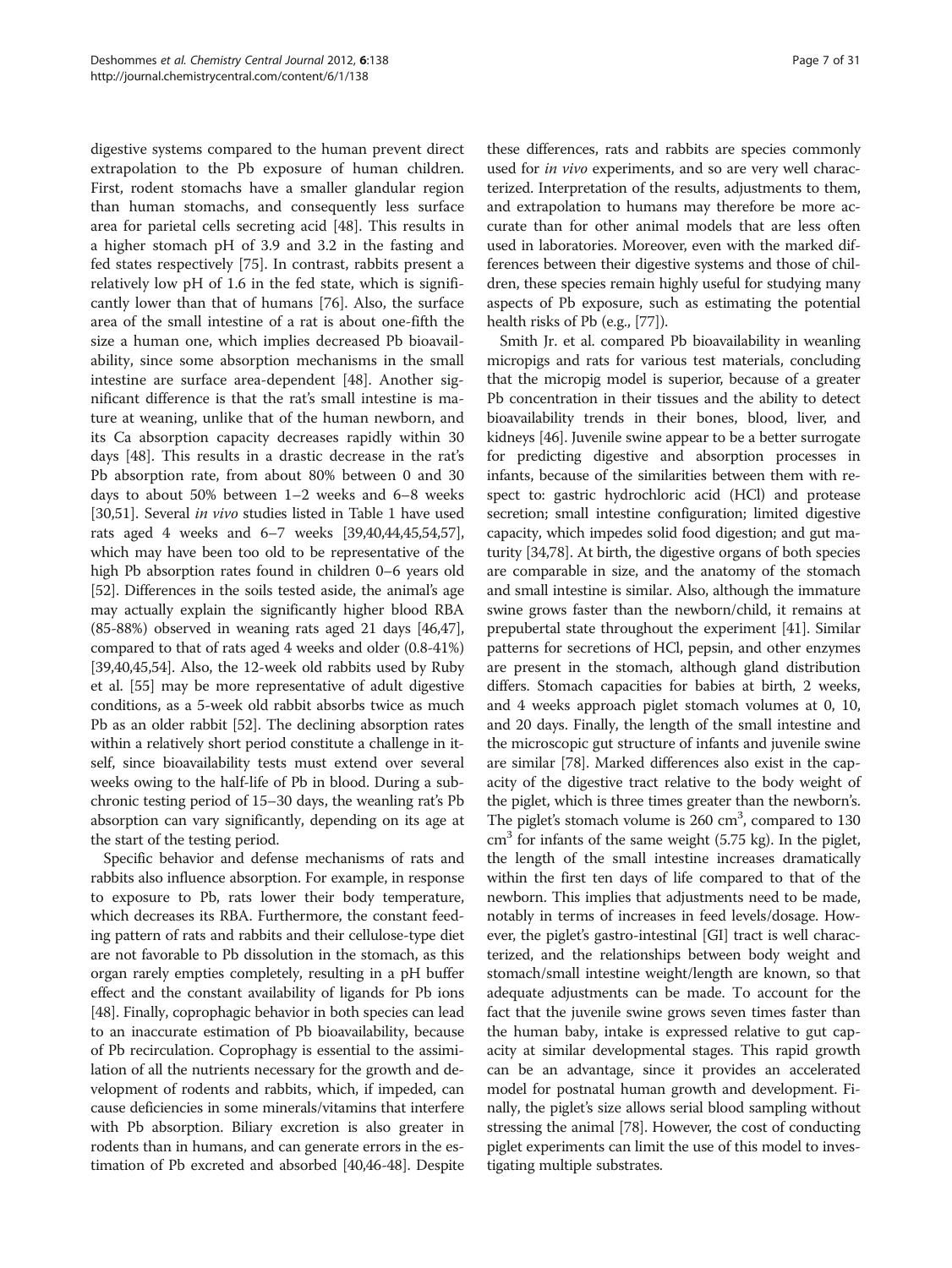USEPA Region VIII scientists conducted in vivo experiments on piglets to estimate the bioavailability of soil Pb particles, and from there the potential burden for infants/ children [[41](#page-27-0),[79,80\]](#page-28-0). The juvenile swine model experimental procedure for assessing oral bioavailability from soils, detailed in Weis et al. [\[41\]](#page-27-0) and further developed by Casteel et al. [[42](#page-27-0)], was then applied to a wide variety of soils [[60](#page-28-0),[63,64,70](#page-28-0)], in some cases with modifications to the original EPA procedure [[46](#page-27-0)[,62\]](#page-28-0).

### Conditions of dose and application

The dosage and its frequency are key factors affecting bioavailability estimation [\[41](#page-27-0)]. Generally, a fixed quantity of soil/dust is administered based on the estimated average daily soil/dust intake for children, which corresponds to a variable Pb dosage depending on the Pb content of the soil. However, for some animal models, such as the rat, it is often necessary to increase dosages in order to increase BLLs to detectable levels that permit reliable differentiation between the PbAc and the test material [[45](#page-27-0)]. Bioavailability results obtained under such conditions may be underestimated, as the rate of elimination of Pb at these high dosages could be much higher, especially if they largely exceed the saturation concentration for active transport mechanisms in the gut [[79\]](#page-28-0).

Childhood soil/dust ingestion rates from hand-tomouth activity refer to small quantities ingested repeatedly during the day, resulting in a cumulative dose of around 100 mg/day [\[52](#page-28-0)]. The bioavailability estimation based on in vivo experiments is only valuable if the ingestion of the test material/PbAc and subsequent absorption by the test animal are representative of those of children ingesting Pb from diet, soil, dust, paint, or water [[48,](#page-27-0)[52\]](#page-28-0). Mushak's review stresses that the dosages for in vivo testing should be representative of children's exposure in terms of amount and number of ingestions [[52\]](#page-28-0). For example, the single high dose of 4.2 g of test material in the Ruby et al. study [[55\]](#page-28-0) is not representative of normal children exposure, but more akin to soil geophagia, a form of pica ingestion [\[52\]](#page-28-0). Realistic exposures can be achieved by administering lower doses twice daily, as performed in several swine studies in Table [1](#page-4-0) [\[42,49](#page-27-0)[,60,61,63](#page-28-0)-[65\]](#page-28-0). These studies suggest that realistic dosages administered through multiple daily ingestions are preferable, and represent a better simulation of the exposure of the infant/child.

The choice of a fasting state or a fed state when administering Pb doses is a major factor in calculating bioavailability, since the stomach's retention time and pH, which are determining factors for Pb dissolution, depend on that state. *In vivo* studies presented in Table [1](#page-4-0) were performed either in fasting or fed state. The uptake of PbAc is reduced by about half when Pb is administered in food, rather than in a fasting state as in rat-

based experimental studies [\[43\]](#page-27-0). Maddaloni et al. also observed a decrease in RBA of about 24% from fasting to feeding conditions in human adults after ingesting contaminated soil [\[38](#page-27-0)]. The type of food also significantly influences bioavailability, as shown by the wide retention range associated with food type (3.5-56.8%), as compared to 61.3% for fasting adults dosed with PbAc [[35\]](#page-27-0). That study concluded that Pb ingestion during meals, as well as the presence of calcium, phosphate, and phytate in the meals, notably decreases Pb bioavailability three hours before and after ingestion. Indeed, calcium, iron, and phosphate were shown to compete with Pb for absorption through the intestine because of similar uptake mechanisms, although Pb uptake was not evidenced to occur via active iron transporters or calcium channels [\[30,34\]](#page-27-0). Higher estimates of Pb bioavailability were reported for liquids poor in nutritional elements (33-72%), and the lowest for milk (11-17%), traditional breakfast (0-8%), and calcium phytate (1-9%) [[35\]](#page-27-0). Given the significant impact of food, the fasting state appears to be the conservative choice simulating the worst, but still plausible scenario, since soil, dust, and paint can be ingested by children during playtime between meals. However, Pb particles ingested via drinking water or formula, or incorporated into food during cooking can be ingested in both the fasting and the feeding state.

### In vivo testing of Pb particles

Table [1](#page-4-0) summarizes results from *in vivo* experiments completed with Pb-contaminated soils and Pb paint chips. Significant differences between the animal models, their age, the dosages, the duration, and the calculation method for generating RBA/ABA values must be taken into account when comparing these estimates. The extent of fasting is highly variable in these studies, and only a few studies were conducted in a complete fasting state [[38,](#page-27-0)[55,57,67](#page-28-0),[68](#page-28-0)].

In conclusion, several experimental factors should be considered, so that the results of in vivo Pb oral bioavailability estimates using animal models can be extrapolated appropriately to infants and children. In terms of the animal model, juvenile swine carefully controlled for age appear to be the best surrogate for human children. Of all the reported experiments and procedures, the conditions proposed by Casteel et al. [[42](#page-27-0),[49](#page-27-0)], who used juvenile swine over a subchronic period of 15 days with 0.5-5 g soil (75–675 μg Pb/kg bw/day) delivered twice per day, appear the best suited for simulating the conditions of ingestion of soil/dust/paint particles by infants/ children. The bioavailability calculation can be based on BLL estimates, or on a point estimate combining multiple IDMs, such as the widely used AUC for BLL, and the analysis of Pb accumulated in target tissues, such as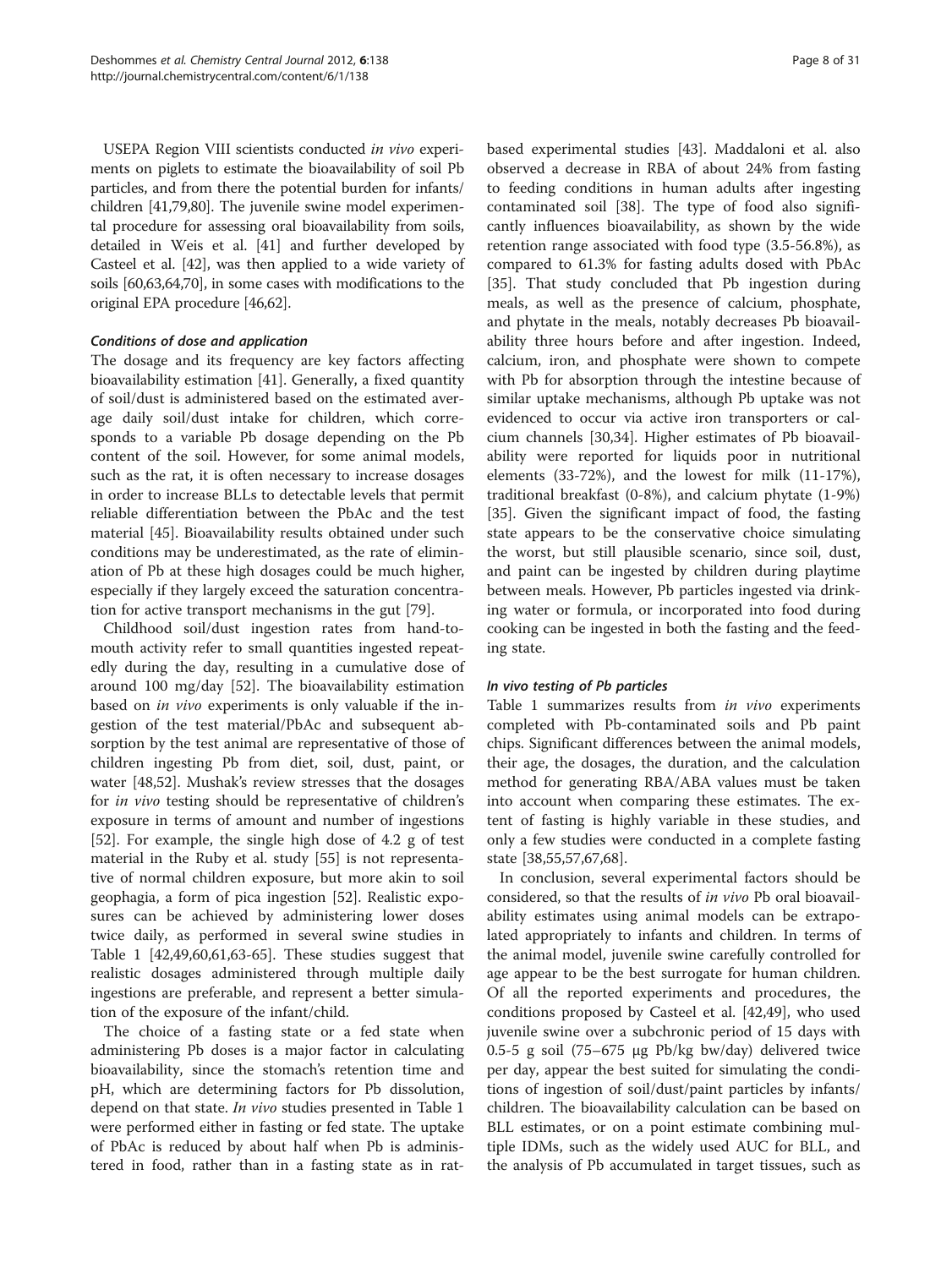bone, liver, and kidneys. Such an approach provides information on the distribution of body Pb and the interaction between accumulated lead in blood, soft tissues, and bones.

#### In vitro bioaccessibility testing procedures

Bioaccessibility can be estimated at laboratory scale using chemical extractions of Pb contaminated test material in solution and under experimental conditions that mimic the mixing and processing of GI fluids. The total recoverable Pb is generally determined by subjecting a subsample of the test material [TM] to strong acid digestion, as, for example, in Method 3050 developed by the USEPA for soils and sediments. In vitro bioaccessibility [IVBA] is calculated as follows:

$$
Pb\ IVBA = \frac{mg\ Pb\ leached\ in\ extraction\ fluid\ per\ g\ of\ TM}{mg\ total\ recover the\ Pb\ per\ g\ of\ TM}.
$$
\n
$$
(6)
$$

Several experimental factors affect the estimates of bioaccessibility yielded by in vitro tests, and their impact varies according to the type and form of the Pb sources investigated. Choosing an adequate combination of these factors is important for generating bioaccessibility results that can be correlated to bioavailability results. Key factors include the physico-chemical conditions maintained during the *in vitro* test, especially gastric and intestinal pH, but also the co-presence of food, mixing conditions, the solid to liquid [S/L] ratio, and the retention time. Their relative importance is summarized in Table [2](#page-9-0). Finally, it should be noted that we discuss all the tests in this section, including those that were not correlated to in vivo data. In fact, although they were not calibrated, the latter tests provide an indication of the trends observed when the parameters of an in vitro test are varied, which makes it possible to rank the importance of each of these parameters.

### pH

Pb dissolution is very sensitive to pH. The correlation of in vitro to in vivo results for weanling rats, for example, has been shown to be critically dependent on the pH in gastric simulations [\[74\]](#page-28-0). The solubility of mineral species under the conditions that prevail in the stomach and upper intestinal tract determines their bioavailability, the factors affecting solubility being the mineral form, association, inclusion, and size distribution. Overall, chemical species formed under acidic conditions (e.g. Pb sulfate) will tend to be more stable in simulated acidic conditions and yield lower bioaccessibility values than those formed under alkaline conditions, such as Pb oxide and Pb carbonate [[69](#page-28-0)]. Notwithstanding the specific dissolution rates of these forms of Pb, gastric pH stands out as a dominant

factor influencing bioaccessibility results for a similar particle size distribution. For mine waste impacted soil and anglesite soil, Ruby et al. found that the rate of Pb dissolution was linearly dependent on HCl content during the first two hours of gastric retention [\[81\]](#page-28-0). Yang et al. measured Pb bioaccessibility values ranging from 50 to 80% for soil with a gastric pH of 2, those figures dropping to 10 to 20% at pH 3 or 4 [\[83\]](#page-28-0). Drexler and Brattin showed that pH was the most sensitive parameter in the RBALP: a variation in pH between 1.5 and 3.5 resulted in a variation in bioaccessibility by a factor from 2 to 7 that was only statistically significant above pH 2.5 [[84](#page-28-0)]. Bruce et al. found significantly higher rates of gastric bioaccessibility for mine wastes tested at pH 1.3 (47%), as compared to pH 2.5 and 4 (17-18%) [\[94](#page-29-0)]. Oomen et al. concluded that gastric simulation pH was the major source of variability between the results of a round robin test of five in vitro models [\[82\]](#page-28-0). The stability of pH during the gastric phase also appears to be critical [\[95](#page-29-0)]. In fact, Oliver et al. found a higher bioaccessibility (26-46%) when the pH of the test was maintained at 1.3 than when the test was performed without any pH control (20-30%) [\[89\]](#page-28-0). Therefore, pH should be controlled at the end of the gastric phase, in order to provide the same acidic conditions for the various substrates tested. Results from the RBALP, RIVM, and UBM tests (calibrated) are only considered valid if the pH at the end of the experiment does not exceed a set reference value [\[66,84,86](#page-28-0)].

Juhasz et al. showed that the solubility of PbAc salt decreases greatly under simulated intestinal conditions (pH 4–7.5), reflecting the gradual increase in pH at the entrance to the intestine: from nearly 100% at pH 1.5, the IVBA decreases markedly between pH 4 and 6 to about 14.3±7.2% at pH 6–7 (Figure [3](#page-10-0)) [[67](#page-28-0)]. Overall, initial concentrations in the range of 1 to 10 mg Pb/L did not influence solubility in the pH 1.5-7.5 range; slight differences were noted for high dosages of 5 and 10 mg/L with lower solubility at pH 5.5, and small but significant increases in solubility at pH 7.5. The steep decrease in PbAc solubility between pH 4.0 and 6.0 corresponds to the gradual increase in pH in the duodenum and jejunum, where most of the absorption and transport of Pb cations and complexes is supposed to take place [\[30,](#page-27-0)[52](#page-28-0)]. Therefore, an intestinal phase carried out at pH 5.0 may not give the same results as an intestinal phase performed at pH 7.0. A realistic representation of the intestinal phase would include gradually increasing the pH and performing a series of sample collections during this increase, but doing so would be a huge challenge and would introduce much variability.

### Temperature

The kinetics of Pb dissolution is known to be affected by temperature. However, for the conditions typical of in vitro experiments, temperature is not as strong a determinant of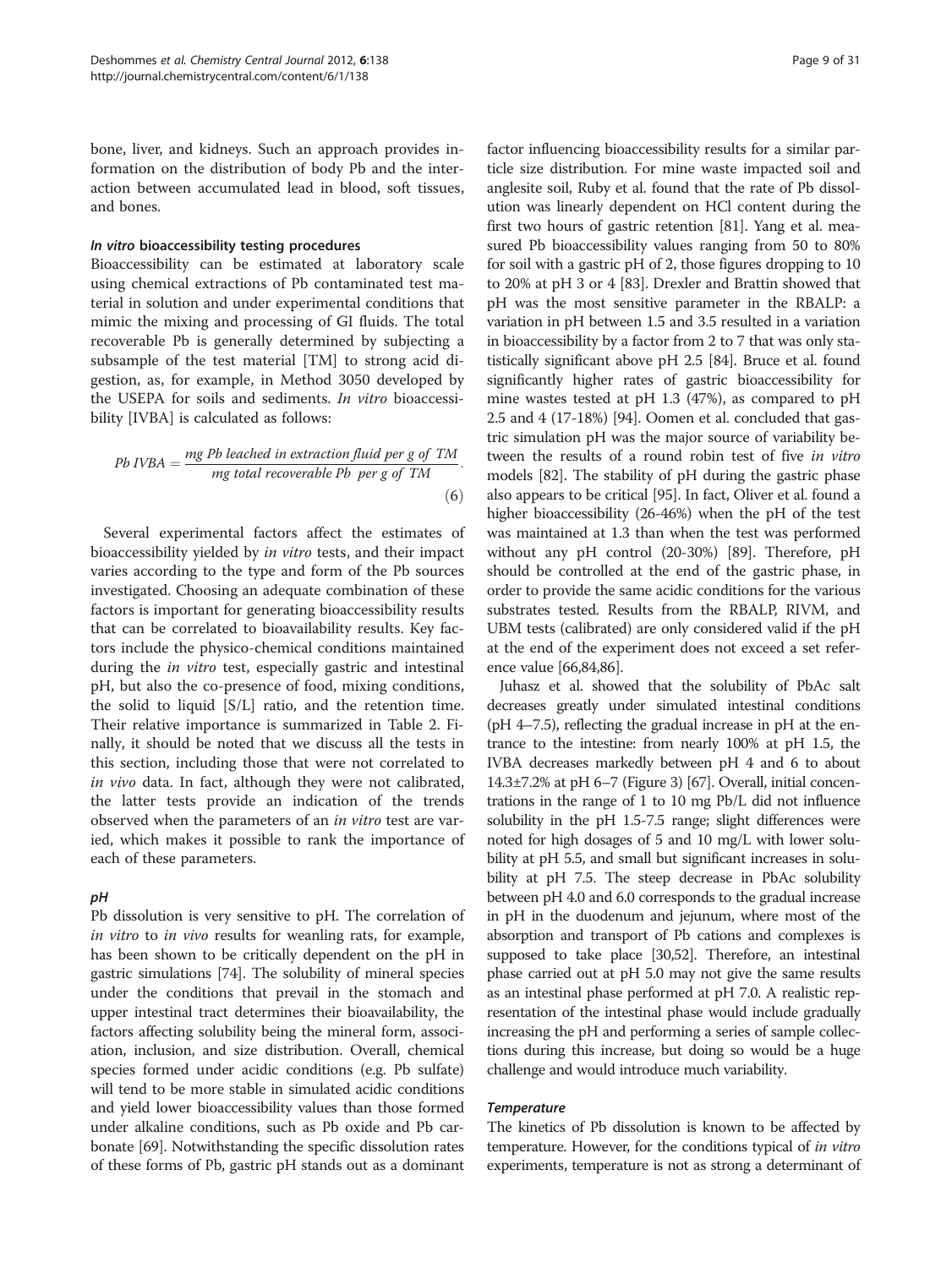| <b>Parameters</b>          | Degree of<br>Importance | <b>General impact on IVBA%</b>                                                    | <b>Notes</b>                                                                                | <b>References</b><br>(non exhaustive) |  |
|----------------------------|-------------------------|-----------------------------------------------------------------------------------|---------------------------------------------------------------------------------------------|---------------------------------------|--|
| Gastric pH                 | $+++$                   | - IVBA 1 when pH J                                                                | - Check the pH increase at the end of<br>the G phase.                                       | $[69, 81 - 84]$                       |  |
| Intestinal pH              | $+++$                   | - J. IVBA as compared to gastric IVBA                                             | Adjust intestinal IVBA to Pb salt solubility                                                | [65, 67, 85, 86]                      |  |
|                            |                         | - Major J. IVBA from pH 4 to 6                                                    | during the intestinal phase                                                                 |                                       |  |
|                            |                         | - Slight 1 IVBA at pH 7.5 compared to pH<br>$6.0 - 7.0$                           | - Increase in solubility of bile/pancreatin-Pb<br>complexes at pH 7.5                       |                                       |  |
| Temperature                |                         | - No impact between 20°C and 37°C                                                 | - May be important when enzymes are added                                                   | $[84]$                                |  |
| <b>Phases</b><br>simulated | $+++$                   | - Gastric IVBA > Intestinal IVBA                                                  | - Adjust intestinal IVBA to Pb salt solubility<br>during the intestinal phase               | [67]                                  |  |
| <b>Extraction</b>          | $+$                     | - IVBA L in the range: centrifugation ><br>microfiltration > UF                   | - No difference between 0.2 and 0.45 µm<br>filtration                                       |                                       |  |
| Fluid<br>composition       | $^{+}$                  | - Contradictory results ( $\uparrow$ or $\downarrow$ IVBA)                        | - Physiologically based fluids may be important                                             | [55,67,85,88-90]                      |  |
|                            |                         | - Physiologically based fluids do not                                             | when food is added                                                                          |                                       |  |
|                            |                         | seem important for the G phase                                                    | - Bile/pancreatin would create soluble complexes<br>with Ph                                 |                                       |  |
| Retention                  | $++$                    | - IVBA 1 when gastric phase time 1                                                | - Lower impact on more soluble Pb forms:                                                    | [55, 74, 88, 91]                      |  |
| time                       |                         | - No information on intestinal extraction<br>time effect                          | IVBA plateau reached after 20-30 min                                                        |                                       |  |
| Mixing                     | $++$                    | - Aggressive mixing (Ar gas) 1 IVBA                                               | - End-over-end agitation adapted to maximize<br>solid/fluid contact, but not too aggressive | [69, 74, 84]                          |  |
| S/L ratio                  | $+++$                   | - IVBA $\downarrow$ with high $S/L > 1/100$                                       | - High S/L 1 the effect of TM on pH 1                                                       | [83, 84, 92]                          |  |
| (q/mL)                     |                         | - No effect between low ratio 1/100 and<br>1/5000                                 | - Low ratios (< 1/125) give poorer reproducibility                                          |                                       |  |
| Food                       | $+++$                   | - IVBA L with food, except powdered milk - Effect variable depending on food type |                                                                                             | [62, 87, 88, 93]                      |  |
| addition                   |                         |                                                                                   | - Fed tests linked to lower recovery rates                                                  |                                       |  |

<span id="page-9-0"></span>Table 2 In vitro tests design: main factors affecting bioaccessibility results

+++ high importance, ++ moderate importance, + light importance, - no importance, based on the studies published to date.

Pb dissolution as it is of the optimal activity of enzymes in the digestive juices. Drexler and Brattin found no significant difference between the RBALP results obtained at ambient temperature and those at human body temperature for seventeen test materials [\[84\]](#page-28-0). Most of the procedures apply a 37°C temperature by default, since temperature is a fixed parameter in the digestive process and closely mimics biological conditions.

### Separation of the liquid from the solid

The separation method is an essential step in determining the bioaccessible Pb fraction [[87\]](#page-28-0), and the definition of the separation limit between particulate and dissolved Pb varies significantly in the literature and between models. Extraction can be achieved by centrifugation (e.g. [[55,82](#page-28-0)[,96\]](#page-29-0)), centrifugation followed by filtration of the supernatant (e.g. [[83](#page-28-0)[,94](#page-29-0)]), or direct filtration (e.g. [\[84,89](#page-28-0)]). Others have used epithelial Caco-2 cells, in order to better represent the intestinal wall morphology [[97](#page-29-0)]. Also, an aliquot of the digestion product can be analyzed directly, based on the hypothesis that the analytical instrument will only detect dissolved Pb [\[26](#page-27-0)[,98\]](#page-29-0).

In the absence of an extraction step, the digestion product should be analyzed immediately. Centrifugation can be applied at various combinations of rotational speed and time, which can influence separation and impact estimates of bioaccessible Pb. In filtration, the filter cut-off varies. Several studies used 0.45 μm filters [[84,88,89\]](#page-28-0), others used 0.2 μm filters [\[67](#page-28-0)[,94](#page-29-0)], while the TIM model recommends ultra-filtration [UF] [\[82,87](#page-28-0)]. However, filtration at the end of the intestinal phase may bias results, since some filter materials are known to absorb dissolved Pb at neutral pH, the absorbed quantity varying with Pb concentration [\[99\]](#page-29-0).

The impact of the various extraction methods identified above can be classified by the magnitude of bioaccessibility, as follows: no extraction > centrifugation > microfiltration > UF > Caco-2 cells. Van De Wiele et al. applied various extraction methods to the fed-RIVM, and bioaccessibility decreased from 31.5% (centrifugation) to 22% (microfiltration) to 3.5% (UF) [[87](#page-28-0)]. Bioaccessibility results with UF were the closest to *in vivo* data on the same single soil tested [[38](#page-27-0)[,87](#page-28-0)]; however, the authors stress that these results are less reliable. Finally, Drexler and Brattin found no significant difference between bioaccessibility estimated with a filtration at  $0.45 \mu m$  and one at  $0.2 \mu m$ , suggesting that non bioaccessible Pb would be mainly particles > 0.45 μm for the test materials in question [[84](#page-28-0)].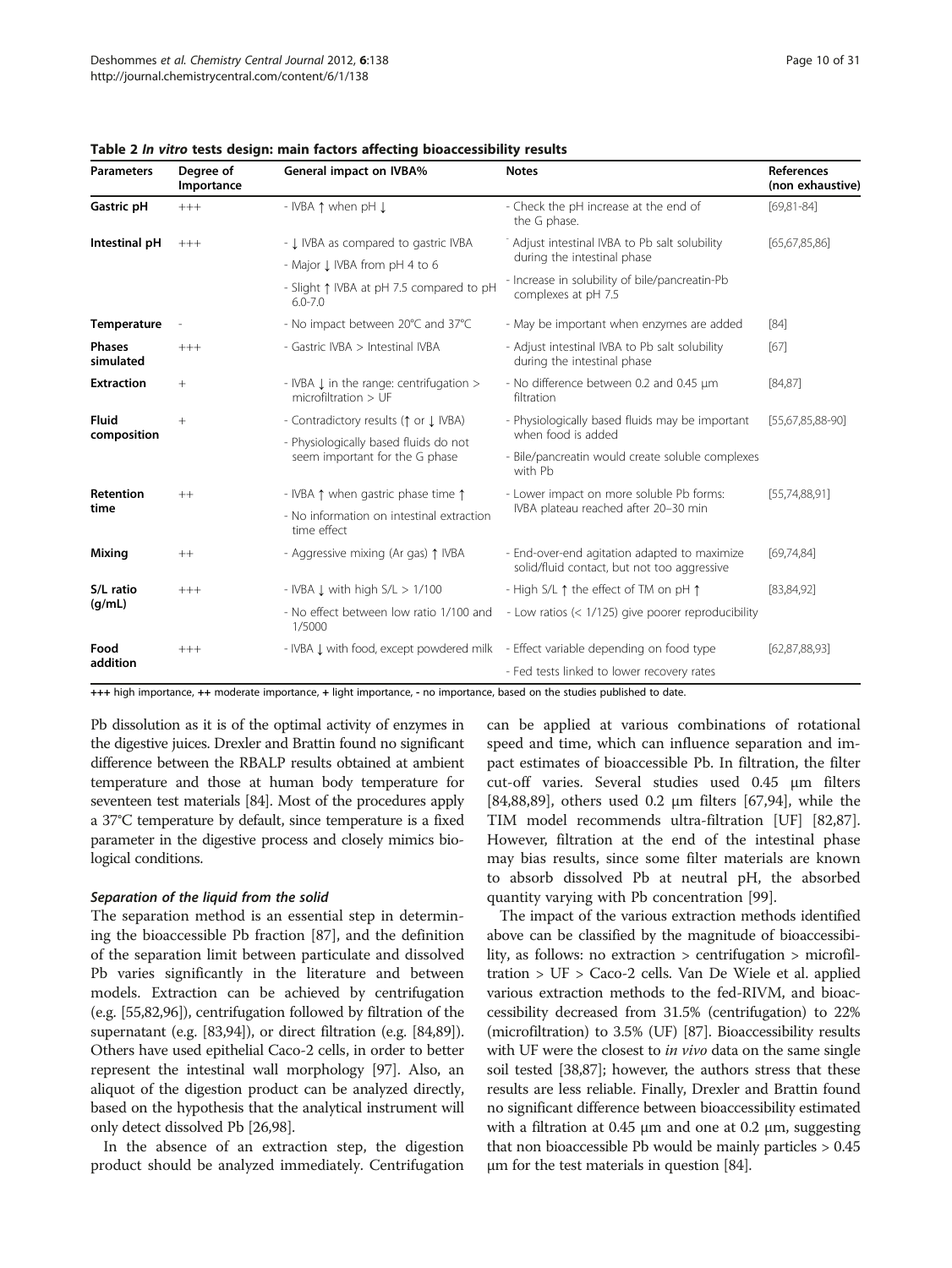<span id="page-10-0"></span>

# Fluid composition

The primary function of digestive enzymes is the decomposition of proteins (pepsin and trypsin) and carbohydrates (pancreatic and small intestine enzymes), while bile emulsifies lipids.

Oliver et al. showed that adding pepsin to the gastric fluid decreased the amount of dissolved Pb by about 28%. However, gastric pH did not remain constant, in fact, pH was increasing from 1.3 to 3 after the addition of the dust substrate, and this may be the factor responsible for the decreased bioaccessibility [\[89\]](#page-28-0). Conversely, Medlin compared bioaccessibility results using a physiologicallybased gastric fluid and diluted HCl, and found little difference for cerussite, anglesite, and SRM 2710 at pH 1.5 [[88](#page-28-0)]. However, at pH 2.8, the use of pepsin-based fluid increased bioaccessibility significantly (by up to 42%). Finally, Drexler and Brattin showed that the addition of enzymes was unnecessary for achieving a good in vivoin vitro relationship using the validated RBALP procedure, which only simulates a gastric phase [\[84\]](#page-28-0). Consequently, for tests simulating this phase, the addition of enzymes appears unnecessary.

The simulation of physiological secretions may, however, be important for intestinal extraction. Ruby et al. found an increase in bioaccessibility of about 20% with the addition of organic acids and/or enzymes [[55](#page-28-0)]. This was explained by the chelating characteristics of organic acids and by the binding of Pb to organic acids and enzymes, which kept the Pb dissolved in the intestinal fluid and prevented precipitation. Moreover, Juhasz et al. explained the increase in Pb solubility at pH 7.5 (compared to pH 6.0-7.0) by the formation of organo (pancreatin/bile)-Pb complexes [[67](#page-28-0)]. Oomen et al. have suggested that the formation of Pb-bile complexes could increase  $Pb^{2+}$  concentrations [[85](#page-28-0)]. In addition, the bioaccessibility results of Oomen et al. were about 10 to 40% higher for chicken bile than for ox or pig bile, which means that bile will affect bioaccessibility differently, depending on its animal origin [\[90\]](#page-28-0). Finally, in the case of an in vitro procedure simulating a fed state, the introduction of food may require the addition of enzymes and bile from both the gastric and intestinal phases, since they play a role in food degradation prior to absorption and in Pb complex formation [\[87\]](#page-28-0).

# Retention time

Retention times vary considerably between test methodologies and can impact the estimates of Pb bioaccessibility. Intuitively, for particles with limited solubility, longer stomach retention time should enhance bioaccessibility, since the extent of Pb dissolution increases with more contact time at a given rate. Ruby et al. evaluated Pb bioaccessibility in the stomach and intestine, and observed an average increase of 4.8% between 30 min and 1 h during the gastric phase, while an unsystematic decrease was noted during the intestinal phase [[74](#page-28-0)]. Gasser et al. studied Pb dissolution in a stomach environment using a stirred flow reactor, and observed an initial rapid increase in Pb dissolution rate, which tended to decrease over time  $(0-60 \text{ min})$  and pH  $(1-3)$  [[91](#page-29-0)]. Both the time and pH increment of this dissolution rate was substrate dependent. Moreover, Ruby et al. stated that, if the dissolution of the Pb-bearing mineral is controlled by a surface reaction rate, then the transit time will control that dissolution, suggesting that the impact of retention time in an in vitro test will depend on the form of the substrate studied [[69](#page-28-0)]. For low solubility minerals, the dissolution kinetics would be controlled by surface reactions, and so the major parameter governing Pb release during digestion for these minerals would be stomach retention time. This is illustrated by Medlin's results: less soluble Pb bearing minerals (anglesite, pyromorphite, galena) exhibited the highest dissolution rate, which continued to rise after the 1 h stomach simulation, whereas more soluble Pb ones (e.g. cerussite) generally reached a plateau after the first 20 min of the gastric simulation [[88](#page-28-0)]. In another study, however, Drexler and Brattin applied 1, 2, and 4 h retention time to 11 substrates from comparable sources (mining sites) and found no significant differences [[84](#page-28-0)].

# **Mixing**

Determination of the mixing type and intensity depends on the test material studied. Ruby et al. stated that mixing controls the dissolution of Pb bearing materials through transport mechanisms [\[69\]](#page-28-0). For more soluble minerals, the kinetics of dissolution are controlled by transport mechanisms in which dissolved ions are quickly detached from the particle surface, accumulate, and form a saturation solution at the boundary layer. In addition, mixing conditions should be set to keep the Pb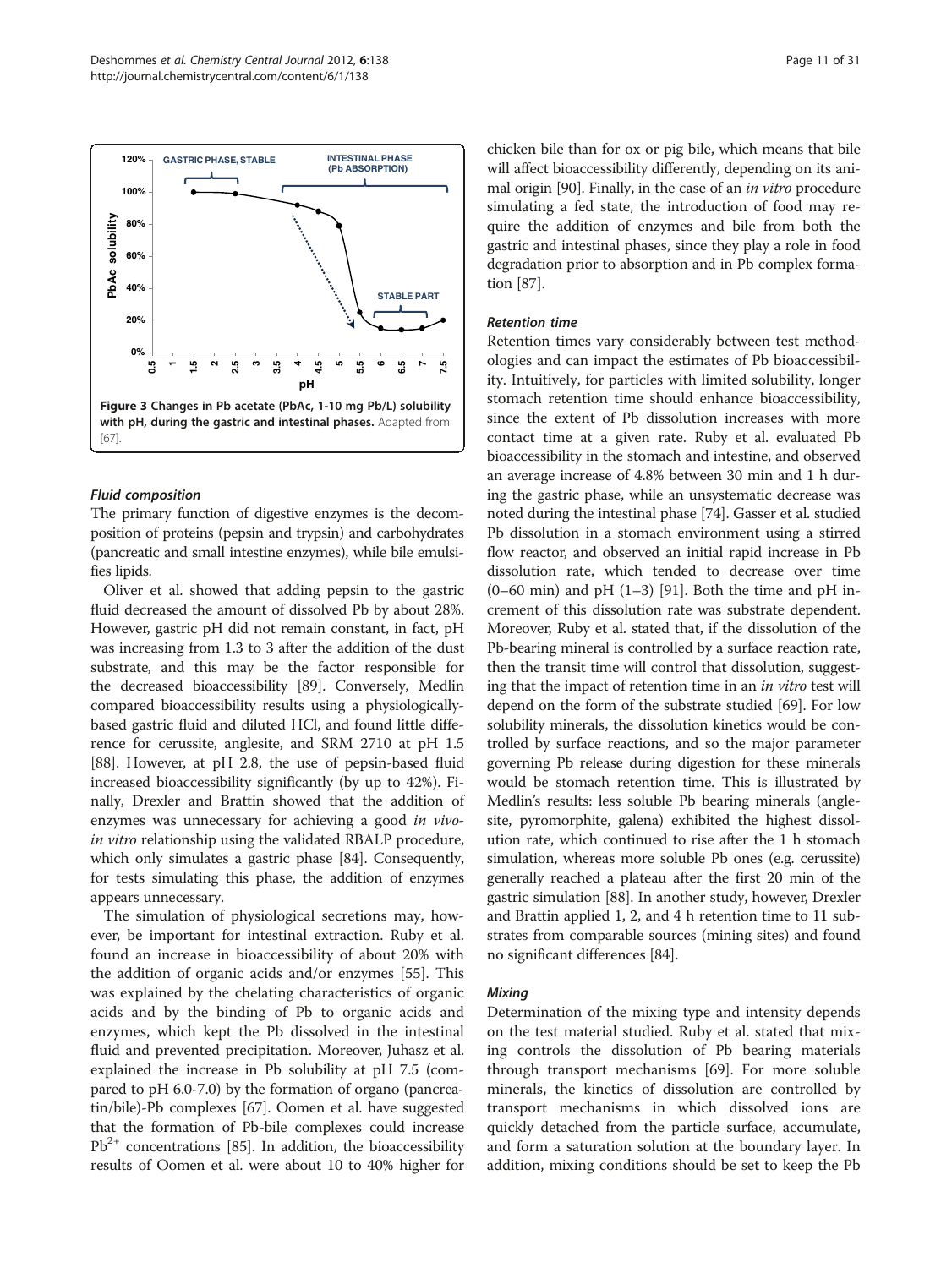particles in suspension. Ruby et al. mixed by means of argon [Ar] injection, which efficiently kept the particles in suspension, but this type of aggressive mixing may overestimate bioaccessibility [\[74\]](#page-28-0). According to Drexler and Brattin, end-over-end mixing is the most appropriate for such experiments, because it maximizes the contact between sample and fluid (substrate surface area), and consequently Pb dissolution rate, and minimizes contamination caused by interacting devices (paddle, etc.) [[84](#page-28-0)]. Moreover, it prevents the test material from sticking to the bottom of the tube/beaker, as observed for procedures using shaking water-bath (the authors' observations in the laboratory).

# Solid to liquid ratio [S/L]

The S/L ratio is another major factor impacting Pb dissolution and the resulting bioaccessibility estimation. According to Dean and Ma, the most common S/L ratios used for in vitro extractions vary between 1/2 and 1/250 g. mL-1 [\[100\]](#page-29-0). Lower ratios, such as 1/1800 [[101](#page-29-0)], 1/2160 [[102](#page-29-0)], 1/5000 [[92](#page-29-0)], and 1/16,667 [[26](#page-27-0)], are also reported. The gastric ratio should be limited to reduce the effect of metal dissolution (observed for 1/5 and 1/25 ratios) and to prevent Pb chloride crystal precipitation upon cooling (for media containing over 50,000 mg Pb/kg) [\[84\]](#page-28-0). However, gastric ratios as high as 1/2.5 [[82](#page-28-0)], 1/10 (e.g. [[55,89](#page-28-0)]) and 1/30 to 1/40 have been applied (e.g. [\[103,104](#page-29-0)]). Such ratios may also increase the positive impact of the test material on the pH, if the latter is not controlled, and consequently underestimate bioaccessibility ([\[86](#page-28-0)]). For the same BMW soil and similar PBET conditions at a 1/100 ratio, Ruby et al. found higher bioaccessibility (9.5-35%) than at a 1/10 ratio ( $\leq 6\%$ ) [[74](#page-28-0)]. The 1/10 ratio used in Oliver et al. may have influenced the low bioaccessibility range found for dusts (20-30%), compared to other studies on dust for which Pb bioaccessibility generally exceeded 50% in the gastric phase [\[89\]](#page-28-0). Yang et al. demonstrated that Pb bioaccessibility in soil increased by about 10% between gastric ratios of 1/40 and 1/100 [\[83\]](#page-28-0). Hamel et al. had concluded that Pb bioaccessibility was only slightly affected with ratios between 1/100 and 1/5000 [\[92](#page-29-0)]. Medlin found that the Pb bioaccessibility of SRM 2710 soil increases by about 11% between the ratios 1/100 and 1/500 [\[88\]](#page-28-0). Drexler and Brattin standardized the procedure and recommended applying a ratio of 1 g of substrate per 100 mL fluid for media containing Pb in amounts less than 5% by weight  $(0.5/100$  for substrates  $> 5$  wt % Pb) [[84](#page-28-0)]. Ratios below 1/125 are not recommended because of poorer reproducibility (substrate heterogeneity, weighing errors), as well as issues with the detection of low Pb concentrations during subsequent analysis. The effect of the S/L ratio during the intestinal phase has not been studied systematically, but could influence the precipitation reactions and also the stability of the solution, which has been shown to be difficult to maintain.

# Food/substrate

The presence of food/substrate during digestion and its type will influence bioaccessibility, and a systematic decrease in bioaccessibility following the addition of food has been reported in most in vitro experiments, especially for gastric phase results. Indeed, dissolved Pb is adsorbed on non-digested elements, and forms complexes with some elements. Scheckel and Ryan found a Pb bioaccessibility close to zero for highly soluble hydrocerussite-based paint after the addition of a cola soft drink to the gastric fluid [\[93\]](#page-29-0). These results were explained by the reaction of soluble Pb with phosphates in the drink to form pyromorphite solid. Results obtained by Schroder et al. showed that the median bioaccessibility without dough added was 36.3% and 0.62% for the gastric and the intestinal phase respectively, while the test performed with dough resulted in bioaccessibility medians of 27% and 0.58% [\[70](#page-28-0)]. The swallow model performed by Brandon et al. in fasting conditions estimated the Pb bioaccessibility of 'real-life' paint at about 10%, while it was about 4.5% for the test performed with 4.5 g of infant food [[101\]](#page-29-0). This decrease may be partly attributed to the difference in the stomach pH used to simulate a fasting state (1.6) or a fed state (2.5), but the presence of food may also have an influence. Additionally, the RIVM and TIM models run with and without solid food for the same soil resulted in higher bioaccessibility values for the fasting state m (32-47%) than for the fed state (RIVM: 24-39%; TIM: 7%) [[87\]](#page-28-0). Retention times and pH were quite close between the tests performed with and without food, suggesting that food would be partly responsible for this decrease. Recovery efficiencies influence these estimates, and the fed tests were linked to lower recoveries (70-93%) than were observed in fasting tests  $(≥ 83%)$  [\[87\]](#page-28-0).

Remarkably, some studies performed with whole milk powder show the opposite trend, with an increase in bioaccessibility in a fed state. Marschner et al.'s twophase enzymolyzis showed higher bioaccessibility for the fed state  $(11-56%)$  than for the fasting state  $(2-21%)$  [\[62](#page-28-0)]. With controlled retention time, pH, and fluid formulas, Van De Wiele et al. observed a higher bioaccessibility with the addition of whole milk powder to the fluid for the PBET and DIN tests (fed: 22-29%; fasting: 13-14%) [[87\]](#page-28-0). Medlin investigated different types of food (banana, milk, oatmeal, and rice) and substrates (Pb phosphates, slag, galena, and Pb oxide) [\[88](#page-28-0)]. Trends varied depending on the food, the Pb form, and the amount tested, showing the huge challenges involved in the design of a representative fed state [\[84](#page-28-0)].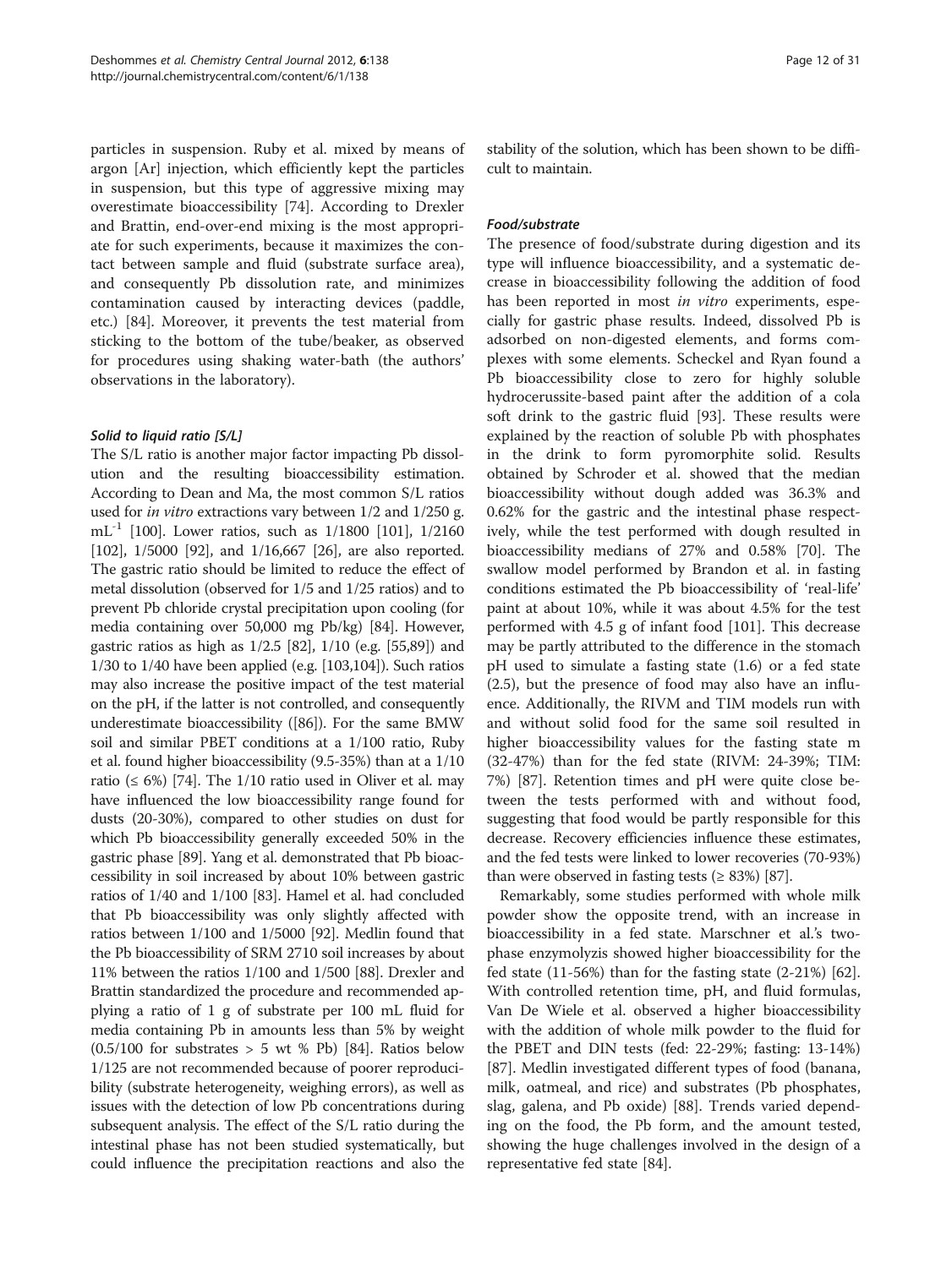In vitro testing bioaccessibility procedures and validation Various methods have been published to investigate the bioaccessibility of Pb particles in environmental media, using simple to more complex methodologies aimed at reproducing to a varying extent the conditions in the digestive tract to which the particles are exposed. These methods can be classified in two categories:

- 1. Non physiologically based tests simulating the conditions of acidic pH and retention time in the stomach, without enzymes or other physiological fluids representative of real digestive conditions (or only additions that were shown to impact IVBA), namely: HCl extractions, the Relative Bioaccessibility Leaching Procedure [RBALP] or Simple Bioaccessibility Extraction Test [SBET], the Solubility Bioavailability Research Consortium procedure [SBRC], and variants of these tests.
- 2. Physiologically based extraction tests which attempt to simulate the physiological fluids and conditions of the digestive tract, namely: the Physiologically Based Extraction Test [PBET], the In Vitro Gastrointestinal method [IVG], the RIVM model, the Unified Barge Method [UBM], the DIN model, the TIM model, the SHIME model, and variants of these tests, either dynamic or static.

Table [3](#page-13-0) summarizes the results obtained for the same test materials using various in vitro procedures. Depending on the procedure applied, the estimated IVBA varies widely, especially the intestinal IVBA. Results obtained with different in vitro test designs should be compared with caution, in light of the differences in testing conditions discussed previously. A more important aspect to consider is whether or not these tests provide estimates of bioaccessibility that are useful for refining bioavailability and Pb exposure assessments. In fact, the main objective of a bioaccessibility test is to offer a rapid and low cost alternative to bioavailability testing. Therefore, the optimal bioaccessibility test should produce data that can be adequately correlated to in vivo data. In vivo to in vitro correlation [IVIVC] can be used to calibrate in vitro testing conditions, which is highly desirable as it would ensure that an *in vitro* method is an acceptable alternative to animal investigations. These correlations are usually presented as linear regression models, and their strength will depend on the number of substrates tested and the range of IVBA/RBA available. According to Drexler and Brattin, a strong correlation is determined by an  $\mathbb{R}^2$  > 0.6 and a significant relationship with a slope as close as possible to 1 [\[84](#page-28-0)]. However, it is suggested that the correlation coefficient may be more important than the slope, since a slope  $\neq$  1 does not impede linking IVBA to RBA [[105](#page-29-0)].

Another important aspect to consider in the selection of the in vitro testing procedure is the validation of the in vitro test. In vitro procedures should ideally be subjected to round robin testing to verify the ability of the results to be accurately reproduced or replicated. Interlaboratory testing is needed to standardize the procedure, so that it can be applied in any laboratory on multiple test materials [\[65,84\]](#page-28-0). For example, the UBM procedure is considered valid when the relative standard deviation (RSD) of within-laboratory results and between-laboratory results was  $\leq 10\%$  and  $\leq 20\%$  respectively [[95](#page-29-0)]. Then, multiple low cost experiments can be completed and extrapolated using existing data on animals and/or humans, and can be expected to be semi-quantitatively accurate. In vitro procedures that have not been calibrated or validated can nevertheless be useful, but should be considered as approximations and interpreted with caution.

# In vitro test results compared to in vivo data

Table [4](#page-15-0) lists in vitro tests that have been correlated to in vivo data, including variants of the PBET and IVG procedures: RIVM, UBM, RBALP, and SBRC.

# PBET and IVG procedures

Numerous authors have used in vitro systems to estimate the bioavailability of inorganic elements. The PBET introduced by Ruby et al. [\[55,74](#page-28-0)] based on their previous work, was the first test for Pb particles that used simulated biological fluids in both the gastric and intestinal phases, and that correlated the results to in vivo data. As shown in Table [4,](#page-15-0) a synthetic gastric fluid composed of HCl, pepsin, and organic acids is added to the soil sample in a  $1/100$  g.mL $^{-1}$  ratio. Initial incubation is performed at 37°C with varying initial pH (1.3, 2.5, 3.0, and 4.0), reflecting different digestion conditions under mixing with argon. After an hour, the pH is progressively adjusted to 7.0 using sodium bicarbonate [NaHCO<sub>3</sub>], simulated intestinal fluids (pancreatin and bile) are added, and mixing is continued for another four hours. The mixture is then centrifuged and settled, and the supernatant analyzed. A similar PBET test was developed by Medlin, using a comparable gastric S/L ratio and the similar synthetic gastric fluid formula [[88](#page-28-0)]. The impact on the results of modifying the pH, time, particle size, and food addition, as well as the addition of a twohour intestinal phase, was investigated. The final test applied only a gastric phase at pH 1.5 for 1 h, with continuous pH measurement, a mixing step combining Ar gas on the surface of the reaction vessel with the stirring rod moving at 60 rpm, and an extraction via 0.45 μm filtration. Brown et al. and Hettiarachchi et al. applied a similar version of PBET, as recommended by Ruby et al. [[74\]](#page-28-0), although the intestinal phase was either not simulated or faster (1 h) [\[58,59\]](#page-28-0) (Table [4](#page-15-0)).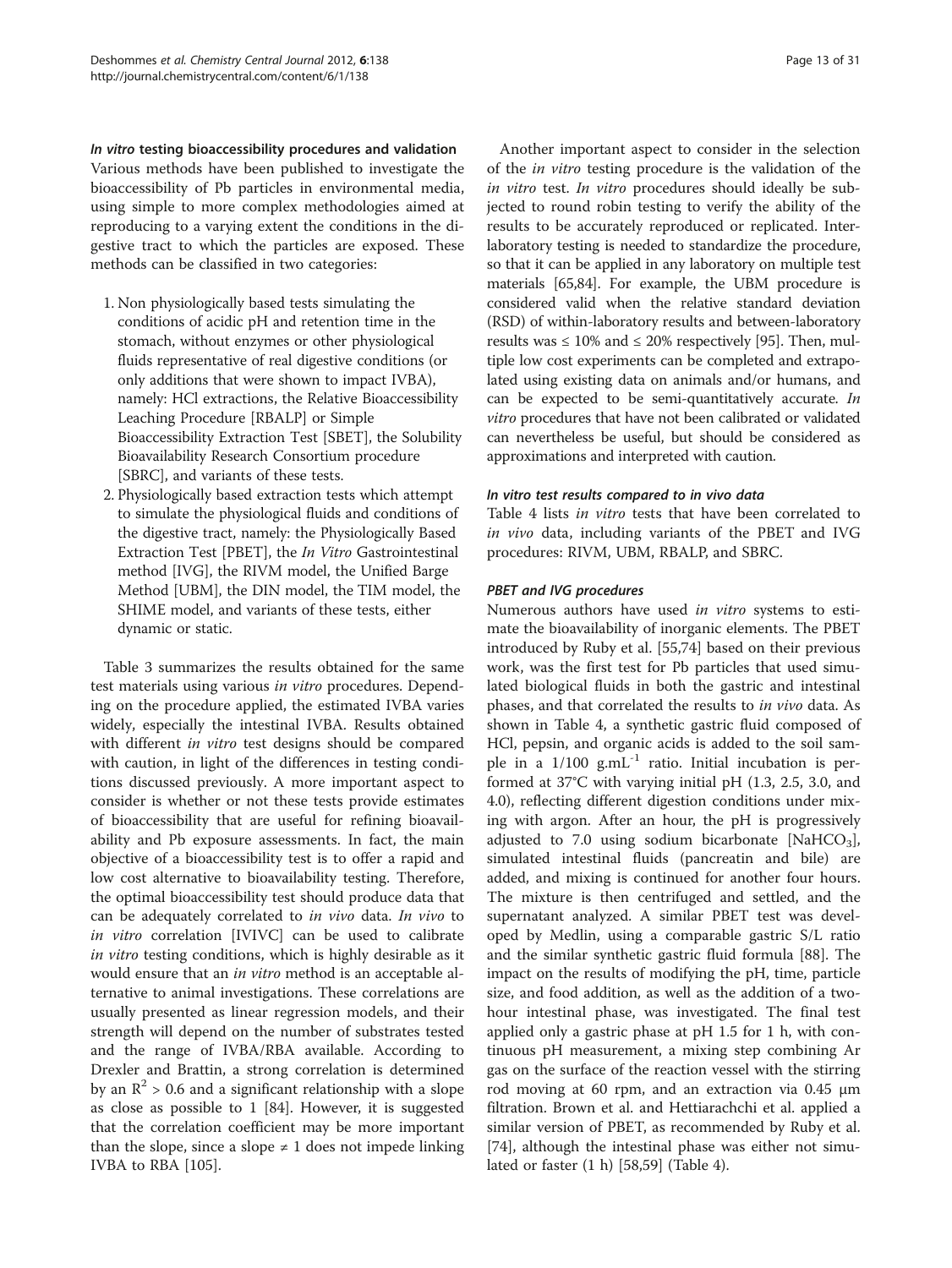| <b>MATERIAL</b>                   | <sub></sub><br><b>TEST TYPE</b> | <b>GASTRIC IVBA %</b> | <b>INTESTINAL IVBA %</b>    | <b>REFERENCES</b> |
|-----------------------------------|---------------------------------|-----------------------|-----------------------------|-------------------|
| Montana                           | PBET                            | 67.3                  |                             | $[88]$            |
| SRM 2710 soil                     | PBET                            | 29±5 to 46±29         |                             | $[92]$            |
| RBA 76% $^{\dagger}$              | PBET                            |                       | $54 - 62 \pm 1$             | [102]             |
|                                   | PBET                            | $76.1 \pm 11$         | $10.7 + 2.3$                | [57]              |
|                                   | PBET                            |                       | $30 - 35$                   | $[90]$            |
|                                   | RIVM                            | 79±4                  | 25±1                        | $[96]$            |
|                                   | RBALP                           | 75±5                  |                             | $[84]$            |
|                                   | <b>UBM</b>                      | 75                    | 27                          | $[65]$            |
| Montana                           | DIN                             |                       | $46\pm2$                    | [82,90]           |
| SRM 2711 soil                     | SHIME                           |                       | 3 ± 0.3                     |                   |
|                                   | TIM                             |                       | 17±3                        |                   |
|                                   | <b>RIVM</b>                     |                       | 11±2                        |                   |
|                                   | SBET                            | 90±2                  |                             |                   |
|                                   | PBET                            |                       | 10-20 (60 for chicken bile) |                   |
|                                   | PBET                            | 85±5                  | 13±1                        | $[96]$            |
|                                   | RBALP                           | 84±6                  |                             | $[84]$            |
|                                   | UBM                             | 80                    | 33                          | $[65]$            |
| <b>Bunker Hill soil</b>           | PBET                            | 75                    |                             | $[88]$            |
| RBA adults 62±25% <sup>#</sup>    | PBET                            |                       | $70\pm11$ <sup>*</sup>      | [102]             |
|                                   | <b>RIVM</b>                     | $87.6\,\pm\,8.4$      | $45.4 \pm 4.0$              | $[86]$            |
|                                   | PBET                            |                       | $13 \pm 0.8$                | [87]              |
|                                   | DIN                             |                       | $13.6 \pm 0.6$              |                   |
|                                   | SHIME                           |                       | $2.0 \pm 0.1$               |                   |
|                                   | <b>RIVM</b>                     |                       | 31.8±2.5-47.4±3.2           |                   |
|                                   | TIM                             |                       | 32.5±4.5                    |                   |
| <b>Flanders soil</b>              | DIN                             |                       | $31\pm3$                    | $[82]$            |
|                                   | SHIME                           |                       | $4\pm1$                     |                   |
|                                   | TIM                             |                       | $13\pm3$                    |                   |
|                                   | <b>RIVM</b>                     |                       | $66\pm9$                    |                   |
|                                   | SBET                            | 91±4                  |                             |                   |
| Oker 11 soil RBA 55% <sup>§</sup> | <b>DIN</b>                      |                       | $16 + 2$                    | $[82]$            |
|                                   | SHIME                           |                       | $1 \pm 0.1$                 |                   |
|                                   | TIM                             |                       | $4\pm1$                     |                   |
|                                   | <b>RIVM</b>                     |                       | 29±2                        |                   |
|                                   | SBET                            | 56±4                  |                             |                   |
|                                   | IVG                             |                       | $20\,$                      | $[62]$            |
|                                   | SBRC                            | $66.8 \pm 2.3$        | 62.9±11                     | $[67]$            |

# <span id="page-13-0"></span>Table 3 Comparison of bioaccessibility results obtained with the same test materials

IVBA–in vitro bioaccessibility;<sup>\*</sup>bioaccessible Pb (mg) included Pb leached in G&I phases; <sup>†</sup>RBA on juvenile swine [[65\]](#page-28-0); <sup>‡</sup>RBA on human adults [\[38,](#page-27-0)[86](#page-28-0)]; <sup>\$</sup>RBA on juvenile swine [[62\]](#page-28-0).

Tests simulating a fasting state.

Results from the gastric phase using the Ruby et al. [[74\]](#page-28-0) procedure were calibrated for Pb in mine wastes with previous in vivo studies on Sprague Dawley rats. Only in vitro results of the gastric phase at pH 1.3 and 2.5 were linearly correlated to *in vivo* results ( $\mathbb{R}^2 = 0.93$ ), with a slope closer to 1 at pH 2.5 [\[45](#page-27-0)[,71](#page-28-0)-[74\]](#page-28-0). The procedure by Medlin also showed that gastric bioaccessibility predicted in vivo juvenile swine data better than intestinal bioaccessibility (Table [4\)](#page-15-0) [\[88](#page-28-0)]. Bioaccessibility estimates from the intestinal phase (tested for SRM 2710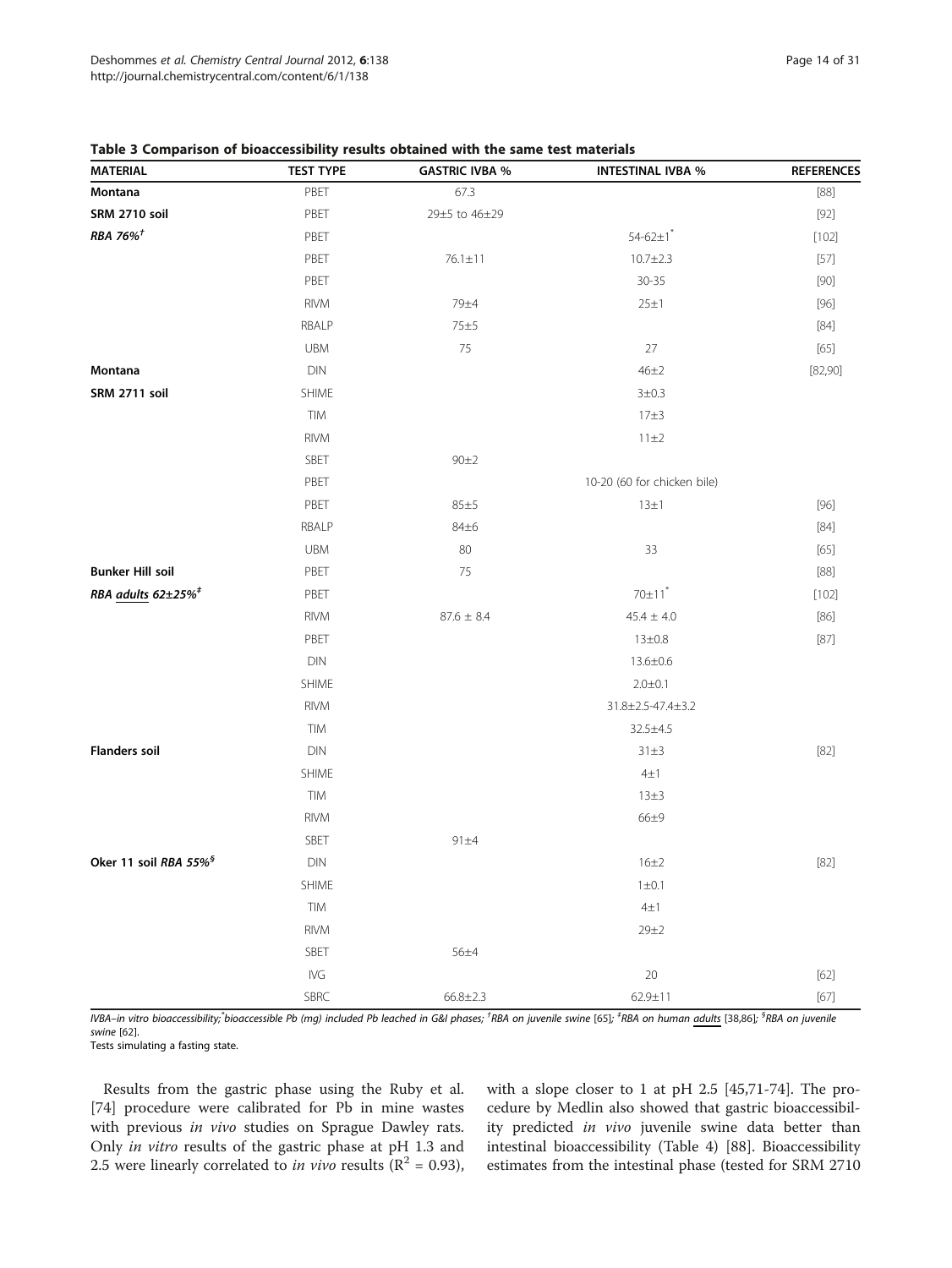and Pb oxide) underestimated the bioavailability data from in vivo calibration studies. Brown et al. observed a significant relationship between gastric RBA reduction and IVBA reduction following different Pb remediation methods performed on the tested soil [[58](#page-28-0)]. Finally, Hettiarachchi et al. observed a stronger correlation of the RBA point estimates in rats with gastric IVBA, than with intestinal IVBA (Table [4](#page-15-0)) [[59\]](#page-28-0). This lack of strong and significant correlations demonstrates the extent of the challenges in relating intestinal phase results from PBET to in vivo data, possibly due to precipitation reactions and the complexity of the mechanisms involved in intestine wall absorption.

Although the demonstration of a strong correlation with an animal model is highly valuable, the significance of the calibration is maximized if it is obtained using an adapted animal model that can be used to estimate exposure and risk assessment in human populations. The IVIVC observed for the PBET using rats [[59,74\]](#page-28-0), although significant, may not be as valuable for studying childhood exposure, however, because of the in vivo test design (animal model and/or dose administered), as underlined by Mushak [[52](#page-28-0)]. In contrast, the PBET later developed by Medlin was correlated to in vivo data in juvenile swine [[88](#page-28-0)], which are considered to be a better model for simulating digestion and absorption processes in children. In addition, this test was performed on a significant number of soils (n=15) using an extensive QA/QC protocol. Therefore, it appears to be more reliable than the Ruby et al. initial PBET [\[74](#page-28-0)]. Nonetheless, this test has not been subjected to the interlaboratory validation and statistical analysis that would demonstrate good laboratory reproducibility of the results.

The IVG model, initially developed for PAH and PCB [[106\]](#page-29-0), was subsequently applied to Pb. It reproduces the PBET gastric and intestinal phases using physiological fluids, but the formulation of the fluids, retention time, and pH are different (Table [4](#page-15-0)). Schroder et al. and Marschner et al. compared the IVG results to in vivo results on swine using the same soils [\[62,70\]](#page-28-0). The absence of IVIVC in the Marschner et al. (2006) study was attributed to the technical difficulties during the intestinal phase simulation. However, Schroder et al. did find significant relationships between in vivo and in vitro results performed with and without dough: blood-based bioavailability was correlated to gastric in vitro results  $(R=0.93; p < 0.001)$  and to intestinal *in vitro* results (R=0.80;  $p < 0.001$ ) with dough. *In vitro* tests performed without dough showed significant correlation to in vivo blood-based bioavailability in the gastric phase, but not in the intestinal phase (Table [4\)](#page-15-0) [\[70\]](#page-28-0). However, the in vivo data used for this correlation were later corrected by Casteel et al. and the USEPA [\[42,43](#page-27-0)], and so the relationship would need to be re-evaluated with the corrected data prior to any use for other test materials.

Finally, this test cannot be considered as a fully validated standardized in vitro procedure, because of the limited use of a QA/QC protocol and incomplete statistical analysis [[84\]](#page-28-0). Nonetheless, it can be noted that, here again, the highest correlation was observed with *in vitro* gastric results.

# RBALP and SBRC procedures

Considering the apparently good correlation of bioavailability and gastric bioaccessibility and the limited benefit of including an intestinal phase [\[88](#page-28-0)], a protocol reproducing only the gastric phase was developed in Dr. John Drexler's laboratory. The RBALP was proposed after some investigation into the impact of temperature, contact time, pH, and S/L ratio to maximize correlation to in vivo data [\[84,88](#page-28-0)]. The RBALP includes an extraction with a synthetic fluid composed of glycine and HCl at 37°C (1 h, pH of 1.5, 1/100 g.mL-1). End-over-end mixing is performed (28±2 rpm), and separation is achieved via filtration at 0.45 μm. The test also includes criteria allowing for rigorous, reliable, and reproducible results that are only considered valid if: (1) the pH at the end of the extraction is within 0.5 units of the initial pH, which ensures that glycine buffering capacity is not exceeded; (2) the maximum holding time before analysis is one week; and (3) a rigorous QA/QC protocol is applied, including analysis of a bottle blank, a blank spike, a matrix spike, a duplicate sample, and a control soil at a 5-10% frequency. The test was applied to two SRM materials and nineteen test materials through round robin testing by four laboratories, and the results were compared via a statistical analysis. Intra-laboratory results showed good precision and agreement, with a CV of 2-6%, and the laboratory results respecting SRM standards were highly reproducible (CV of 7%). These observations confirm good reproducibility, precision, and standardization of the method.

As shown in Table [4](#page-15-0), the RBALP was highly correlated to in vivo juvenile swine results using the nineteen test materials, including one NIST paint, galena, and soils impacted by mining and smelting activities [\[42](#page-27-0)[,84](#page-28-0)]. Moreover, it is easier to perform than the PBET, because of the formulation of the synthetic fluids and the rapidity of the test. The British Geological Survey adapted the RBALP and renamed it the Simple Bioacessibility Extraction Test (SBET). The SBET protocol has been applied with some modifications [\[83](#page-28-0)[,107](#page-29-0)]. Others applied the original RBALP [[64,](#page-28-0)[108,109\]](#page-29-0). The test applied to eight soils of small shooting ranges also revealed results comparable to an *in vivo* swine study (Table [4](#page-15-0)) [[64\]](#page-28-0). Considering the number of substrates tested with the RBALP, which was calibrated with *in vivo* data on a recognized representative animal model and the results confirmed through a validation method, a rigorous QA/QC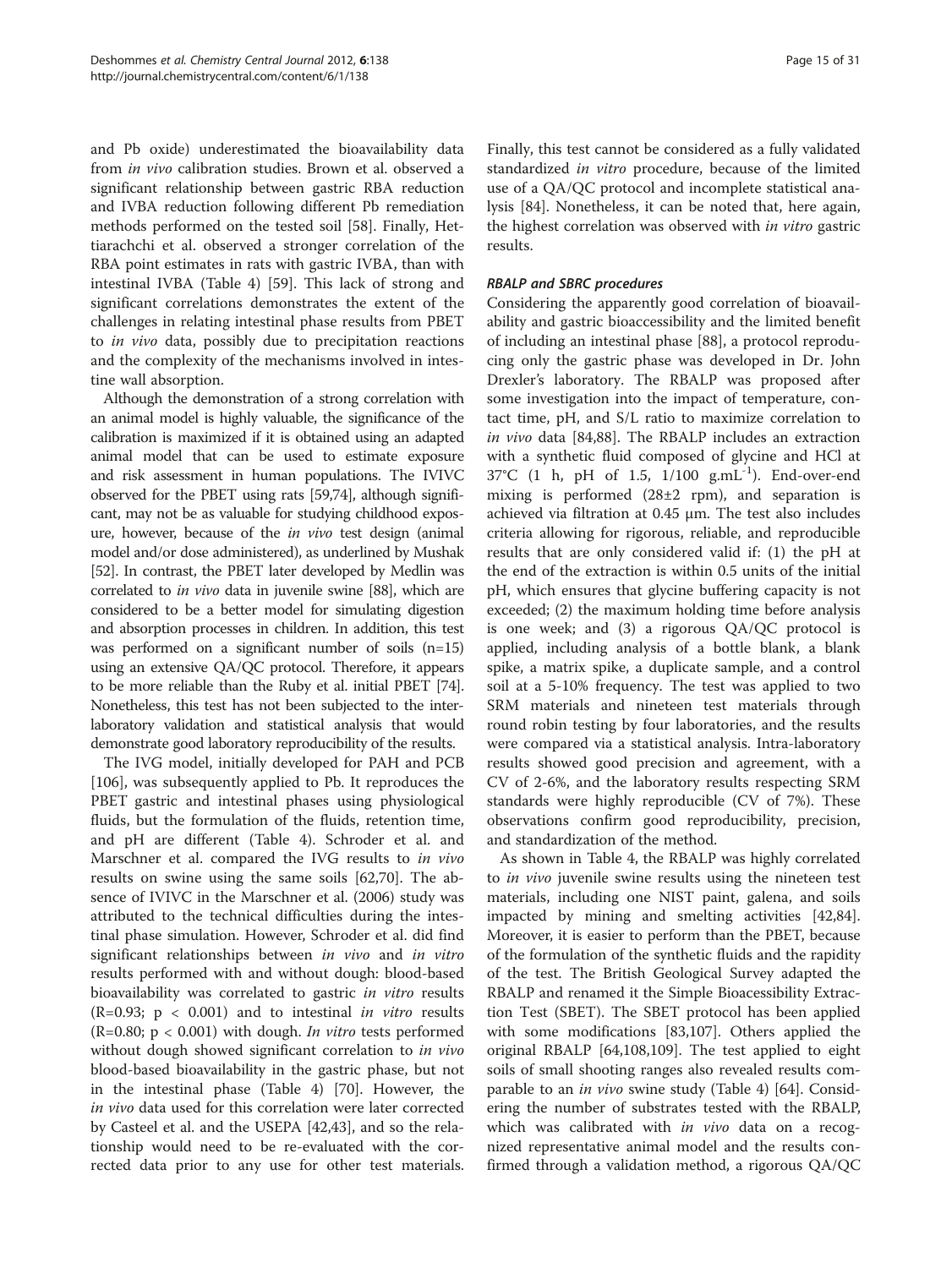| References                              | Substrate                                            | Oral phase                                           | <b>Gastric phase</b>                               | Intestinal phase                                                    | Comparison with in vivo data                                                                                                      |  |
|-----------------------------------------|------------------------------------------------------|------------------------------------------------------|----------------------------------------------------|---------------------------------------------------------------------|-----------------------------------------------------------------------------------------------------------------------------------|--|
| Ruby et al. 1993                        | Mine wastes                                          |                                                      | $1/10$ g.mL $^{-1}$                                | 2 h @ pH 7.0                                                        | · In vivo results on rabbits (1 sample): 10.7%                                                                                    |  |
| PBET-GI [55]                            |                                                      |                                                      | 2 h @ pH 1.3 Pepsin;<br>organic acids; HCl         | NaHCO <sub>3</sub> . pancreatin; bile                               | (blood based RBA at $t = 1$ h), and $9^{\pm 4}$ %<br>(gastric solubility, $t = 1.5$ h)                                            |  |
| Ruby et al. 1996                        | Mine wastes Residential                              |                                                      | $1/100$ g.mL <sup>-1</sup>                         | 4 h @ pH 7.0                                                        | · In vivo relative Pb bioavailability in rats                                                                                     |  |
| PBET-GI [74]                            | soils Tailings                                       |                                                      | 1 h @ pH 2.5 Pepsin;<br>organic acids; HCl         | NaHCO <sub>3</sub> : pancreatin; bile                               | (based on BLLs, Y axis) correlation to IVBA<br>results from the G phase (X axis):<br>$R^2 = 0.93$ , n=7, intercept 3.2, slope 1.4 |  |
|                                         |                                                      |                                                      |                                                    |                                                                     | • Correlation with I phase: $R^2 = 0.76$                                                                                          |  |
| Medlin 1997<br>PBET-G [88]              | 15 soils or soil-like materials<br>(EPA Region VIII) |                                                      | $1/111$ g.mL <sup>-1</sup>                         |                                                                     | · In vivo point estimates in piglets (Y-axis) correlated to<br>in vitro results (X-axis):                                         |  |
|                                         |                                                      |                                                      | 1 h @ pH 1.5 Pepsin;<br>organic acids; acetic      |                                                                     | $R^2$ =0.63, n=15, intercept -8.21, slope 0.90, p < 0.001 <sup>*</sup>                                                            |  |
|                                         |                                                      |                                                      | acids; HCl                                         |                                                                     | • Extensive QA/QC protocol                                                                                                        |  |
| Brown et al. 2003                       | Urban soil treated with                              |                                                      | $1/100$ g.mL <sup>-1</sup>                         |                                                                     | · In vivo bone bioavailability reduction % in rats                                                                                |  |
| <b>PBET-G [58]</b>                      | various biosolids (n=9)                              |                                                      | 1 h @ pH 2.3 Pepsin;<br>organic acids; HCl         |                                                                     | correlated to in vitro bioaccessibility reduction<br>with the treatment of soils (R=0.9)                                          |  |
| Hettiarachchi et al. 2003               | Joplin soil treated or not                           |                                                      | $1/100$ g.mL $^{-1}$                               | 1 h @ pH 6.5                                                        | • In vivo point estimate RBA in rats (Y-axis) correlated to                                                                       |  |
| PBET-GI [59]                            | with Mn, P, or CRYP $(n=15)$                         |                                                      | 1 h @ pH 2.0 Pepsin;                               | NaHCO <sub>3:</sub> pancreatin; bile                                | in vitro results (X-axis)                                                                                                         |  |
|                                         |                                                      |                                                      | organic acids; HCl                                 |                                                                     | G phase: $R^2$ =0.95, intercept 11, slope 0.82                                                                                    |  |
|                                         |                                                      |                                                      |                                                    |                                                                     | I phase: $R^2$ =0.77, intercept 12, slope 1.87                                                                                    |  |
| Schroder et al. 2004<br><b>IVG [70]</b> | 18 soils (EPA Region VIII)                           |                                                      | $1/150$ g.mL <sup>-1</sup><br>1 h @ pH 1.8 Pepsin; | 1 h @ pH 5.5<br>Pancreatin; bile; NaHCO <sub>3</sub> ;<br>decanol   | · In vivo blood RBA (X-axis) in piglets correlated<br>( $p < 0.001$ ) to <i>in vitro</i> data (Y-axis) <sup>†</sup> :             |  |
|                                         |                                                      |                                                      | NaCl; HCl                                          |                                                                     | - G (R=0.93) & I (R=0.80) results, with dough                                                                                     |  |
|                                         |                                                      |                                                      |                                                    |                                                                     | - G results no dough (R=0.89)                                                                                                     |  |
|                                         |                                                      |                                                      |                                                    |                                                                     | • Best correlation for G phase with dough: $R^2$ =0.86, n=18,<br>intercept 2.97, slope 0.39                                       |  |
| Marschner et al. 2006                   | 5 soils, with or without                             |                                                      | $1/40$ g.mL $^{-1}$                                | 6 h @ pH 7.5                                                        | • Absence of correlation between in vivo bioavailability in                                                                       |  |
| IVG [62]                                | milk powder                                          |                                                      | 2 h @ pH 2.0 Pepsin;<br>NaCl; HCl                  | NaHCO <sub>3</sub> , trypsin; bile;<br>pancreatin; urea; inorganics | piglets and in vitro results                                                                                                      |  |
| Oomen et al. 2006<br>RIVM [86]          | 11 soils or soil-like material<br>(EPA Region VIII)  | 5 min @ pH 6.5                                       | 1/37.5 or 1/375 g.mL <sup>-1</sup>                 | 2 h @ pH 5.5-6.5                                                    | · In vivo point estimates in piglets (X-axis) correlated<br>to relative in vitro fasted model results (Y-axis):                   |  |
|                                         |                                                      |                                                      | 2 h @ pH 1.0-2.0                                   | (in)organics, pancreatin,                                           | G phase: $R^2$ =0.68-0.79, intercept 0, slope 0.79-1.08                                                                           |  |
|                                         |                                                      | (in)organics, mucin,<br>uric acid, alpha-<br>amylase | (in)organics, pepsin,<br>mucin, BSA                | bile, BSA, lipase, CaCl <sub>2</sub>                                | I phase: $R^2$ =0.66-0.81, intercept 0, slope 0.69-1.16                                                                           |  |

# <span id="page-15-0"></span>Table 4 In vitro procedures applied to Pb particles and compared with in vivo data for subsequent calibration (2 pages)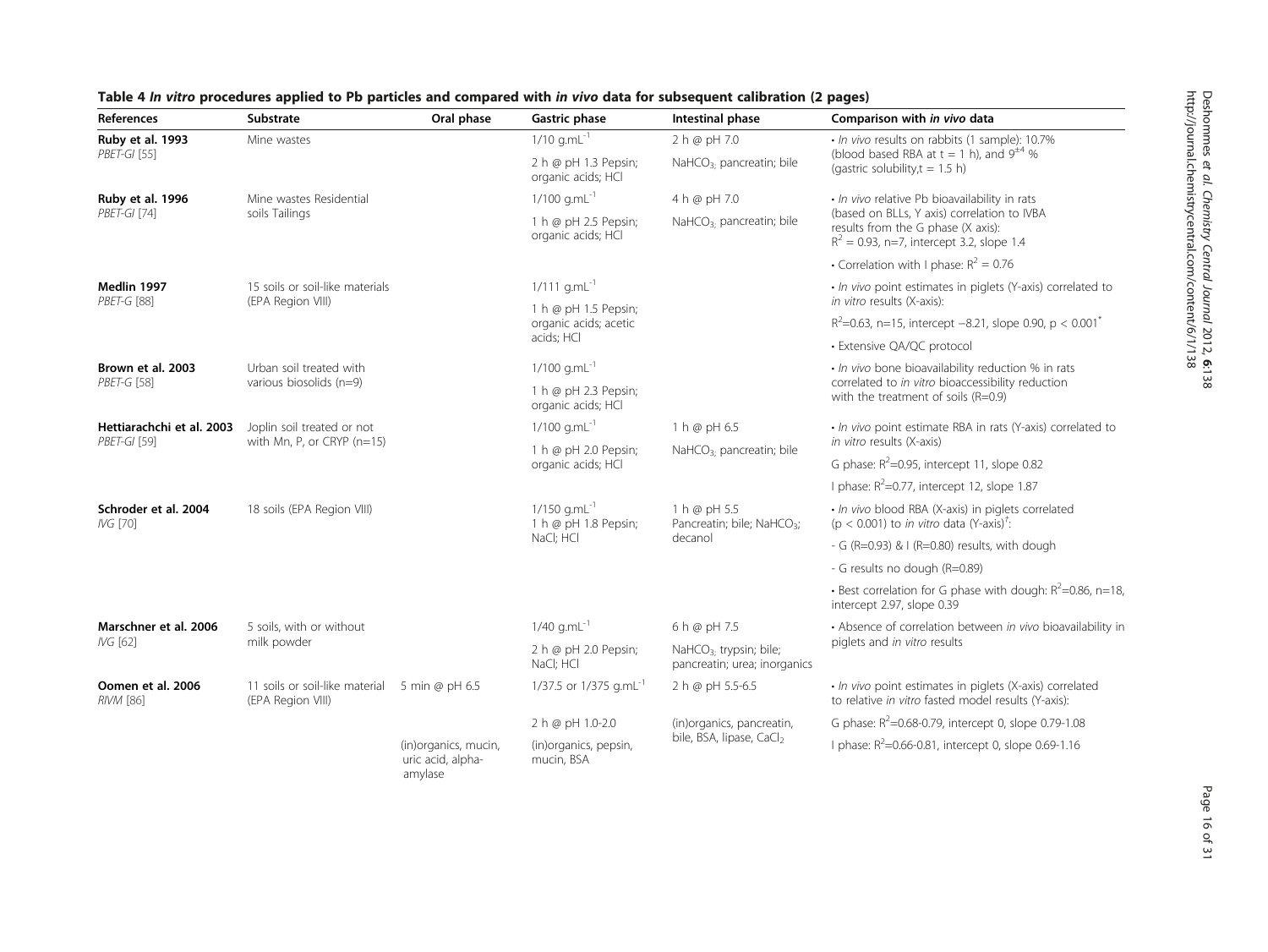| Drexler and Brattin 2007; 19 soil-like materials from<br><b>USEPA 2007</b> | EPA region VIII,                                                          |                          | $1/100$ g.mL $^{-1}$<br>1 h @ pH 1.5                                           |                                                                                        | · In vivo RBA point estimates in piglets (Y-axis)<br>correlated to in vitro results (X-axis) : weighted                                                                             |  |
|----------------------------------------------------------------------------|---------------------------------------------------------------------------|--------------------------|--------------------------------------------------------------------------------|----------------------------------------------------------------------------------------|-------------------------------------------------------------------------------------------------------------------------------------------------------------------------------------|--|
| RBALP [43,84]                                                              |                                                                           |                          |                                                                                |                                                                                        | $R^2$ =0.924, n=19, intercept -0.028, slope 0.878, p < 0.001                                                                                                                        |  |
|                                                                            |                                                                           |                          | Glycine; HCl                                                                   |                                                                                        | • Extensive QA/QC protocol and statistical analyses                                                                                                                                 |  |
|                                                                            |                                                                           |                          |                                                                                |                                                                                        | • Precision 7% within samples, and 4-6%<br>within laboratories (round robin testing)                                                                                                |  |
| Bannon et al. 2009<br>RBALP [64]                                           | 8 small arms range soils                                                  |                          | 1/100 g.mL <sup>-1</sup> 1 h @ pH 1.5                                          |                                                                                        | $\cdot$ In vivo point estimates on piglets: 108 $^{\pm 18}$ %<br>• In vitro results: $83^{\pm1}$ -100 <sup><math>\pm3</math></sup> %                                                |  |
|                                                                            |                                                                           |                          | Glycine; HCl                                                                   |                                                                                        |                                                                                                                                                                                     |  |
| Caboche 2009 Denys                                                         | 14 mining and smelting                                                    | 5 min @ pH 6.5           | 1/37.5 g.mL <sup>-1</sup> 1 h @ pH                                             | 4 h @ pH 5.8-6.8                                                                       | · In vivo kidney RBA in piglets (X-axis) correlated                                                                                                                                 |  |
| et al. 2012<br>UBM [65,66]                                                 | soils                                                                     |                          | $1.2 - 1.7$                                                                    | (in)organics, pancreatin, bile,<br>BSA, lipase, CaCl <sub>2</sub>                      | to in vitro results adjusted by PbAc solubility in the G<br>and I phases (Y-axis):                                                                                                  |  |
|                                                                            |                                                                           | (in)organics, mucin,     |                                                                                |                                                                                        | G phase: $R^2$ =0.93, intercept 1.10, slope 1.86, p < 0.01                                                                                                                          |  |
|                                                                            |                                                                           | uric acid, alpha-amylase | (in)organics, pepsin,<br>mucin, BSA                                            |                                                                                        | I phase: $R^2$ =0.89, intercept 1.09, slope 1.09, p < 0.01                                                                                                                          |  |
| Juhasz et al. 2009<br><b>SBRC</b> [67]                                     | 5 incinerator & urban soils;<br>5 soils from Marschner et al.<br>$[62]$   |                          | $1/100$ g.mL <sup>-1</sup><br>1 h @ pH 1.5 Glycine, HCl NaOH, pancreatin, bile | 4 h @ pH 6.5                                                                           | · In vivo blood RBA in piglets (Y-axis) correlated<br>to relative in vitro data for the I phase<br>(X-axis): $R^2$ =0.53, intercept 1.98, slope 0.58<br>(urban & incinerator soils) |  |
|                                                                            |                                                                           |                          |                                                                                |                                                                                        | $R^2$ =0.47, intercept 29.5, slope 0.42<br>(soils from Marschner et al., 2006 study)                                                                                                |  |
| Wragg et al. 2011<br><b>UBM [95]</b>                                       | 12 soils (mining, composite, 5 min @ pH 6.5<br>phosphate-treated), 1 dust | (in)organics, mucin,     | 1/100 g.mL <sup>-1</sup> 2 h @ pH<br>$1.2 - 1.4$                               | 4 h @ pH 6.3±0.5 (in)<br>organics, pancreatin, bile,<br>BSA, lipase, CaCl <sub>2</sub> | · In vivo RBA in piglets (X-axis) correlated to<br>in vitro results adjusted by PbAc solubility in                                                                                  |  |
|                                                                            |                                                                           | uric acid, alpha-amylase | (in)organics, pepsin,                                                          |                                                                                        | the G and I phases (Y-axis):                                                                                                                                                        |  |
|                                                                            |                                                                           |                          | mucin, BSA                                                                     |                                                                                        | G phase: $R^2$ =0.61, slope 0.78, median RSD 4%<br>within samples, 33% within laboratories                                                                                          |  |
|                                                                            |                                                                           |                          |                                                                                |                                                                                        | I phase: $R^2$ =0.57, slope 0.38, median RSD 15%<br>within samples, 81% within laboratories                                                                                         |  |
| Smith et al. 2011<br>RBALP [68]                                            | 12 soils impacted from a<br>variety of Pb sources                         |                          | 1/100 g.mL $^{-1}$ 1 h @ pH<br>1.5 Glycine, HCl                                |                                                                                        | · In vivo blood RBA in mice (X-axis) correlated to relative<br>in vitro data (Y-axis):                                                                                              |  |
|                                                                            |                                                                           |                          |                                                                                |                                                                                        | $R^2$ =0.78, intercept 30.207, slope 0.69                                                                                                                                           |  |
| Smith et al. 2011<br><b>SBRC</b> [68]                                      | 12 soils impacted from a<br>variety of Pb sources                         |                          | 1/100 g.mL <sup>-1</sup> 1 h @ pH<br>1.5 Glycine, HCl                          | 4 h @ pH 6.5 NaOH,<br>pancreatin, bile                                                 | · In vivo blood RBA in mice (X-axis) correlated to relative<br>in vitro data (Y-axis):                                                                                              |  |
|                                                                            |                                                                           |                          |                                                                                |                                                                                        | $R^2$ =0.88, intercept -7.02, slope 1.06<br>(SBRC, I phase results)                                                                                                                 |  |

Table 4 In vitro procedures applied to Pb particles and compared with in vivo data for subsequent calibration (2 pages) (Continued)

IVBA-in vitro bioaccessibility; RBA-relative bioavailability; G-gastric; I-intestinal; RSD-relative standard deviation; "relationship with corrected EPA in vivo data from [[84\]](#page-28-0); <sup>†</sup>in vitro-in vivo relationship not performe EPA corrected data (in vivo bioavailability or bulk Pb concentrations).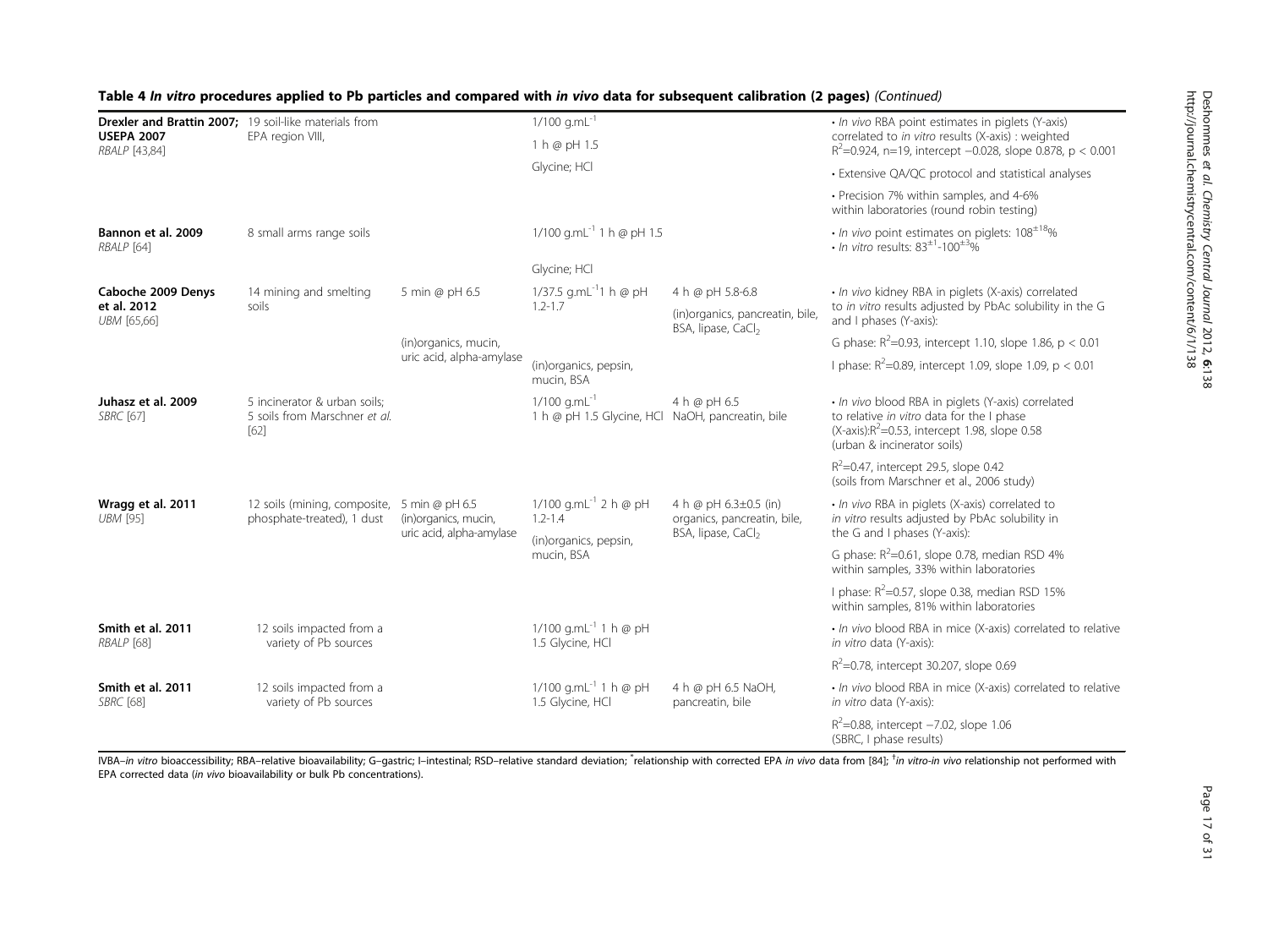protocol, and round robin testing, this test stands out as a reference for application to other test materials. However, as underlined by the USEPA and Juhasz et al., although the substrates used for calibrating this procedure were numerous and originated from various sources, they do not represent the variety of Pb particles that exist in the environment. Also, they are made up of a significant number of substrates at mining sites for which Pb dissolution is limited during the gastric phase [[43,](#page-27-0)[67\]](#page-28-0). Therefore, the RBALP IVIVC may not hold for any other test material. Specifically, the RBALP applied to substrates containing more soluble forms of Pb than those found on mine sites, which partially precipitate/ react during the intestinal phase, may overestimate Pb bioavailability [\[67\]](#page-28-0). Finally, results performed on soils following remediation with phosphates showed a better IVIVC with IVBA results performed at pH 2.5, suggesting that the RBALP would give more valuable results at pH 2.5 for evaluating soil remediation effectiveness [[110,111](#page-29-0)].

To respond to these concerns, Juhasz et al. added an intestinal phase to the RBALP and compared the results obtained for the gastric and intestinal phases to in vivo bioavailability results on juvenile swine [[67\]](#page-28-0). The SBRC intestinal test simulates a gastric phase identical to that of the RBALP, except that the agitation is performed at 40 rpm and the filtration on 0.2 μm filters, and then a 4-h intestinal phase is simulated at pH 6.5 with the addition of NaOH, bile, and pancreatin. In order to take into account precipitation reactions occurring during the intestinal phase and better relate intestinal IVBA to in vivo results, a relative intestinal IVBA was calculated. This was adjusted with the solubility of PbAc at pH 6.5 in the synthetic fluid, which was estimated at about 10-20%, as compared to 100% during the gastric phase at pH 1.5 (Equation 7). The application of an intestinal pH of 6.5 was justified by the fact that PbAc solubility was quite stable between 6.0 and 7.0, making the results more robust.

$$
Relative Pb IVBA = \frac{\frac{\text{in vitro } Pb_{TM}}{\text{total } \text{extractable } Pb_{TM}}}{\frac{\text{in vitro } Pb_{PbAC}}{\text{total } Pb_{PbAc}}}.
$$
\n(7)

Gastric IVBA and absolute intestinal IVBA were poorly correlated to in vivo data for the five soils tested, while relative intestinal IVBA was satisfactorily correlated ( $\mathbb{R}^2$  = 0.53). Although based on a weak fit ( $\mathbb{R}^2$  = 0.12), and on few test materials, the authors state that the slightly negative Pearson correlation coefficient observed for the gastric phase may indicate an overestimation of the gastric phase estimates for some Pb forms. Applied to the same soils tested in the Marschner et al. study [\[62\]](#page-28-0), relative intestinal IVBA estimates were well correlated to blood RBA on piglets, unlike the IVG

results obtained by Marschner et al. [[67\]](#page-28-0). This suggests that the calculation of relative bioaccessibility is a better RBA predictor. Interestingly, Smith et al. tested soils with a wide range of bioavailability (10-83%) and report excellent correlations between in vivo mouse data and both the RBALP test and the SBRC-intestinal test (Table [4\)](#page-15-0) [\[68](#page-28-0)]. The slightly lower correlation obtained using the RBALP is explained by the overprediction of the RBA using this test for some soil types. This overprediction occurs because the presence of iron reduces the intestinal estimates, but not the gastric estimates, and so, the iron soil results correlated better using the SBRC-intestinal test [\[68\]](#page-28-0). It should be noted, however, that these conclusions were based on a comparison with mouse in vivo data, which is a less adequate animal model than the juvenile swine model. The IVIVC was then applied to the SBRC relative bioaccessibility results for thirty-one peri-urban soils, and compared to bioavailability predictions using the USEPA regression equation [[43\]](#page-27-0) on the SBRC results for the gastric phase. The bioavailability predictions were in agreement for shooting range soils, however different predictions were found for soils with high iron content, incinerator soils, historical fill soils, gasworks soils, and gossan soils (Fe-oxide rich soils). Overall, the RBALP relationships applied to the SBRC gastric results yielded more conservative bioavailability predictions than when the SBRC relationships were applied to the relative intestinal results [[112\]](#page-29-0). This suggests that the addition of an intestinal phase to the RBALP, along with the use of relative bioaccessibility instead of absolute bioaccessibility, may yield bioaccessibility estimates that are closer to actual bioavailability results for some soil matrices. Nonetheless, as emphasized previously, additional inter-laboratory testing, statistical analysis, and further testing on juvenile swine (N=5) would be desirable to reinforce and standardize the SBRC-intestinal test, since, unlike the RBALP, this procedure has not yet been validated. We conclude that, while some refinements could be added to the RBALP, this test is the one that has been more thoroughly validated, and therefore is the most reliable.

### RIVM and UBM procedures

The RIVM digestion model includes five minutes of simulated contact with saliva, followed by gastric and intestinal phases (two hours each) with end-over-end rotation at about 55 rpm in the presence of complex fluids. Simulation of the salivary phase is not generally added to in vitro models, because of the relatively short duration and neutral pH of this step. However, this step may be relevant when food is added, which is considered in the RIVM. For the test performed in the presence of food (macaroni, infant formula), adjustments are made in pH and fluid compositions to represent 'stimulated'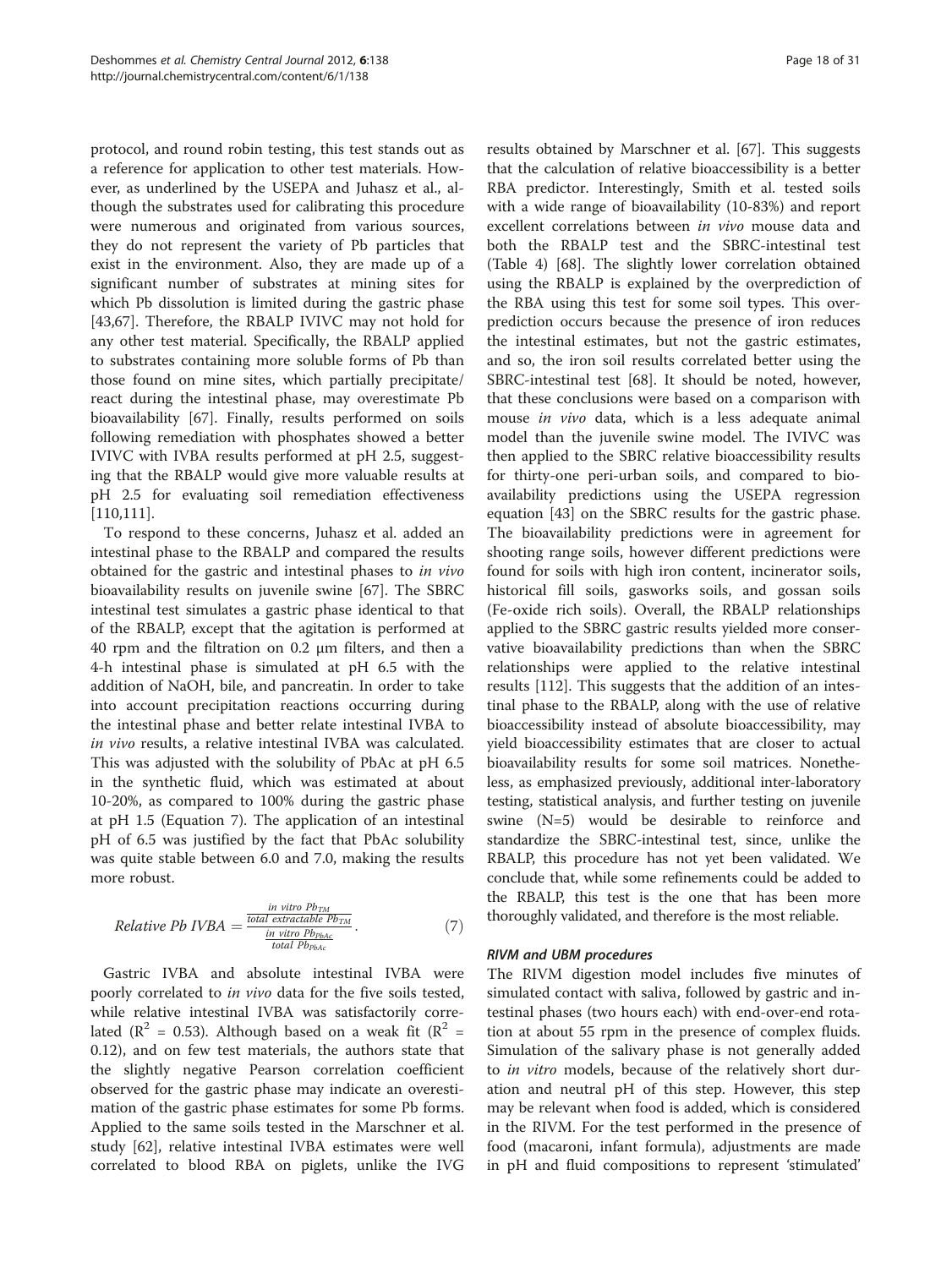conditions. Chyme pH is adjusted to 5.5-6.5 using NaHCO<sub>3</sub> (Table [4](#page-15-0)). As for the RBALP, the test procedure is rigorously controlled for pH: 2.0 for the gastric phase, and 6.5 for the intestinal phase. Extraction is performed by centrifugation at 3,000 g and the pellet is kept for analysis and mass balance [\[82,86,87](#page-28-0)]. Bioaccessibility results for the fasting case were adjusted to PbAc solubility during the intestinal phase (relative IVBA) and compared to the USEPA data on juvenile swine on eleven soil-like materials. The relationship found was significant for the two S/L ratios tested (1/37.5 and 1/375 g.  $mL^{-1}$ ), for either the gastric or the intestinal phase [[86](#page-28-0)]. The test was further applied in other studies [\[96,103](#page-29-0)]. Nonetheless, calibration of the RIVM was performed with bioavailability data from soils used for the RBALP calibration. It would be desirable to test the relationship with soils from more widely varied sources to verify this calibration.

The Unified BARGE Method (UBM) was developed by the Bioaccessibility Research Group Europe (BARGE) with the aim of selecting and standardizing a common procedure for bioaccessibility testing, for several trace elements (Pb, arsenic, cadmium, and antimony). In the UBM, which is similar overall to the RIVM, the retention time of the gastric phase is reduced to 1 h, and it is increased to 4 h for the intestinal phase [\[86](#page-28-0)]. IVBA results obtained with this approach for Pb were compared to in vivo RBA on juvenile swine for fourteen mining and smelting soils. Gastric and intestinal bioaccessibility showed strong IVIVC for Pb, arsenic and cadmium (Table [4](#page-15-0)) [[65,66](#page-28-0)]. Therefore, the UBM could be applied for estimating the Pb, cadmium, and arsenic RBA for a single test material, and at the same time, which is an important advantage. This again suggests that the addition of the intestinal phase can be successfully linked to RBA results using the relative IVBA. However, in another study, results from the intestinal phase were not considered reliable for 13 other test materials, and those results did not meet any of the criteria set for validation (Table [4](#page-15-0)) [\[95\]](#page-29-0). Denys et al. concluded that the stomach phase of the UBM, carefully controlled for pH, produces IVBA results that are very comparable to juvenile swine RBA values [[66](#page-28-0)]. Therefore, the addition of the intestinal phase, although possible, does not appear essential, and also complicates the test and its validation. The gastric phase of the test was validated for Pb, cadmium, and arsenic, and showed a significant IVIVC and reliable repeatability of the results [[66](#page-28-0)]. An inter-laboratory trial was not able to fully validate the test for good reproducibility (between laboratories) for Pb. Nonetheless results suggest that a tight control of the gastric pH during extractions would allow for a complete validation [\[95\]](#page-29-0).

The simulation of both the gastric and the intestinal phase greatly impacts the estimates of Pb bioaccessibility.

Bruce et al. measured a bioaccessibility of 47% for the mine wastes at the end of the gastric phase, and these values dropped to 7% at the end of the intestinal phase [[94](#page-29-0)]. The same range of decrease in bioaccessibility was observed in other studies [[67](#page-28-0)[,113-115\]](#page-29-0). Results using Pb-ISE and DPASV in chyme following GI in vitro digestion showed that the free  $Pb^{2+}$  is indeed negligible, and that most of the Pb was present as Pb-phosphate and Pb-bile complexes in dynamic equilibrium with solubilized Pb [[85](#page-28-0)]. This solubilized Pb is largely removed from the solution by precipitation or adsorption on non-digested and compatible particles [[67,74\]](#page-28-0). These observations show that Pb bioaccessibility could be overestimated if limited to the gastric phase. However, significant experimental challenges arise from the precipitation reactions, the gradual pH increase and parallel absorption, the eventual adsorption of soluble Pb on non-digested particles, and the increase of labile complexes that are difficult to maintain in equilibrium in the intestinal chyme [\[74,85\]](#page-28-0). Precipitation conditions may not be as well simulated in a closed system as in the gut, which is a thermodynamically open system [[52\]](#page-28-0), but spiking and correction for recovery could account for these losses. Comparison of Pb speciation by XANES after the gastric and intestinal phases has clearly shown the dominance of solubilized Pb after the gastric phase and the importance of the presence of coprecipitation with amorphous iron in soils containing iron oxyhydroxides [\[68](#page-28-0)]. To address some of these concerns, intestinal bioaccessibility can be adjusted relative to estimates of a soluble Pb form (e.g. PbAc), at a 'stable' intestinal pH (6.0-7.0) (Figure [3\)](#page-10-0) [\[67](#page-28-0)]. With this adjustment, relative bioaccessibility estimates from the intestinal phase are slightly lower than the gastric bioaccessibility estimates, and seem to better relate to in vivo data [[67\]](#page-28-0). However, results of tests simulating the gastric phase only are still more reliable, given that these tests are fully validated. Also, considering the difficulties associated with adding an intestinal phase, and although significant IVIVC can be obtained with intestinal results, full validation of the test with good repeatability and reproducibility would be quite challenging. To refine intestinal in vitro testing, further knowledge on the exact sites where Pb absorption takes place along the gut and at which pH would be necessary, so that the critical steps of the intestinal phase could be better reproduced.

In conclusion, the RBALP appears to be the best test yet devised for estimating the potential for childhood exposure to multiple Pb sources, even though it is not fully physiologically based. This test is the most suitable for the cost effective testing of multiple sources of Pb particles. It is likely to overestimate bioavailability for some test materials, and will produce a conservative IVBA estimate for these materials. However, the test is relatively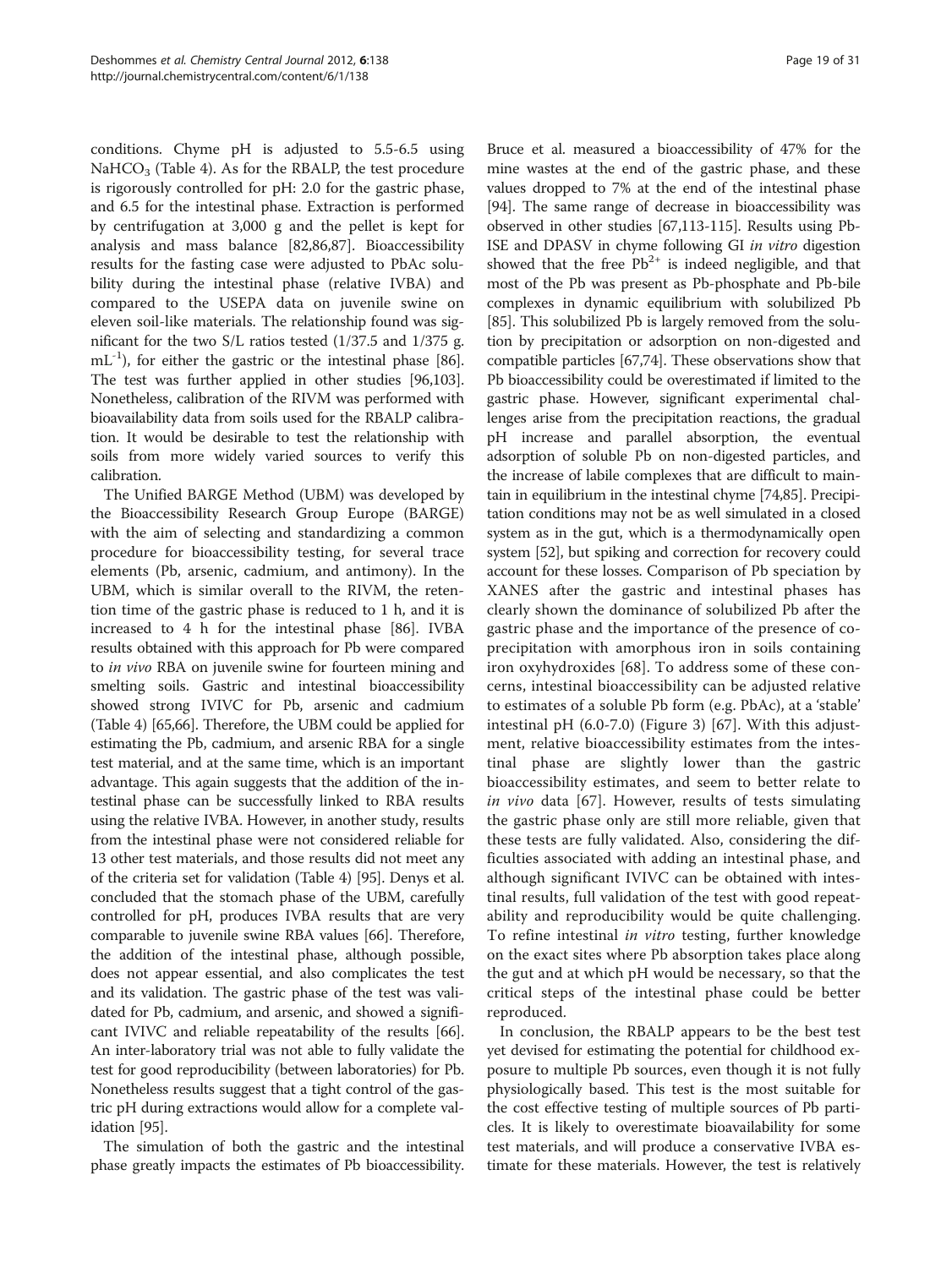simple and quick, and has been validated with in vivo data on the best suited animal surrogate for childhood digestive conditions. Moreover, it is the only procedure that has been validated through a complete statistical analysis and round robin testing. Consequently, the RBALP is standardized and can be applied in many laboratories on multiple test materials. The gastric phase of the UBM, which is currently in the process of being fully validated, is a pertinent alternative to the RBALP, as it tests the IVBA of three elements in the same procedure.

# Tests not compared with in vivo data

Several *in vitro* tests that have not been compared with in vivo data have been proposed. These tests are important, since they may be validated in the future or be useful for studying factors influencing Pb bioaccessibility and bioavailability. Table [5](#page-20-0) and Table [6](#page-21-0) summarize the various parameters applied in some of these tests either not physiologically based (Table [5](#page-20-0)) or physiologically based (Table [6\)](#page-21-0).

Procedures that are not physiologically based (Table [5](#page-20-0)) include a large number of batch acid extractions using dilute HCl performed at various S/L ratios, durations, and pH. Since 1994, HCl extraction has been a standard method for assessing the toxicity of toys used to establish the European Standard on the Safety of Toys. The toy material is reduced to a particle size < 500 μm and added to an HCl solution using a  $1/50$  g.mL<sup>-1</sup> ratio (pH 1.5; 37°C; 2 h) [\[50](#page-28-0)[,129](#page-29-0)]. As pointed out by Le Bot et al. [[122\]](#page-29-0), such tests may be helpful in preventing Pb poisoning. In fact, Pb leached during HCl extractions simulating stomach conditions may provide a more relevant indication of potentially bioavailable Pb than standard total Pb extractable measurements on wastes and solids. Some sources could have high values of total extractable Pb even though it is poorly soluble in the stomach, or, inversely, they could impair the interpretation of BLLs and environmental Pb levels.

Among the physiologically based models presented in Table [6](#page-21-0), many are modifications of the PBET, IVG, or RIVM procedure. The German method, E DIN 19738 [DIN] mimics gastrointestinal digestion for infants/children, in a fasting case or a fed state, through the addition of whole milk powder. Gastric fluids are composed of a mixture of pepsin, mucin, and HCl. Intestinal fluids contain bile, trypsin, pancreatin, and phosphate buffer. The gastric phase takes place at pH 2 over 2 hours, and a pH of 7.5 is applied to the intestinal phase over 6 hours. Extraction is achieved by a two phase centrifugation at 7,000 g, decantation, and analysis of the supernatant [[82,87\]](#page-28-0). Although somewhat laborious, DIN appears to be a relevant method, as there is a need for a

test with whole milk powder for infants exposed to Pb particles in drinking water via baby feeding bottles.

The TIM, SHIME, and flow-through methods using online extractions are dynamic, physiologically based tests [\[87,](#page-28-0)[130,131\]](#page-29-0). The TIM model (or TNO GI model) mimics the contact with saliva and further GI digestion by the progressive addition of fluids, the progressive adjustment of pH, and the simulation of peristaltic contractions. Gastric pH and retention times are adjusted differently if the simulation is aimed at representing a fed state (pH decreases gradually from 5 to 2 over 90 min) or a fasting state (pH decreases gradually from 4.5 to 1.8 over 40 min). Then, intestinal fluids are added at 1 mL/min to increase the pH from 6.5 to 7.2, at which point ultra-filtration is performed. This model has been validated with in vivo dissolution profiles of drugs with or without food; however, it was not calibrated for Pb particles [[82,86,87\]](#page-28-0). The SHIME (Simulator of Human Intestinal Microbial Ecosystem of Infants) model, developed in Belgium, simulates 3 h gastric and 5 h intestinal digestion in the same reactor (150 rpm). Gradients of pH can be applied if a series of reactors is used (dynamic model), and a phase including a mixed microbial community can be added to the model [[82,](#page-28-0)[132](#page-29-0)]. Constant stomach retention times are applied for fasting conditions (pH  $\sim$  2.0) and fed conditions (pH  $\sim$  4.0) [\[87](#page-28-0)]. Centrifugation at 7,000 g is conducted and the supernatant is analyzed. The pellet is then digested to mass balance [\[82\]](#page-28-0). However, these procedures cannot be used routinely to measure Pb bioaccessibility on Pb particles since they take too long to perform and are highly complex. Nevertheless, it appears that they could be highly useful for studying specific factors affecting Pb bioavailability that have been poorly studied up to now, such as the effect of bacteria.

# Bioavailability/bioaccessibility of Pb particles in relation to Pb speciation, particle size, and surrounding matrix

Physical and chemical aspects of Pb particles are major factors influencing the dissolution of particles containing Pb. Table [7](#page-23-0) summarizes the IVBA results for calibrated procedures, and shows that bioavailability and bioaccessibility results vary widely with the test material: from 1.7- 6% for galena to 100% for shooting range soil, which is in agreement with the *in vivo* swine data [\[42,](#page-27-0)[64,68,84,86](#page-28-0)], and from 1.5 to 100% for tap water particles [[29](#page-27-0)]. Pb was also found to be highly bioaccessible in NIST Paint (75-86%), which is in agreement with previous epidemiological studies referenced in Mushak [[30](#page-27-0)]. In addition, Pb is generally highly bioaccessible in smelter soils, with about 68-69% for some Omaha community soils, and about 70-85% for the Herculaneum smelter [\[61,63](#page-28-0)], and 34-90% for ten smelting soils from northern France [[65](#page-28-0)]. However, variability in the bioavailability and bioaccessibility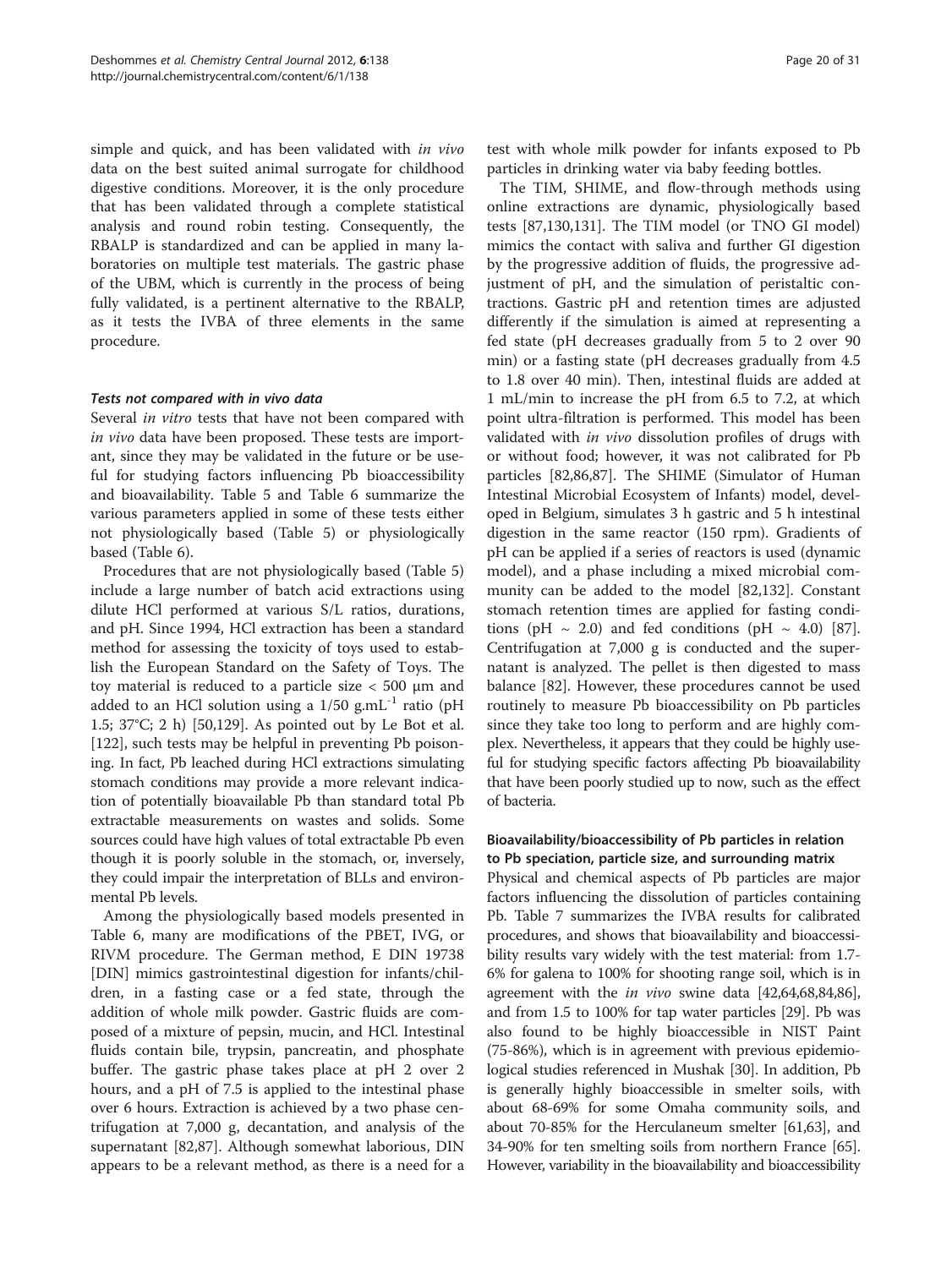| <b>GENERAL</b>                          |                                                         |                |                                                         | <b>GASTRIC</b>              |                                    |                                      | <b>INTESTINAL</b> |                       |
|-----------------------------------------|---------------------------------------------------------|----------------|---------------------------------------------------------|-----------------------------|------------------------------------|--------------------------------------|-------------------|-----------------------|
| Reference                               | Mixing                                                  | T°C            | <b>Extraction</b>                                       | $S/L$ (g.mL <sup>-1</sup> ) | Time, pH                           | <b>Fluid</b>                         | Time, pH          | <b>Fluid</b>          |
| <b>Sheppard et al. 1995</b> [116]       |                                                         |                | Filtration 0.5 µm                                       | 1/167                       | 24 h, pH 2.0                       | <b>HCI</b>                           |                   |                       |
| Gasser et al. 1996 [91]                 | Stirred-flow reactor                                    | $24^{\circ}$ C | Filtration 0.22 um                                      | 1/100                       | 1 h, pH 1.0 to 3.0                 | HCl, ammonium acetate                |                   |                       |
| Gasser et al. 1996 [91]                 | Horizontal shaker                                       | $24^{\circ}$ C | Centrifugation<br>(400 RCF; 10 min)                     | 1/200                       | 1 h, pH 1.0                        | HCI                                  |                   |                       |
| <b>Rieuwerts et al. 2000</b> [117]      | Inversion by hand 5 times<br>at $t = 1h$                | Ambient        | Centrifugation<br>$(2,000$ rpm; 2 min)                  | 1/100                       | 2 h, pH 1.2                        | HCI                                  |                   |                       |
| Yang et al. 2001 [118]                  | Rotation 30 rpm                                         | $37^{\circ}$ C | Filtration 0.2 µm                                       | 1/100                       | 1 h, pH 2-2.5                      | HCI                                  |                   |                       |
| Mercier et al. 2002 [119]               | End-over-end 30 rpm, at<br>20 min intervals, for 20 min | 35-39°C        | Decantation, filtration                                 | 1/22                        | $160 \pm 10$ min.<br>pH 6.0 to 2.0 | HCl, acetic acid                     |                   |                       |
| Yang et al. 2002 [120]                  | Rotation 30 rpm                                         | $37^{\circ}$ C | Filtration 0.2 µm                                       | 1/100                       | 1 h, pH 2.0                        | <b>HCI</b>                           |                   |                       |
| Scheckel and Ryan 2003<br>$[93]$        | Continuous stirring                                     | $37^{\circ}$ C | Filtration 0.45 um                                      | 1/160                       | 1 h, pH 2.0                        | HCI                                  | 5 h, pH 7.0       |                       |
| Yang et al. 2003 [83]                   | End-over-end,30 rpm                                     | $37^{\circ}$ C | Decantation, filtration<br>$0.45 \mu m$                 | $1/40$ and<br>1/100         | 1 h, pH 1.5 to 4.0                 | HCl, glycine                         | 3 h, pH 7.0       | NaHCO <sub>3</sub>    |
| Beak et al. 2006 [121]                  | Variable speed mixer<br>(150 rpm); 2 mL/min Ar          | $37^{\circ}$ C | Filtration 0.45 um                                      | 1/167                       | 2 h, pH 1.8                        | HCI                                  | 4 h, pH 7.0       | NaOH                  |
| <b>Turner and Simmonds 2006</b><br>[98] |                                                         | Ambient        |                                                         | 1/100                       | Overnight                          | HCl, pepsin                          |                   |                       |
| Bosso and Enzweiler 2008<br>$[107]$     | Orbital, 100 rpm                                        | $37^{\circ}$ C | Centrifugation<br>(5,000 rpm; 20 min)                   | 1/100                       | 1 h, pH 1.5                        | HCl, glycine OR HCl,<br>pepsin, NaCl | 2 h, pH 7.0       | $N$ aHCO <sub>3</sub> |
| Le Bot et al. 2010, 2011<br>[122, 123]  | Ultrasonication                                         | $37^{\circ}$ C | Filtration 0.45 µm                                      |                             | 1 h, pH 1.5                        | HCl, 0.75-1.4% diluted               |                   |                       |
| Rasmussen et al. 2011<br>$[124]$        |                                                         | 37.5°C         | Centrifugation<br>$(5,000 \text{ q}, 5,10 \text{ min})$ | 1/2000                      | 2 h, pH 1.5                        | HCI                                  |                   |                       |

# <span id="page-20-0"></span>Table 5 Examples of variants of non-physiologically-based in vitro procedures (not calibrated) applied to Pb particles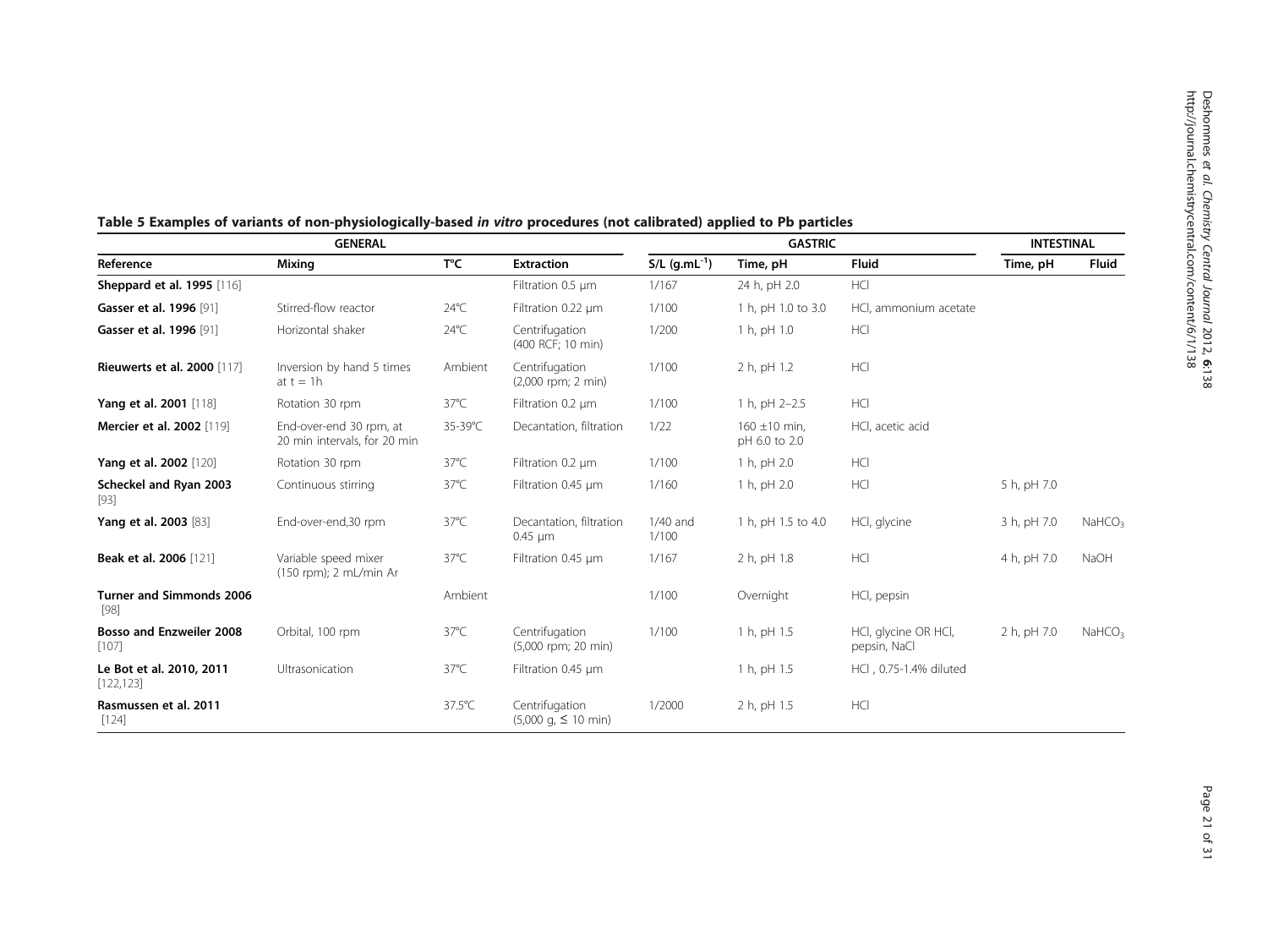| <b>GENERAL</b>                                                        |                           |                                                                                                 |                  | <b>ORAL</b>                                                                                                 | <b>GASTRIC</b>                                |                                      |                                                                                      | <b>INTESTINAL</b>             |                                                                  |
|-----------------------------------------------------------------------|---------------------------|-------------------------------------------------------------------------------------------------|------------------|-------------------------------------------------------------------------------------------------------------|-----------------------------------------------|--------------------------------------|--------------------------------------------------------------------------------------|-------------------------------|------------------------------------------------------------------|
| <b>References</b>                                                     | <b>Mixing</b>             | <b>Extraction</b>                                                                               | Time,<br>рH      | <b>Fluid</b>                                                                                                | S/L<br>$(\mathsf{g}.\mathsf{mL}^{\text{-1}})$ | Time, pH                             | <b>Fluid</b>                                                                         | Time, pH                      | <b>Fluid</b>                                                     |
| Sheppard et al. 1995<br>[116]                                         |                           | Centrifugation,<br>filtration 0.2 um                                                            |                  |                                                                                                             |                                               | 4 h, pH 2.0                          | NaCl; pepsin; HCl                                                                    | 18 h, pH 7.5                  | NaHCO <sub>3</sub> ; NaCl; bile;<br>pancreatin; a-amylase        |
| <b>Berti and Cunningham</b><br>1997 [125]                             | Stir bar                  |                                                                                                 |                  |                                                                                                             | 1/100                                         | 1 h, pH 2.5                          | Pepsin; organic<br>acids; HCl                                                        | 2 h, pH 7.0                   | NaHCO <sub>3</sub> ; pancreatin;<br>bile                         |
| Davis et al. 1997 [126]                                               | Wrist action<br>shaker    | Centrifugation<br>$(2,100 \text{ q}; 25 \text{ min})$                                           |                  |                                                                                                             | 1/10                                          | 2 h, pH 1.3                          | Pepsin; organic<br>acids; HCl                                                        | 2 h, pH 7.0                   | $NaHCO3$ ; pancreatin;<br>bile                                   |
| Hamel et al. 1998 [92]                                                | Shaking<br>water bath     | Centrifugation<br>$(1,380 \text{ q}; 10 \text{ min})$                                           |                  |                                                                                                             | $1/100$ to<br>1/5000                          | 2 <sub>h</sub>                       | NaCl; pepsin; HCl                                                                    |                               |                                                                  |
| Hamel et al. 1999 [102]                                               | Water bath.<br>90 cyc/min | Centrifugation<br>(906 g; 10 min),<br>filtration 0.45 µm                                        | 5 s,<br>pH 5.5   | Mucin; urea;<br>KCI; NaCI;<br>$Na2HPO4$ ;<br>CaCl <sub>2</sub> .4H <sub>2</sub> O                           | 1/2160                                        | 2 <sub>h</sub>                       | NaCl; pepsin; HCl                                                                    | 2 <sub>h</sub>                | NaHCO <sub>3</sub>                                               |
| Oliver et al. 1999 [89]                                               | Wrist action<br>shaker    | Filtration 0.45 µm                                                                              |                  |                                                                                                             | 1/10                                          | 2 h, pH 1.3 to<br>3.0                | Organic acids; HCl;<br>with(out) pepsin                                              | 16 h, pH 7.0                  | NaHCO <sub>3</sub> with(out)<br>bile & pancreatin                |
| <b>Ellickson et al. 2001</b> [57]                                     | Bath set,<br>90 cyc/min   | Centrifugation<br>(200 g; 20 min) &<br>(906 g; 15 min);<br>$HNO3$ , 48 h;<br>filtration 0.45 µm |                  | Mucin; urea; CaCl <sub>2</sub> . 1/2160<br>H <sub>2</sub> O; NaCl; KCl;<br>Na <sub>2</sub> HPO <sub>4</sub> |                                               | 2 h, pH 1.4                          | Pepsin; NaCl; HCl                                                                    | 4 h, pH 6.5                   | NaHCO <sub>3</sub>                                               |
| Oomen et al. 2002.<br>Van De Wiele et al. 2007<br>[82,87]; DIN test   | Agitator,<br>200 rpm      | Centrifugation<br>$(7,000 \text{ q}; 10 \text{ min})$                                           |                  |                                                                                                             | 1/50                                          | 2 h, pH 2.0                          | HCl; [pepsin; mucin] <sup>*</sup>                                                    | 6 h, pH 7.5                   | Phosphate buffer;<br>[bile; trypsin;<br>pancreatin] <sup>*</sup> |
| Oomen et al. 2002,<br>Van De Wiele et al. 2007<br>[82,87]; SHIME test | Stirring,<br>$150$ rpm    | Centrifugation<br>$(7,000 \text{ q}; 10 \text{ min})$                                           |                  |                                                                                                             | $1/2.5$ to<br>1/40                            | 3 h, pH 2.0<br>(fast) or $4.0$ (fed) | Nutrilon plus; pectin;<br>mucin; cellobiose;<br>proteose peptone;<br>starch; glucose | 5 h, pH 6.5                   | NaHCO <sub>3</sub> ; pancreatin;<br>bile                         |
| Oomen et al. 2002,<br>Van De Wiele et al. 2007                        | Peristaltic               | Ultrafiltration                                                                                 | 5 min,<br>pH 5.0 |                                                                                                             |                                               | Fast: 40 min, pH<br>4.5 to 1.8       | HCI; lipase; pepsin <sup>*</sup><br>$0.5$ mL/min                                     | Fast: 5.3 h,<br>pH 6.5 to 7.2 | $NaHCO3$ ;<br>pancreatin; bile <sup>®</sup>                      |
| [82,87]; TIM test                                                     |                           |                                                                                                 |                  |                                                                                                             |                                               | Fed: 1.5 h, pH<br>5.0 to 2.0         |                                                                                      | Fed: 4.5 h, pH<br>6.5 to 7.2  | 1 mL/min                                                         |
| Yu et al. 2006 [113]                                                  | Water bath,<br>90 rpm     | Filtration 0.45 µm                                                                              |                  | Mucin; urea;<br>KH <sub>2</sub> PO <sub>4</sub> ; CaCl <sub>2</sub> .H <sub>2</sub> O;<br>NaCl, KCl         | 1/400                                         | 2 h, pH 1.4                          | NaCl; pepsin; HCl                                                                    | 2 h, pH 6.5                   | NaHCO <sub>3</sub>                                               |
| <b>Bruce et al. 2007</b> [94]                                         | Ar                        | Centrifugation<br>$(10,000 \text{ q}; 15 \text{ min})$<br>filtration 0.22 µm                    |                  |                                                                                                             | 1/100                                         | 1 h pH 1.3 (fast)<br>to 4 (fed)      | Pepsin; HCl;<br>organic acids                                                        | 3 h pH 7.0                    | NaHCO <sub>3</sub> ; bile;<br>pancreatin                         |

# <span id="page-21-0"></span>Table 6 Examples of variants of physiologically based in vitro procedures (not calibrated) applied to Pb particles (2 pages)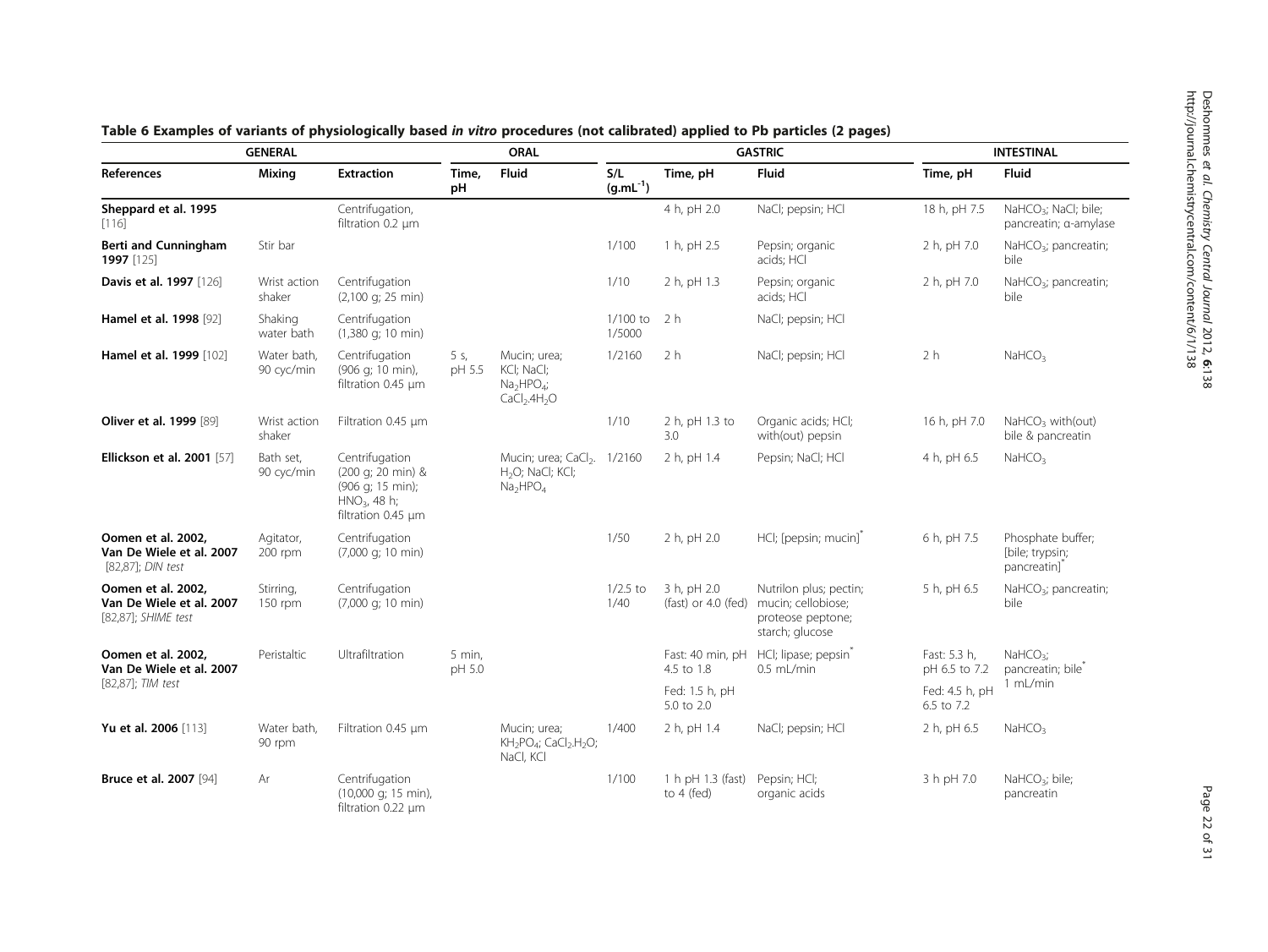| Saikat et al. 2007 [104]                                                            |                       | Centrifugation<br>$(2,100 \text{ q}; 25 \text{ min})$ | $1/38-$<br>1/100  | 1 h pH 1.1 or<br>2.5 | Pepsin; organic<br>acids; HCl                              | 4 h, pH 5.5 or<br>7.0 | NaHCO <sub>3</sub><br>pancreatin; bile   |
|-------------------------------------------------------------------------------------|-----------------------|-------------------------------------------------------|-------------------|----------------------|------------------------------------------------------------|-----------------------|------------------------------------------|
| Triantafyllidou et al. 2007<br> 26                                                  | Gentle<br>mixing      | No separation                                         | 1/16,667          | 3 h, pH 1.2          | NaCl; pepsin; HCl                                          |                       |                                          |
| <b>Turner and Ip 2007</b> [127]                                                     | End-over-end          | Centrifugation<br>$(2,100 \text{ q};10 \text{ min})$  | 1/200             | 2 h, pH 2.5          | Pepsin; HCI; Na malate &<br>citrate; lactic & acetic acids | 4 h, pH 7.0           | NaHC $O_3$ ; bile;<br>pancreatin         |
| Van De Wiele et al. 2007<br>$[87]$                                                  | Water rotator<br>set  | Filtration 0.45 µm                                    | 1/100             | 1 h pH 2.5           | Pepsin; HCI; Na citrate &<br>malate; lactate, acetate      | 4 h, pH 7.0           | NaHCO <sub>3</sub> . bile;<br>pancreatin |
| <b>Bosso and Enzweiler 2008:</b> Slow orbital<br><b>Bosso et al. 2008</b> [107,114] | + Ar flux             | Centrifugation<br>(5,000 rpm; 20 min)                 | 1/100             | 1 h, pH 1.7          | Pepsin; HCI; citric, malic,<br>acetic, & lactic acids      | 2 h, pH 7.0           | NaHCO <sub>3</sub> . bile;<br>pancreatin |
| <b>Turner et al. 2009</b> [128]                                                     | Constant,<br>lateral  | Centrifugation<br>$(2,000 \text{ q}; 10 \text{ min})$ | $1/100-1/$<br>143 | 1 h, pH 2.5          | Pepsin; HCI; Na malate,<br>citrate; lactic & acetic acids  | 4 h, pH 7.0           | NaHCO <sub>3</sub> ; bile;<br>pancreatin |
| Sialelli et al. 2010 [115]                                                          | Orbital,<br>$150$ rpm |                                                       | 1/100             | 1 h, pH 1.5          | Pepsin; HCI; Na citrate; malic<br>& lactic acids           | 3.5 h, pH 7.0         | Pancreatin, NaHCO <sub>3</sub>           |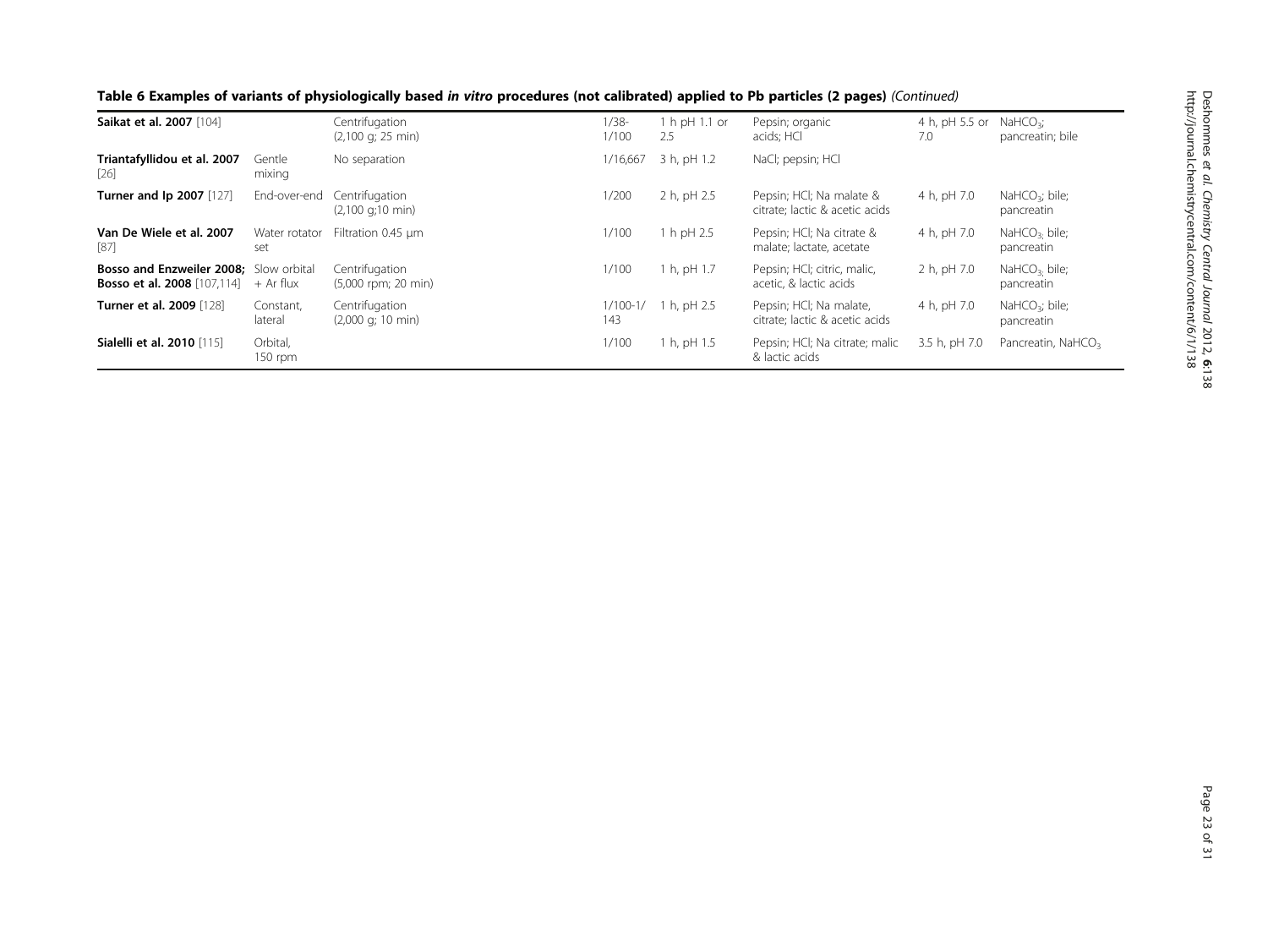| <b>SUBSTRATE</b>                                                                                                   | <b>IVBA%</b>                                      | <b>REFERENCES</b>             |  |  |
|--------------------------------------------------------------------------------------------------------------------|---------------------------------------------------|-------------------------------|--|--|
| Flanders soil                                                                                                      | $91 + 4$                                          | [29,43,60,61,63,64,82,84,109] |  |  |
| Oker 11 soil                                                                                                       | $56 + 4$                                          | RBALP (Gastric)               |  |  |
| 47 Omaha community smelter soils, US                                                                               | 68-69 (average)                                   |                               |  |  |
| HER-2930 smelter soil, US                                                                                          | 69±1.5 (using Dr Drexler's Pb levels)             |                               |  |  |
|                                                                                                                    | 85±1.1 (using EPA's average bulk Pb levels)       |                               |  |  |
| 17 residential soils, tailings, and slags from mining waste sites, US                                              | 14±1.7 to 90±3.1                                  |                               |  |  |
| 1 NIST paint                                                                                                       | $75 + 3.8$                                        |                               |  |  |
| 1 Galena                                                                                                           | $6 + 2.3$                                         |                               |  |  |
| 8 shooting range soils, US                                                                                         | 83±1 to 100±3                                     |                               |  |  |
| 20 soils from the N-S transect, US<br>(agricultural, grazing land, open range, forested land, residential, desert) | 3.7 to 39                                         |                               |  |  |
| 70 samples of tap water particles                                                                                  | 1.5 to 100                                        |                               |  |  |
| 9 soils from mining sites*                                                                                         | 3.1±0.1 to 99.3±14.3                              | [86] RIVM (Intestinal)        |  |  |
| 1 NIST paint* + soil                                                                                               | $86.2 \pm 2.3$                                    |                               |  |  |
| 1 Galena*                                                                                                          | $1.7 \pm 0.2$                                     |                               |  |  |
| 15 mining soils, France                                                                                            | 9-75 (Intestinal)                                 | [65,66,95,133,134] UBM        |  |  |
| 10 smelting soils, France                                                                                          | 34-90 (Intestinal)                                |                               |  |  |
| 27 urban topsoils, France                                                                                          | 11-63 (Intestinal)                                |                               |  |  |
| 12 soils (mining, composite, phosphate-treated),                                                                   | $0.6 \pm 0.1$ to $112.8 \pm 18.5$ (Gastric)       |                               |  |  |
| 1 dust, from various studies (European and North American)                                                         | $0.1 \pm 0.1$ to $89.5 \pm 91.3$ (Intestinal)     |                               |  |  |
| 2 urban residential soils, Australia                                                                               | 20.0±4.0 to 26.1±6.5                              | [67,68,112] SBRC (Intestinal) |  |  |
| 3 domestic incinerator soils, Australia                                                                            | 11.7±2.8 to 22.5±5.0                              |                               |  |  |
|                                                                                                                    | 3.2±2.6 to $8.5\pm0.6$ <sup>†</sup>               |                               |  |  |
| Brushal, Carl-1, Hamburg, and Oker-11 soils <sup>§</sup>                                                           | 30.7±6.1 to 62.9±11.0                             |                               |  |  |
| 9 shooting range soils, Australia                                                                                  | 21.3-102.6                                        |                               |  |  |
|                                                                                                                    | 59±3.7 to 92±9.0 (3 soils) <sup>†</sup>           |                               |  |  |
| 5 historical fill soils, Australia                                                                                 | 5.5-26.1 (4 soils)                                |                               |  |  |
|                                                                                                                    | 10.7±0.7 to $16.6 \pm 1.1$ (2 soils) <sup>†</sup> |                               |  |  |
| 13 mining/smelting soils, Australia                                                                                | 11.6-82.5                                         |                               |  |  |
|                                                                                                                    | 31±18.4 to 74±17.3 (3 soils) <sup>†</sup>         |                               |  |  |
| 1 gasworks, Australia                                                                                              | 27.2                                              |                               |  |  |
|                                                                                                                    | $27 \pm 1.6^{\dagger}$                            |                               |  |  |
| 1 geogenic, Australia                                                                                              | 12.5                                              |                               |  |  |

#### <span id="page-23-0"></span>Table 7 Main bioaccessibility results for materials tested using an in vitro procedure calibrated with in vivo data

 $^*$ Same test materials as in RBALP studies, 0.06 g;  $^{\$}$ soils tested by Marschner et al. [\[62\]](#page-28-0);  $^{\dag}$ Smith, et al. [[68\]](#page-28-0).

data can be noted for certain substrates, which reflects the highly heterogeneous nature of these substrates in terms of Pb form, particle size, etc. The bioaccessibility of three slag materials was evaluated at 17, 20, and 73% [\[84](#page-28-0)]. Also, among mining site soils and urban topsoils, the IVBA was shown to vary from low (9-14%) to high (63-75%) [\[65\]](#page-28-0).

# Pb speciation

Speciation in the particles can be a strong indicator of the potential bioavailability of Pb. Indeed, RBA estimates can vary widely (6-105%) for Pb particles across the

same site or region (e.g. California Gulch, CO), reflecting variability in their mineral composition and the potential of Pb to be liberated [[42\]](#page-27-0). According to Schoof et al., the solubility of Pb minerals present in the test material explains the observed differences in bioavailability results [[40](#page-27-0)]. In addition, Rasmussen et al. successfully predicted their bioaccessibility results on dust from 924 Canadian homes by identifying the Pb phases present with XANES, and further cumulating the bioaccessibility specific to each phase [[124](#page-29-0)]. Identifying the major species present in a soil would therefore help in predicting the extent of bioavailability. Schoof et al. classified the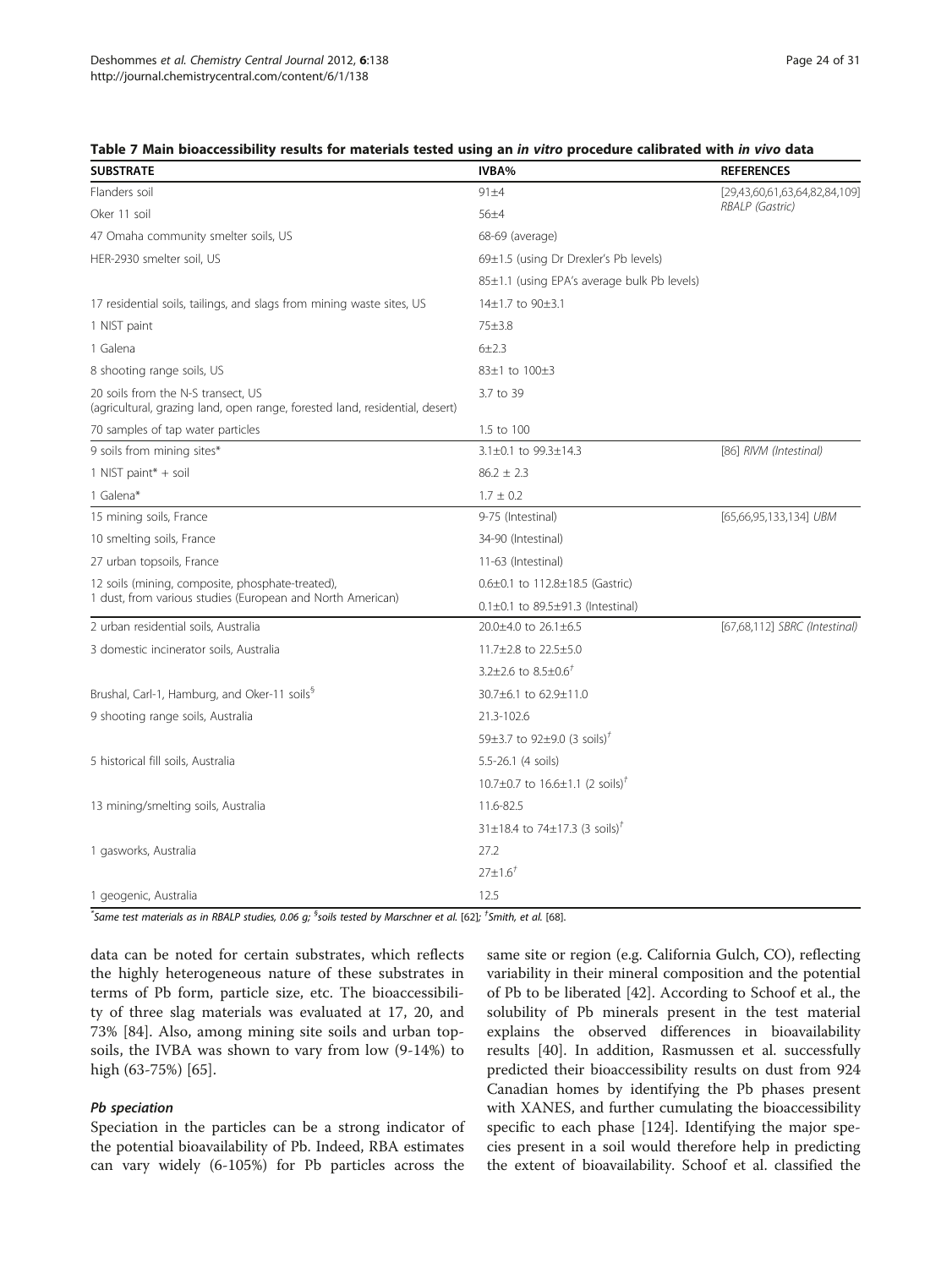range of solubility of Pb minerals as very high for Pb oxide [PbO]; average for Pb-manganese [Pb-Mn] oxides, Pb-iron [Pb-Fe] oxides, and Pb carbonates; moderate for Pb sulfates and Pb arsenate; and minimal for Pb phosphates [Pb-P] [\[40](#page-27-0)]. The reference USEPA classification for bioavailability (and therefore bioaccessibility) after several *in vivo* and *in vitro* studies varies from high for cerussite  $[PbCO<sub>3</sub>]$  and Pb-Mn oxide (> 75%), to medium for Pb-P and PbO (25-75%), to low for anglesite, galena, Fe-Pb species and remaining Pb-based oxides (< 25%) [[43\]](#page-27-0). Drexler and Brattin observed the lowest bioaccessibility for substrates containing anglesite or galena as dominant Pb species (6-21%) [[84](#page-28-0)]. On the contrary, substrates with either  $PbCO<sub>3</sub>$  or MnOOH as the dominant Pb mineral systematically presented a high bioaccessibility (65-90%), in agreement with the data on juvenile swine. Pb carbonate species are easily soluble, and this is reflected in other in vitro results: Pb carbonates were estimated to be 97% bioaccessible in the Schaider et al. study [[108\]](#page-29-0); hydrocerussite paint 69% bioaccessible prior to cola addition in another study [[93](#page-29-0)]; and Pb was 56% (gastric) and 25% (intestinal) bioaccessible in the high carbonate garden soil G1 in the Denys et al. study [[96\]](#page-29-0).

Soil remediation with phosphates has been shown to decrease Pb bioaccessibility, in agreement with the expected low solubility of Pb-phosphate particles [\[114,118,120,135](#page-29-0)]. Nonetheless, a low bioavailability/bioaccessibility fraction should not be interpreted as representing a low hazard potential. Indeed, in the Schroder et al. study [\[70\]](#page-28-0), the bioavailability of Pb in the Pb-rich soil 9 (10,600 mg Pb/kg soil) is medium to low (RBA 20%, ABA  $\sim$  10%), but a dose of 100 mg of soil ingested daily will release the same quantity in the body, about 0.1 mg of Pb, like the highly Pbbioavailable but less Pb-rich soil 15 (RBA 74%, ABA  $\sim$ 37%, 3230 mg Pb/kg soil) (authors' calculation). Another facet of speciation concerns the major impact of the rate of pH change on the solution and mineralogical composition found at a given pH. Marked differences in solubility were shown between tests conducted in dynamic versus static pH adjustment conditions for a soil dominated by cerussite and modified with hydroxyapatite [\[135](#page-29-0)]. The differences reached up to three orders of magnitude in the presence of phosphates, and were attributed to the mechanisms that govern the amount of soluble Pb, with adsorption/desorption phenomena decreasing the amount of soluble Pb in dynamic systems.

# Particle size

It is generally accepted that a small particle size provides a high surface to volume ratio and an elevated potential for dissolution [[69\]](#page-28-0). Indeed, Casteel et al. found a high RBA (57-58%) for soils of  $\leq$  250 µm containing a majority of particles  $\leq$  10 μm [[49\]](#page-27-0). The significant BLLs observed in piglets dosed with "predicted low

bioavailable" tailings were partly explained by the small size of the galena crystals (mostly  $< 10 \mu m$ ) that were completely dissolved within 50–100 min at a low gastric pH [\[79](#page-28-0)]. Rieuwerts et al. reported a bioaccessibility of about 61-116% for particles  $<$  64  $\mu$ m, while particles > 64 μm were 21 to 72% bioaccessible [[117](#page-29-0)]. Mercier et al. showed that Pb bioaccessibility generally decreased with increasing granulometry ( $<$  63  $\mu$ m to 125–250  $\mu$ m), but remained stable or varied without any trend between 125–250 μm and  $<$  2 mm, depending on the substrate [[119\]](#page-29-0). Yu et al. [\[113](#page-29-0)] did not find any significant differences in the bioaccessibility estimates between the dust size fractions  $<$  75  $\mu$ m, 75–150  $\mu$ m, and 150–250  $\mu$ m, and, finally, Morman et al. [\[109\]](#page-29-0) found similar ranges for soil particles  $<$  2 mm (8.5-77%) as compared to particles < 250 μm (3.7-45%), suggesting that small particles are not always more bioaccessible. Such differences may be partly explained by the Pb phase of the particles tested: less soluble Pb phases (anglesite, pyromorphite, and galena) were more influenced by particle size than the more soluble Pb phases in the Medlin study [[88\]](#page-28-0), bioaccessibility increasing about 4- to 13-fold between the fractions  $<$  38  $\mu$ m and  $<$  250–125  $\mu$ m. Moreover, Ruby et al. showed that Pb dissolution rates are not affected by particle size, except for diameters less than 2.4 μm [[81\]](#page-28-0). Finally, Oliver et al. noted that greater bioaccessibility for small particles is more evident for equivalent diameters below 100 μm, so the impact of particle size on bioaccessibility results would only be significant for very small and colloidal particles [[89\]](#page-28-0).

For a given test material, an increase in bioaccessibility/bioavailability that is in inverse proportion to particle size may reflect a relative enrichment in smaller size fractions. Indeed, Juhasz et al. report up to five times more Pb in the  $<$  50  $\mu$ m particle size fraction of sixteen peri-urban soils [[136](#page-29-0)]. Also noted were significant increases in gastric-SBRC IVBA for six of those soils, but no differences in intestinal-SBRC IVBA between the size fractions. Madrid et al. observed a higher Pb content in the clay fraction  $(< 2 \mu m)$  of urban soils from Sevilla, as well as an increase in the bioaccessible Pb in this size fraction [[137](#page-29-0)]. Finally, a 110% average Pb enrichment was measured in the particle size fraction adhering to hands for different types of soils in Canada, as compared to the bulk Pb content [[138\]](#page-30-0). As the fraction adhering to hands is usually smaller than the < 250 μm particle size fraction traditionally used for soils, these authors recommend conducting bioaccessibility experiments on small particles, for example  $<$  45  $\mu$ m.

### Matrix characteristics

The characteristics of the matrix surrounding Pb can also influence Pb release for a given type of particle. Pb bioaccessibility has been related to total Pb content in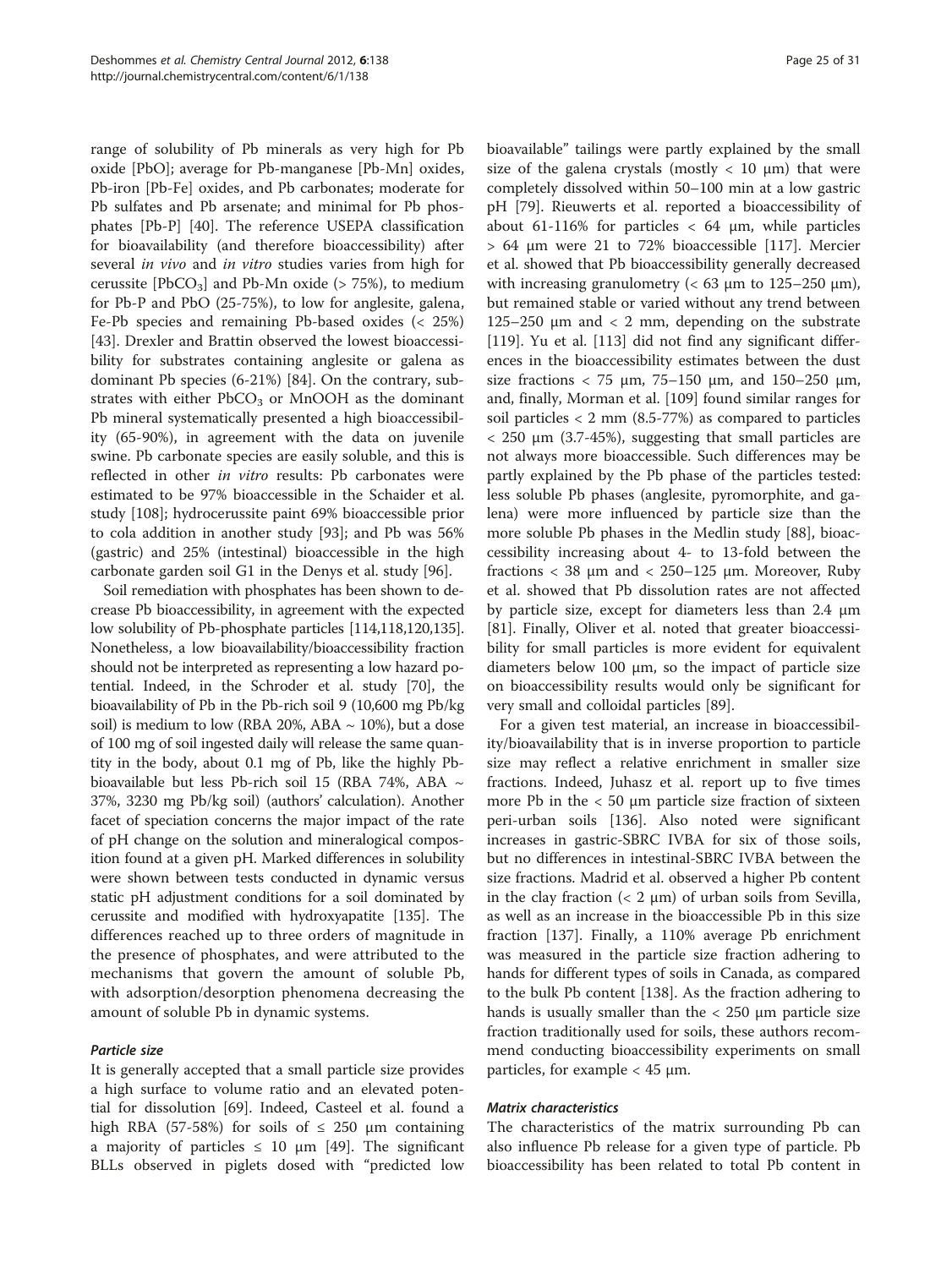soils, but also to other metal levels in the soils tested, such as zinc, iron, and cadmium [[133](#page-29-0),[139](#page-30-0)]. Strongly positive linear relationships were found between Pb bioaccessibility and Pb content in the soils [\[133](#page-29-0)]. It can be expected that a higher Pb content will result in greater bioaccessibility. However, Morman et al. found no correlation between total elemental content (Pb, Cd, Ni, Cr, and As) and the bioaccessible fraction for the twenty soils from various sources [[109](#page-29-0)]. Comparable RBA results (56-58%) were obtained with Aspen Berm and residential soils of comparable particle size, matrix, and mineral type, although the Berm soil contained four times as much Pb [\[49](#page-27-0)]. Oomen et al. also found higher bioaccessibility for Flanders sandy loam (91%) than for Oker 11 sandy loam (56%), although the latter contained ten times more Pb [[82](#page-28-0)]. This indicates that bioavailability is more influenced by the particle type distribution than by its Pb content.

Bioaccessible Pb was related to other characteristics of the soil matrix than total metal content, such as carbonates, clay, and organic matter, in soils from similar sources [\[133](#page-29-0)[,140](#page-30-0)]. However, another study did not find a significant relationship between Pb bioaccessibility and the total amount of carbonates in a variety of high Pbcarbonate soils [[96](#page-29-0)]. Caboche et al. found significant correlation to the cation exchange capacity; organic matter; and clay, manganese, phosphorus, and iron content for soils from the same source. However, no correlations were found when soils from all the sources tested were pooled [[134](#page-29-0)]. In addition, the bioaccessibility of twenty soils from various sources in another study was not correlated to the organic carbon, pH, and clay percentage in the soils [[109](#page-29-0)]. These findings suggest that significant relationships with soil characteristics can be found for soils from the same source type, but that they cannot be generalized to other matrices.

Overall, soil characteristics will impact Pb bioaccessibility differently, depending on the Pb species present, and cannot be used as a general predictor of bioaccessibility, while Pb speciation may be more predictive of bioaccessibility.

# Gaps in bioaccessibility data

This review documented an abundance of peer-reviewed studies on in vitro testing, on topics ranging from simple leaching procedures to validated procedures calibrated to in vivo animal studies, and their application to a range of Pb bearing substrates. Among all the methods developed to estimate Pb bioaccessibility, only a few have been successfully compared with *in vivo* data (Table [4](#page-15-0)), and only the RBALP has been calibrated, validated, and fully standardized [[84\]](#page-28-0). Other procedures, such as UBM, RIVM, and SBRC, have been highly correlated to in vivo data, and sometimes nearly fully validated (UBM), and

so their results can also be considered valid for improving exposure assessment and public health protection. However, additional validation with statistical analysis and round robin testing will be needed to standardize these procedures.

A significant number of substrates were tested using these validated procedures (Table [7\)](#page-23-0). However, few data (one) are available on bioaccessibility on dust, although dust Pb content was evaluated at some of the sites studied. Also, only one paint substrate was tested and the NIST material used may not necessarily be representative of paint chips to which children are exposed. However, paint containing Pb is not unusual in toys and old buildings [\[141\]](#page-30-0), and recent results on paint chips using HCl extraction show high variability of leachable Pb, ranging from 4 to 100% [\[122\]](#page-29-0). As well, some HCl extractions performed on dust particles have shown that the amount of leachable Pb is generally high [\[126](#page-29-0)], and this is partly attributed to the small size of these particles. Pb dust and Pb paint have been shown to be major contributors to the BLLs of children [\[142](#page-30-0)]. Further research is needed to quantify the variability in bioaccessibility for these particles, to support the estimation of the contribution of paint and dust particles to exposure, and to help analyze the reported pica-caused BLL cases associated with ingestion of these particles. There is also a significant data gap regarding Pb particles from drinking water systems. Early results using the RBALP adapted for Pb particles from tap water show that the bioaccessibility of particles generated from plumbing metals and collected from distribution systems varies widely [\[29](#page-27-0)]. Such data are needed, considering that: (i) particulate Pb can be sporadically high and is currently not fully considered in drinking water sampling and analysis methods; (ii) baby bottles may be prepared with tap water; and (iii) tap water Pb particles and colloids are small and may be highly soluble, depending on the forms present [[26,27,](#page-27-0)[143\]](#page-30-0).

Finally, most of the bioaccessibility results were measured in a fasting state, which is considered to be the worst case ingestion scenario. This ingestion state may be realistic for soil, paint, and dust particles, but not for tap water Pb particles, which can be ingested in either the fasting or the fed state. The oral bioavailability of Pb in food cooked or prepared with high Pb particulate water might also be a relevant route of exposure to study [[26\]](#page-27-0). However, the development and validation of a standardized *in vitro* test for a fed state would certainly be a challenge, considering the variability of food that can be ingested by children (other than milk) and the divergent results observed for several types of food [[88](#page-28-0)]. The most disturbing finding is that higher bioaccessibility values are found for *in vitro* tests performed with whole milk powder than for those simulating a fasting state [\[62,87](#page-28-0)].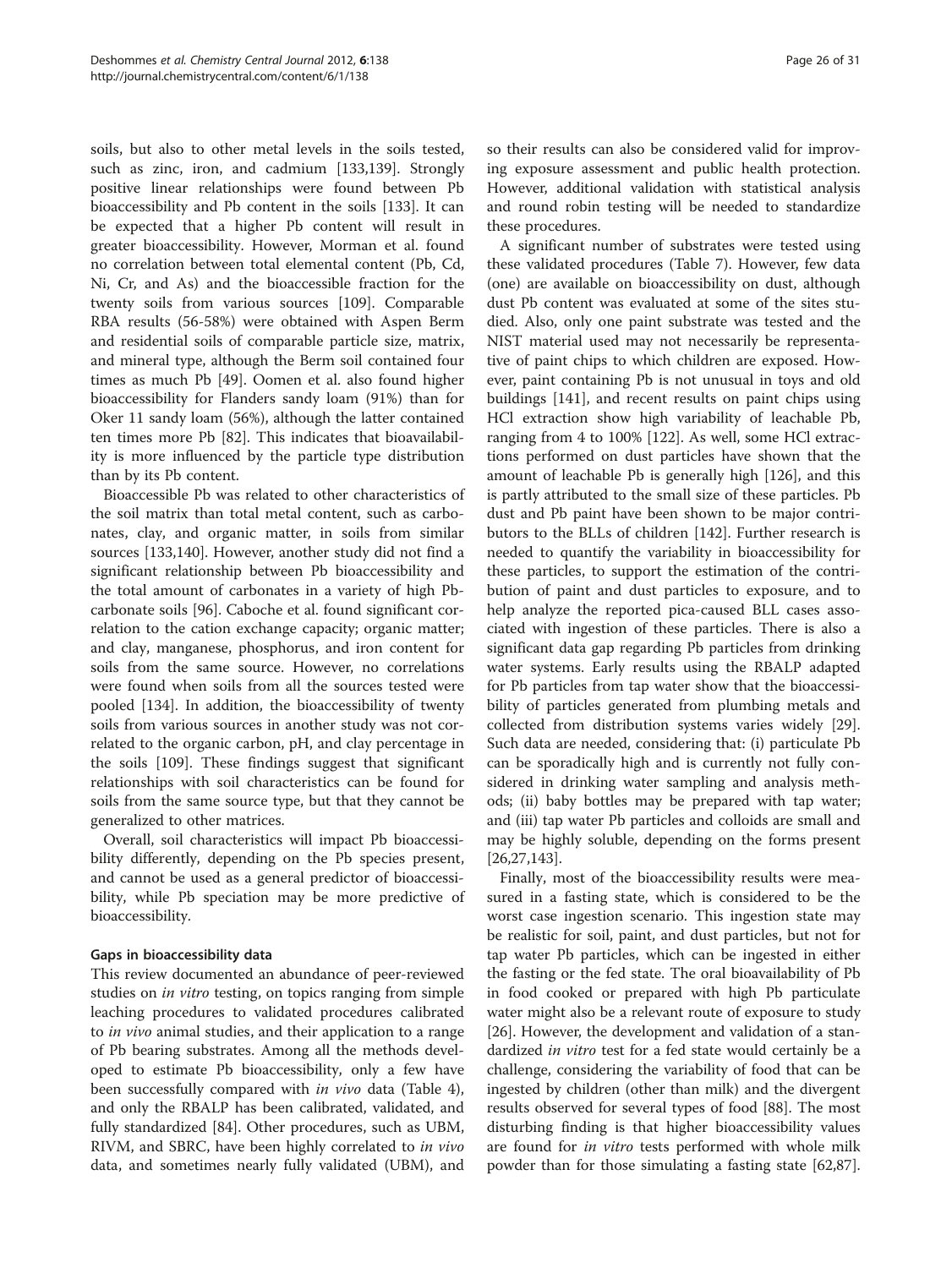In fact, early studies show that milk consumption increases the absorption of PbAc in rats [[144](#page-30-0)]. This has also been observed for hydrophobic organic compounds, and can be explained by the formation of soluble metal complexes with milk constituents [[86](#page-28-0)[,106](#page-29-0)]. Such information may not have been considered in the past because the major sources of Pb exposure were air and soil, and Pb exposure from these sources is not likely to occur at the same time as milk ingestion. However, considering that water is now established as a significant residual source of Pb exposure and that baby bottles are often prepared with tap water, the ingestion of formula made in this way probably constitutes the worst case exposure, as it involves both the dissolved and the particulate Pb in tap water. Therefore, it is not clear that in vitro procedures in a fasting state will provide worst case assessments of exposure for bottle-fed infants/children. One in vivo study was performed with the simultaneous dosage of soil and milk powder on juvenile swine [\[62\]](#page-28-0). However, the dosage of soil was not tested on its own, precluding any comparison between Pb absorption from soil particles alone and Pb absorption from particles in the presence of milk. The apparent increase in Pb bioavailability when Pb is ingested with milk certainly needs to be confirmed with an in vivo test on piglets, to compare both soluble and particulate Pb ingestion, with and without milk.

# Conclusion

In vivo experiments on Pb particles have been carried out using animal models on a wide range of particulate Pb forms, mostly from contaminated soils. It is established that there are substantial anatomical and physiological differences between animal species and humans, especially children. The scarcity of data providing a direct estimate of the human absorption of Pb particles is a significant limitation on our ability to estimate bioavailability, a shortcoming that is partially addressed by the use of the most representative animal model. Of all the animal models evaluated, juvenile swine are considered the most appropriate animal model for human exposure studies. However, results from animal models should always be considered with caution when extrapolated to humans or used to validate results from in vitro testing. Critical factors to consider in order to ensure relevance to public health decision making include: (1) the limitations and specific features of the animal model; (2) targeting the human population in the design of animal studies, specifically the appropriate developmental stage; and (3) the use of plausible environmental doses and Pb speciation.

Results reporting Pb bioaccessibility reflect the experimental conditions considered, and, in the absence of a standard procedure, cannot be compared. At the same time, this variability is inextricably linked to the natural variability of human exposure to Pb particulates. The RBALP procedure seems well suited to Pb particles, since its results for gastric extraction can be successfully correlated to in vivo data on piglets. This test was completely validated and submitted to a rigorous QA/QC protocol. The addition of an intestinal bioaccessibility phase to better mimic Pb solubility at the neutral pH of absorption (UBM, SBRC, RIVM) may refine the bioavailability estimates. However, these tests are more costly than the RBALP and quite tedious, and the full validation of the tests simulating an intestinal phase is likely to be extremely challenging. The "stomach" UBM, which is in the process to be fully validated, appears to be a reliable test, and offers the major advantage of estimating the RBA of two other elements as well as Pb (arsenic and cadmium).

Finally, the validated tests were applied on a significant number of substrates, but mostly soils. The selection does not cover the whole variety of possible matrices surrounding Pb in environmental sources and other significant sources of exposure, such as those of paint, as well as dust and tap water. Testing these types of particles in vitro raises experimental challenges, because of their heterogeneity and the small amounts of some of them, but is needed to complete the input in exposure models and risk assessment studies. The RBALP could be adapted for estimating bioaccessibility from these sources, since this test is quite simple to perform compared to other procedures, and presents the highest degree of standardization.

#### Competing interests

The authors declare they have no competing interests.

#### Authors' contribution

ED and MP carried out the literature research for the review and drafted the manuscript. RT, ME, and SS reviewed and completed the manuscript. All authors read and approved the final manuscript.

#### Acknowledgments

The authors acknowledge funding from the Canadian Water Network, the Natural Sciences and Engineering Research Council (NSERC) and the Canada Industrial Chair on Drinking Water partners, namely the City of Montreal, Ville Laval, and JMI-Veolia.

#### Author details

<sup>1</sup>Civil, Geological, and Mining Engineering Department, NSERC Industrial Chair on Drinking Water, Ecole Polytechnique de Montréal, CP 6079, Succ. Centre-Ville, Montréal, QC H3C 3A7, Canada. <sup>2</sup>Environmental Health and Occupational Health Department, ESPUM (École de Santé Publique de l'Université de Montréal), C.P. 6128, succ. Centre-ville, Montréal, QC H3C 3J7, Canada. <sup>3</sup> Department of Civil and Environmental Engineering, Virginia Tech University, 418 Durham Hall, Blacksburg, VA 24061, USA. <sup>4</sup>Department of Chemistry, Université de Montréal, 2900, Édouard-Montpetit, Montréal, QC H3C 3A7, Canada.

Received: 20 September 2012 Accepted: 13 November 2012 Published: 22 November 2012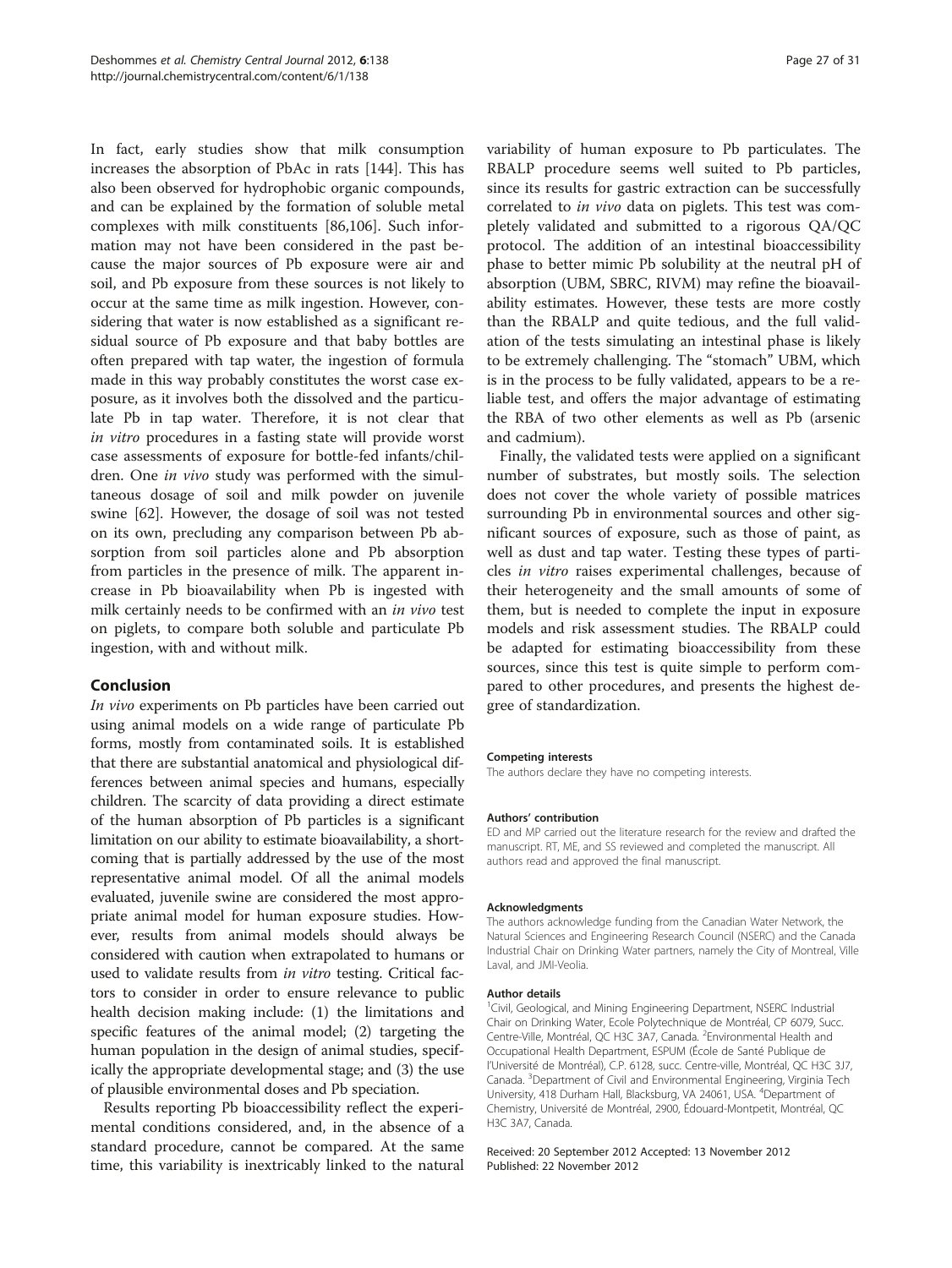#### <span id="page-27-0"></span>References

- Counter SA, Buchanan LH, Ortega F: Neurophysiologic and neurocognitive case profiles of andean patients with chronic environmental lead poisoning. J Toxicol Environ Health A 2009, 72:1150–1159.
- 2. Lamadrid-Figueroa H, Tellez-Rojo MM, Hernandez-Cadena L, Mercado-Garcia A, Smith D, Solano-Gonzalez M, Hernandez-Avila M, Hu H: Biological markers of fetal lead exposure at each stage of pregnancy. J Toxicol Environ Health A 2006, 69:1781–1796.
- 3. Needleman H: Lead poisoning. Annu Rev Med 2004, 55:209–222.
- 4. Needleman HL, Landrigan PJ: The health effects of low level exposure to lead. Annu Rev Publ Health 1981, 2:277–298.
- 5. Canfield RL, Henderson CR Jr, Cory-Slechta DA, Cox C, Jusko TA, Lanphear BP: Intellectual impairment in children with blood lead concentrations below 10 microg per deciliter. New Engl J Med 2003, 348:1517–1526.
- Jusko TA, Henderson CR Jr, Lanphear BP, Cory-Slechta DA, Parsons PJ, Canfield RL: Blood lead concentrations < 10 microg/dL and child intelligence at 6 years of age. Environ Health Perspect 2008, 116:243–248.
- 7. Lanphear BP, Hornung R, Khoury J, Yolton K, Baghurst P, Bellinger DC, Canfield RL, Dietrich KN, Bornschein R, Greene T, Rothenberg SJ, Needleman HL, Schnaas L, Wasserman G, Graziano J, Roberts R: Low-level environmental lead exposure and children's intellectual function: an international pooled analysis. Environ Health Perspect 2005, 113:894–899.
- 8. Surkan PJ, Zhang A, Trachtenberg F, Daniel DB, McKinlay S, Bellinger DC: Neuropsychological function in children with blood lead levels <10 ug/dL. NeuroToxicology 2007, 28:1170–1177.
- 9. European Food Safety Authority (EFSA): EFSA panel on contaminants in the food chain (CONTAM), Scientific opition on lead in food. EFSA Journal 2010, 8:1–147.
- 10. Commission E: Opinion on voluntary risk assessment report on lead and lead compounds. Brussels, Belgium: Scientific Committee on Health and Environmental Risks SCHER; 2009.
- 11. CDC: CDC Response to advisory on childhood lead poisoning prevention -Recommendations in "Low level lead exposure harms children: a renewed call of primary prevention"; 2012. [http://www.nchh.org/Portals/0/Contents/](http://www.nchh.org/Portals/0/Contents/CDC_Response_Lead_Exposure_Recs.pdf) [CDC\\_Response\\_Lead\\_Exposure\\_Recs.pdf](http://www.nchh.org/Portals/0/Contents/CDC_Response_Lead_Exposure_Recs.pdf).
- 12. Iqbal S, Muntner P, Batuman V, Rabito FA: Estimated burden of blood lead levels ≥5ug/dl in 1999–2002 and declines from 1988 to 1994. Environ Res 2008, 107:305–311.
- 13. Pirkle JL, Kaufmann RB, Brody DJ, Hickman T, Gunter E, Paschal DC: Exposure of the U.S. population to lead, 1991–1994. Environ Health Perspect 1998, 106:745–750.
- 14. United States Environmental Protection Agency (USEPA): Air quality criteria for lead (Volume I of II) Final report. Washington, DC, USA: United States Environmental Protection Agency (USEPA); 2006. Report No.: EPA 600/R-05- 144aF-bF.
- 15. United States Environmental Protection Agency (USEPA): Air quality criteria for lead (Volume I of II. Washington, DC, USA: United States Environmental Protection Agency (USEPA); 2006.
- 16. von Lindern I, Spalinger S, Petroysan V, Von Braun MC: Assessing remedial effectiveness through the blood lead:soil/dust lead relationship at the Bunker Hill Superfund Site in the Silver Valley of Idaho. Sci Total Environ 2003, 303:139–170.
- 17. von Lindern IH, Spalinger SM, Bero BN, Petrosyan V, Von Braun MC: The influence of soil remediation on lead in house dust. Sci Total Environ 2003, 303:59–78.
- 18. Gulson B: Stable lead isotopes in environmental health with emphasis on human investigations. Sci Total Environ 2008, 400:75–92.
- 19. Lanphear BP, Burgoon DA, Rust SW, Eberly S, Galke W: Environmental exposures to lead and urban children's blood lead levels. Environ Res 1998, 76:120-130.
- 20. Lorenzana RM, Troast R, Mastriano M, Follansbee MH, Diamond GL: Lead intervention and pediatric blood lead levels at hazardous waste sites. J Toxicol Environ Health A 2003, 66:871–893.
- 21. Ranft U, Delschen T, Machtolf M, Sugiri D, Wilhelm M: Lead concentration in the blood of children and its association with lead in soil and ambient air - Trends between 1983 and 2000 in Duisburg. J Toxicol Environ Health A 2008, 71:710–715.
- 22. Lanphear BP, Hornung R, Ho M, Howard CR, Eberle S, Knauf K: Environmental lead exposure during early childhood. J Pediatr 2002, 140:40–47.
- 23. Brown MJ, Raymond J, Homa D, Kennedy C, Sinks T: Association between children's blood lead levels, lead service lines, and water disinfection, Washington, DC, 1998–2006. Environ Res 2011, 111:67–74.
- 24. Edwards M, Triantafyllidou S, Best D: Elevated blood lead levels in young children due to lead-contaminated drinking water: Washington: DC, 2001–2004. Envir Sci Technol 2009, 43:1618–1623.
- 25. Miranda ML, Kim D, Hull AP, Paul CJ, Galeano MAO: Changes in blood lead levels associated with use of chloramines in water treatment systems. Environ Health Perspect 2007, 115:221–225.
- 26. Triantafyllidou S, Parks J, Edwards M: Lead particles in potable water. J Am Water Works Assoc 2007, 99:107-117
- 27. Deshommes E, Laroche L, Nour S, Cartier C, Prévost M: Source and occurrence of particulate lead in tap water. Water Res 2010, 44:3734–3744.
- Deshommes E, Nour S, Richer B, Cartier C, Prévost M: POU devices in large buildings: Lead removal and water quality. J Am Water Works Assoc 2012, 104:E282–E297.
- 29. Deshommes E, Prévost M: Pb particles from tap water: bioaccessibility and contribution to child exposure. Envir Sci Technol 2012, 46:6269-6277.
- 30. Mushak P: Gastro-intestinal absorption of lead in children and adults: overview of biological and biophysico-chemical aspects. Chem Spec Bioavail 1991, 3:87–104.
- 31. Needleman HL, Bellinger D: The health-effects of low-level exposure to lead. Annu Rev Publ Health 1991, 12:111–140.
- 32. Wright DA, Welbourn P: Environmental Toxicology. Cambridge, UK: Cambridge University Press; 2002.
- 33. National Academy of Sciences/National Research Council (NAS/NRC): Bioavailability of contaminants in soils and sediments: processes, tools, and applications. Washington, DC, USA: National Academ Press; 2002.
- 34. Heath LM, Soole KL, McLaughlin ML, McEwan GT, Edwards JW: Toxicity of environmental lead and the influence of intestinal absorption in children. Rev Environ Health 2003, 18:231–250.
- 35. James HM, Hilburn ME, Blair JA: Effects of meals and meal times on uptake of lead from the gastrointestinal tract in humans. Hum Toxicol 1985, 4:401–407.
- 36. Rabinowitz MB, Kopple JD, Wetherill GW: Effect of food intake and fasting on gastrointestinal lead absorption in humans. Am J Clin Nutr 1980, 33:1784–1788.
- 37. Ziegler EE, Edwards BB, Jensen RL, Mahaffey KR, Fomon SJ: Absorption and retention of lead by infants. Pediatr Res 1978, 12:29–34.
- 38. Maddaloni M, Lolacono N, Manton W, Blum C, Drexler J, Graziano J: Bioavailability of soilborne lead in adults, by stable isotope dilution. Environ Health Perspect 1998, 106:1589–1594.
- Freeman GB, Johnson JD, Liao SC, Feder PI, Davis AO, Ruby MV, Schoof RA, Chaney RL, Bergstrom PD: Absolute bioavailability of lead acetate and mining waste lead in rats. Toxicology 1994, 91:151-163.
- 40. Schoof RA, Butcher MK, Sellstone C, Ball RW, Fricke JR, Keller V, Keehn B: An assessment of lead absorption from soil affected by smelter emissions. Environ Geochem Health 1995, 17:189–199.
- 41. Weis CP, Poppenga RH, Thacker BJ, Henningsen GM, Curtis A: Design of pharmacokinetic and bioavailability studies of lead in an immature swine model, Proceedings of the Lead in Paint, Soil, and Dust: Health Risks, Exposure Studies, Control Measures, Measurement Methods, and Quality Assurance. 1994:3–11.
- 42. Casteel SW, Weis CP, Henningsen GM, Brattin WJ: Estimation of relative bioavailability of lead in soil and soil-like materials using young Swine. Environ Health Perspect 2006, 114:1162–1171.
- 43. United States Environmental Protection Agency (USEPA): Estimation of relative bioavailability of lead in soil and soil-like materials using in vivo and in vitro methods. Washington, DC, USA: Office of Solid Waste and Emergency Response; 2007. Report No.: OSWER 9285.7-77.
- 44. Freeman GB, Dill JA, Johnson JD, Kurtz PJ, Parham F, Matthews HB: Comparative absorption of lead from contaminated soil and lead salts by weanling Fischer 344 rats. Fund Appl Toxicol 1996, 33:109–119.
- 45. Freeman GB, Johnson JD, Killinger JM, Liao SC, Feder PI, Davis AO, Ruby MV, Chaney RL, Lovre SC, Bergstrom PD: Relative bioavailability of lead from mining waste soil in rats. Fund Appl Toxicol 1992, 19:388–398.
- 46. Smith DM Jr, Mielke HW, Heneghan JB: Subchronic lead feeding study in male rats and micropigs. Environ Toxicol 2008, 24:453–461.
- 47. Smith DM Jr, Mielke HW, Heneghan JB: Subchronic lead feeding study in male rats. Arch Environ Contam Toxicol 2008, 55:518–528.
- 48. Weis CP, LaVelle JM: Characteristics to consider when choosing an animal model for the study of lead bioavailability. Chem Spec Bioavail 1991, 3:113-119.
- 49. Casteel SW, Cowart RP, Weis CP, Henningsen GM, Hoffman E, Brattin WJ, Guzman RE, Starost MF, Payne JT, Stockham SL, Becker SV, Drexler JW, Turk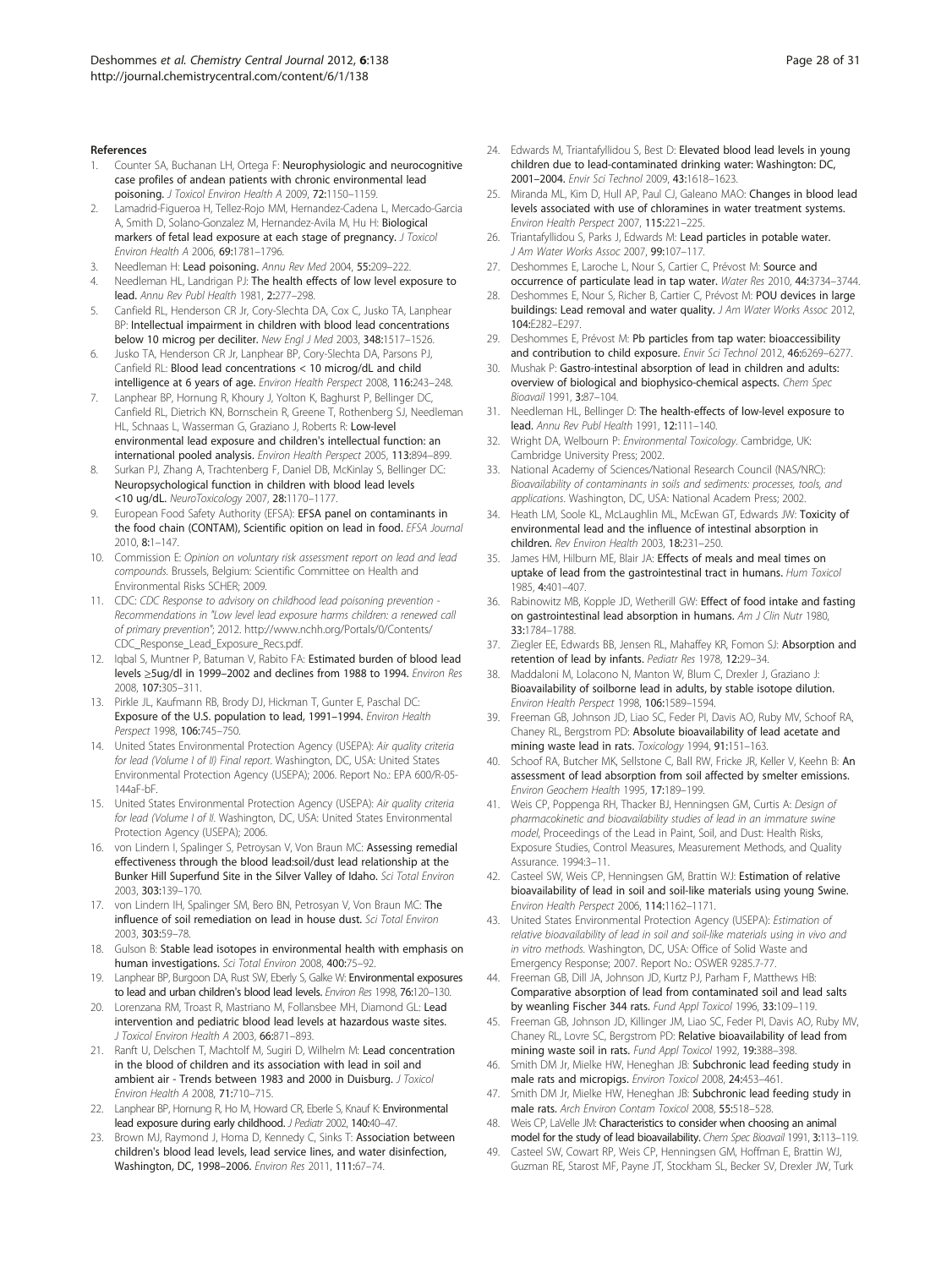<span id="page-28-0"></span>JR: Bioavailability of lead to juvenile swine dosed with soil from the Smuggler Mountain NPL Site of Aspen, Colorado. Fund Appl Toxicol 1997, 36:177–187.

- 50. Schoof RA: Guide for Incorporating bioavailability adjustments into human health and ecological risk assessments at US department of defense facilities. Part 1: overview of metals bioavailability. Battelle, Columbus, Ohio, USA: Naval Facilities Engineering Service Center Air Force Center for Environmental Excellence Army Environmental Center; 2003. Report No.: OMB No. 0704–0811.
- 51. Polak J, O'Flaherty EJ, Freeman GB, Johnson JD, Liao SC, Bergstrom PD: Evaluating lead bioavailability data by means of a physiologically based lead kinetic model. Fund Appl Toxicol 1996, 29:63–70.
- 52. Mushak P: Uses and limits of empirical data in measuring and modeling human lead exposure. Environ Health Perspect 1998, 106:1467–1484.
- 53. Dieter MP, Matthews HB, Jeffcoat RA, Moseman RF: Comparison of lead bioavailability in F344 rats fed lead acetate, lead-oxide, lead sulfide, or lead ore concentrate from Skagway, Alaska. J Toxicol Environ Health 1993, 39:79-93.
- 54. Freeman GB, Liao SC, Feder PI, Trigg NJ, Johnson JD: Absolute bioavailability of lead following dosed feed mine waste administration in Sprague–Dawley rats. Battelle: Atlantic Richfield Company; 1993.
- 55. Ruby MV, Davis A, Link TE, Schoof R, Chaney RL, Freeman GB, Bergstrom P: Development of an in vitro screening test to evaluate the in vivo bioaccessibility of ingested mine-waste lead. Envir Sci Technol 1993, 27:2870–2877.
- Lorenzana RM, Duncan B, Ketterer M, Lowry J, Simon J, Dawson M, Poppenga R: Bioavailability of arsenic and lead in environmental substrates. Washington, DC, USA: United States Environmental Protection Agency (USEPA); 1996.
- 57. Ellickson KM, Meeker RJ, Gallo MA, Buckley BT, Lioy PJ: Oral bioavailability of lead and arsenic from a NIST standard reference soil material. Arch Environ Contam Toxicol 2001, 40:128–135.
- 58. Brown S, Chaney RL, Hallfrisch JG, Xue Q: Effect of biosolids processing on lead bioavailability in an urban soil. J Environ Qual 2003, 32:100–108.
- 59. Hettiarachchi GM, Pierzynski GM, Oehme FW, Sonmez O, Ryan JA: Treatment of contaminated soil with phosphorus and manganese oxide reduces lead absorption by Sprague–Dawley rats. J Environ Qual 2003, 32:1335–1345.
- 60. United States Environmental Protection Agency (USEPA): Remedial investigation residential vard soil. Omaha lead site. Washington, DC, USA: Black and Veatch Special Projects Corporation; 2004. Report No.: 46130.
- 61. United States Environmental Protection Agency (USEPA): Omaha lead site (Final remedial investigation report) Volume 1. Omaha, Nebraska: Black and Veatch Special Projects Corporation; 2009.
- 62. Marschner B, Welge P, Hack A, Wittsiepe J, Wilhelm M: Comparison of soil Pb in vitro bioaccessibility and in vivo bioavailability with Pb pools from a sequential soil extraction. Envir Sci Technol 2006, 40:2812–2818.
- 63. MSE Technology Application I: Regional applied research effort (rare) project: interim report for investigation of changes in lead relative bioavailability following weathering of ore concentration-soil mixtures from the Herculaneum, Missouri, Smelter site. Butte, Montana, USA; 2006.
- 64. Bannon DI, Drexler JW, Fent GM, Casteel SW, Hunter PJ, Brattin WJ, Major MA: Evaluation of small arms range soils for metal contamination and lead bioavailability. Envir Sci Technol 2009, 43:9071–9076.
- 65. Caboche J: Validation d'un test de mesure de bioaccessibilité application à 4 éléments traces métalliques dans les sols: As, Cd, Pb et Sb (Thèse). Institut National Polytechnique de Lorraine, Ecole Doctorale Ressources: Procédés, Produits et Environnemen; 2009.
- 66. Denys S, Caboche J, Tack K, Rychen G, Wragg J, Cave M, Jondreville C, Feidt C: In Vivo Validation of the Unified BARGE Method to Assess the Bioaccessibility of Arsenic, Antimony, Cadmium, and Lead in Soils. Envir Sci Technol 2012, 46:6252–6260.
- 67. Juhasz AL, Weber J, Smith E, Naidu R, Marschner B, Rees M, Rofe A, Kuchel T, Sansom L: Evaluation of SBRC-gastric and SBRC-intestinal methods for the prediction of in vivo relative lead bioavailability in contaminated soils. Envir Sci Technol 2009, 43:4503–4509.
- 68. Smith E, Kempson IM, Juhasz AL, Weber J, Rofe A, Gancarz D, Naidu R, McLaren RG, Gräfe M: In vivo-in vitro and XANES spectroscopy assessments of lead bioavailability in contaminated periurban soils. Envir Sci Technol 2011, 45:6145–6152.
- 69. Ruby MV, Schoof R, Brattin W, Goldade M, Post G, Harnois M, Mosby DE, Casteel SW, Berti W, Carpenter M, Edwards D, Cragin D, Chappell W:

Advances in evaluating the oral bioavailability of inorganics in soil for use in human health risk assessment. Envir Sci Technol 1999, 33:3697–3705.

- 70. Schroder JL, Basta NT, Casteel SW, Evans TJ, Payton ME, Si J: Validation of the in vitro gastrointestinal (IVG) method to estimate relative bioavailable lead in contaminated soils. J Environ Qual 2004, 33:513-521.
- 71. Battelle: Absolute bioavailability of lead following dose feed mine waste administration in Sprague–Dawley rats. Columbus, Ohio, USA: Battelle Columbus Operations; 1993.
- 72. PTI Environmental Services: Bioavailability study remedial investigation report. National Zinc Site (Volume 1), Appendix N. City of Bartlesville, Oklahoma, USA: Cyprus Amax Minerals Company, and Salomon, Inc; 1994.
- 73. PTI Environmental Services: Remedial investigation report. National Zinc Site (Volume 1). City of Bartlesville, Oklahoma, USA: Cyprus Amax Minerals Company, and Salomon, Inc; 1994.
- 74. Ruby MV, Davis A, School R, Eberle S, Sellstone CM: Estimation of lead and arsenic bioavailability using a physiologically based extraction test. Envir Sci Technol 1996, 30:422-430.
- 75. McConnell EL, Basit AW, Murdan S: Measurements of rat and mouse gastrointestinal pH fluid and lymphoid tissue, and implications for in-vivo experiments. J Pharm Pharmacol 2008, 60:63–70.
- 76. Merchant HA, McConnell EL, Liu F, Ramaswamy C, Kulkarni RP, Basit AW, Murdan S: Assessment of gastrointestinal pH, fluid and lymphoid tissue in the guinea pig, rabbit and pig, and implications for their use in drug development. Eur J Pharm Sci 2011, 42:3-10.
- 77. Huang FN, Schneider JS: Effects of lead exposure on proliferation and differentiation of neural stem cells derived from different regions of embryonic rats brain. NeuroToxicology 2004, 25:1001-1012.
- Moughan PJ, Birtles MJ, Cranwell PD, Smith WC, Pedraza M: The piglet as a model animal for studying aspects of digestion and absorption in milk-fed human infants. World Rev Nutr Diet 1992, 67:40–113.
- 79. LaVelle JM, Poppenga RH, Thacker BJ, Giesy JP, Weis C, Othoudt R, Vandervoort C: Bioavailability of lead in mining waste: an oral intubation study in young swine. Chem Spec Bioavail 1991, 3:105–111.
- 80. Weis CP, Henningsen GM, Poppenga RH, Thacker BJ: Pharmacokinetics of lead in blood of immature swine following acute oral and intravenous exposure. Toxicologist 1993, 13:175.
- 81. Ruby MV, Davis A, Kempton JH, Drexler JW, Bergstrom PD: Lead bioavailability: dissolution kinetics under simulated gastric conditions. Envir Sci Technol 1992, 26:1242–1248.
- 82. Oomen AG, Hack A, Minekus M, Zeijdner E, Cornelis C, Schoeters G, Verstraete W, Van De Wiele T, Wragg J, Rompelberg CJM, Sips AJAM, Van Wijnen JH: Comparison of five in vitro digestion models to study the bioaccessibility of soil contaminants. Envir Sci Technol 2002, 36:3326–3334.
- 83. Yang J-K, Barnett MO, Jardine PM, Brooks SC: Factors controlling the bioaccessibility of arsenic(V) and lead(II) in soil. Soil Sed Contam 2003, 12:165–179.
- 84. Drexler JW, Brattin WJ: An in vitro procedure for estimation of lead relative bioavailability: with validation. Hum Ecol Risk Assess 2007, 13:383–401.
- 85. Oomen AG, Tolls J, Sips AJAM, Van Den Hoop MAGT: Lead speciation in artificial human digestive fluid. Arch Environ Contam Toxicol 2003, 44:107–115.
- 86. Oomen AG, Brandon EFA, Swartjes FA, Sips AJAM: How can information on oral bioavailability improve human health risk assessment for leadcontaminated soils? Implementation and scientific basis. Bilthoven, the Netherlands: Rijksinstituut voor Volksgezondheid en Milieu (RIVM); 2006. RIVM report No.: 711701042/2006.
- 87. Van De Wiele TR, Oomen AG, Wragg J, Cave M, Minekus M, Hack A, Cornelis C, Rompelberg CJM, De Zwart LL, Klinck B, Van Wijnen J, Verstraete W, Sips AJAM: Comparison of five in vitro digestion models to in vivo experimental results: Lead bioaccessibility in the human gastrointestinal tract. J Environ Sci Heal A 2007, 42:1203–1211.
- 88. Medlin EA: An in vitro method for estimating the relative bioavailability of lead in humans (Masters). Boulder, Colorado, USA: University of Colorado; 1997.
- 89. Oliver DP, McLaughlin MJ, Naidu R, Smith LH, Maynard EJ, Calder IC: Measuring Pb bioavailability from household dusts using an in vitro model. Envir Sci Technol 1999, 33:4434–4439.
- 90. Oomen AG, Rompelberg CJM, Van De Kamp E, Pereboom DPKH, De Zwart LL, Sips AJAM: Effect of bile type on the bioaccessibility of soil contaminants in an in vitro digestion model. Arch Environ Contam Toxicol 2004, 46:183–188.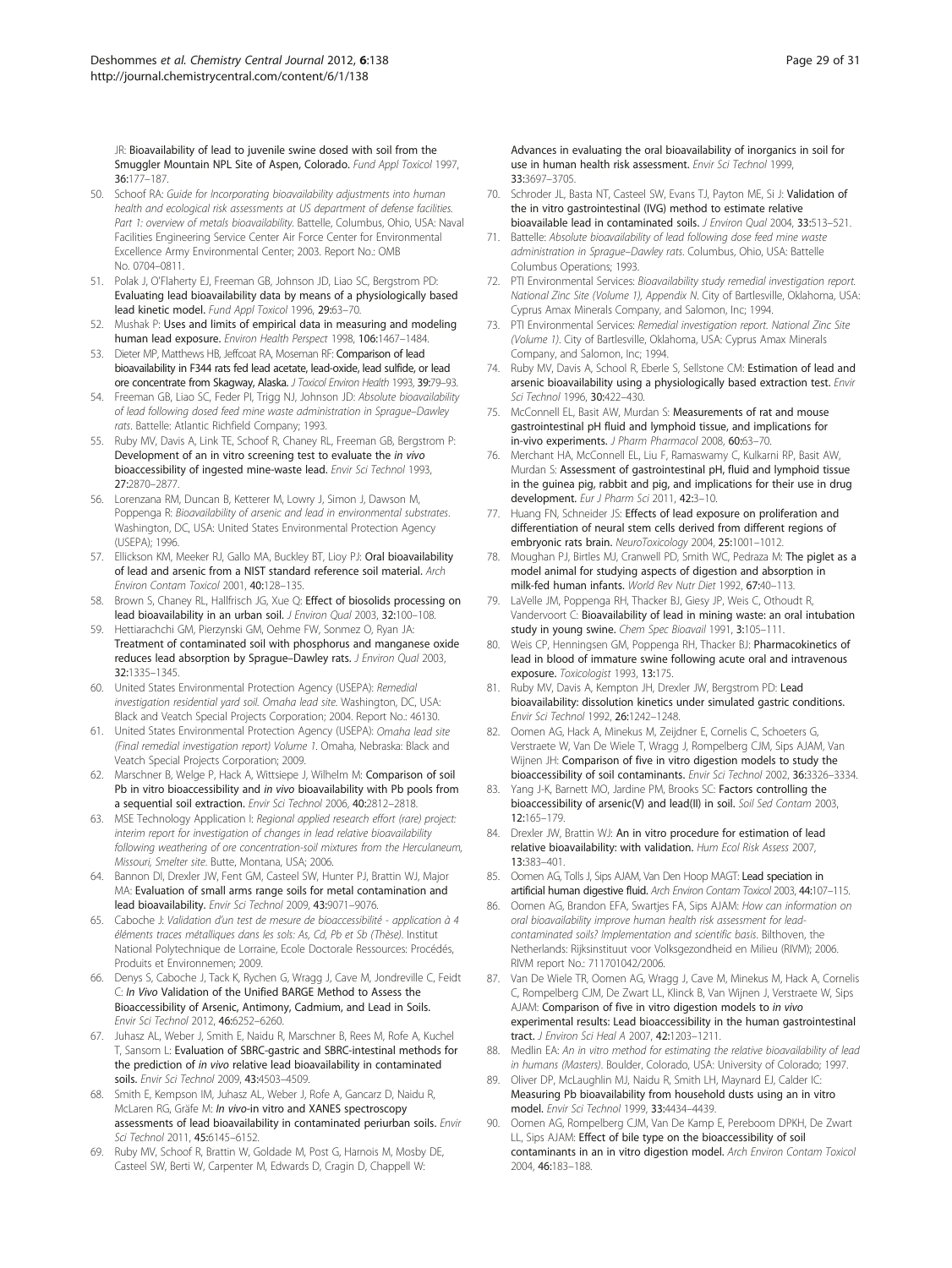- <span id="page-29-0"></span>91. Gasser UG, Walker WJ, Dahlgren RA, Borch RS, Burau RG: Lead release from smelter and mine waste impacted materials under simulated gastric conditions and relation to speciation. Envir Sci Technol 1996, 30:761–769.
- 92. Hamel SC, Buckley B, Lioy PJ: Bioaccessibility of metals in soils for different liquid to solid ratios in synthetic gastric fluid. Envir Sci Technol 1998, 32:358–362.
- 93. Scheckel KG, Ryan JA: In vitro formation of pyromorphite via reaction of Pb sources with soft-drink phosphoric acid. Sci Total Environ 2003, 302:253–265.
- 94. Bruce S, Noller B, Matanitobua V, Ng J: In vitro physiologically based extraction test (PBET) and bioaccessibility of arsenic and lead from various mine waste materials. *J Toxicol Environ Health A 2007*, 70:1700–1711.
- 95. Wragg J, Cave M, Basta N, Brandon E, Casteel S, Denys S, Gron C, Oomen A, Reimer K, Tack K, Van de Wiele T: An inter-laboratory trial of the unified BARGE bioaccessibility method for arsenic, cadmium and lead in soil. Sci Total Environ 2011, 409:4016–4030.
- 96. Denys S, Caboche J, Tack K, Delalain P: Bioaccessibility of lead in high carbonate soils. J Environ Sci Heal A 2007, 42:1331–1339.
- 97. Oomen AG, Tolls J, Sips AJ, Groten JP: In vitro intestinal lead uptake and transport in relation to speciation. Arch Environ Contam Toxicol 2003, 44:116–124.
- 98. Turner A, Simmonds L: Elemental concentrations and metal bioaccessibility in UK household dust. Sci Total Environ 2006, 371:74–81.
- 99. Weltje L, Den Hollander W, Wolterbeek HT: Adsorption of metals to membrane filters in view of their speciation in nutrient solution. Environ Toxicol Chem 2003, 22:265–271.
- 100. Dean JR, Ma R: Approaches to assess the oral bioaccessibility of persistent organic pollutants: a critical review. Chemosphere 2007, 68:1399–1407.
- 101. Brandon EFA, Oomen AG, Rompelberg CJM, Versantvoort CHM, Van Engelen JGM, Sips AJAM: Consumer product in vitro digestion model: bio accessibility of contaminants and its application in risk assessment. Regul Toxicol Pharmacol 2006, 44:161–171.
- 102. Hamel SC, Ellickson KM, Lioy PJ: The estimation of the bioaccessibility of heavy metals in soils using artificial biofluids by two novel methods: mass-balance and soil recapture. Sci Total Environ 1999, 243–244:273–283.
- 103. Ljung K, Oomen A, Duits M, Selinus O, Berglund M: Bioaccessibility of metals in urban playground soils. J Environ Sci Heal A 2007, 42:1241-1250.
- 104. Saikat S, Barnes B, Westwood D: A review of laboratory results for bioaccessibility values of arsenic, lead and nickel in contaminated UK soils. J Environ Sci Heal A 2007, 42:1213–1221.
- 105. Group ES: Bioavailability and Bioaccessibility of Inorganic Contaminants in Soil: Answering Key Questions, Proceedings of the BARC Workshop Proceedings. Bioaccessibility research Canada: BARC; 2011:175.
- 106. Hack A, Selenka F: Mobilization of PAH and PCB from contaminated soil using a digestive tract model. Toxicol Lett 1996, 88:199–210.
- 107. Bosso ST, Enzweiler J: Bioaccessible lead in soils, slag, and mine wastes from an abandoned mining district in Brazil. Environ Geochem Health 2008, 30:219–329.
- 108. Schaider LA, Senn DB, Brabander DJ, Mccarthy KD, Shine JP: Characterization of zinc, lead, and cadmium in mine waste: implications for transport, exposure, and bioavailability. Envir Sci Technol 2007, 41:4164–4171.
- 109. Morman SA, Plumlee GS, Smith DB: Application of in vitro extraction studies to evaluate element bioaccessibility in soils from a transect across the United States and Canada. Appl Geochem 2009, 24:1454–1463.
- 110. Ryan JA, Scheckel KG, Berti WR, Brown SL, Casteel SW, Chaney RL, Hallfrisch J, Doolan M, Grevatt P, Maddaloni M, Mosby DE: Reducing children's risk from lead in soil. Envir Sci Technol 2004, 38:18A–24A.
- 111. Zia MH, Codling EE, Scheckel KG, Chaney RL: In vitro and in vivo approaches for the measurement of oral bioavailability of lead (Pb) in contaminated soils: a review. Environ Pollut 2011, in press.
- 112. Smith E, Weber J, Naidu R, McLaren RG, Juhasz AL: Assessment of lead bioaccessibility in peri-urban contaminated soils. *J Hazard Mater* 2011, 186:300–305.
- 113. Yu CH, Yiin LM, Lioy PJ: The bioaccessibility of lead (Pb) from vacuumed house dust on carpets in urban residences. Risk Anal 2006, 26:125–134.
- 114. Bosso ST, Enzweiler J, Angelica RS: Lead bioaccessibility in soil and mine wastes after immobilization with phosphate. Water Air Soil Poll 2008, 195:257–273.
- 115. Sialelli J, Urquhart GJ, Davidson CM, Hursthouse AS: Use of a physiologically based extraction test to estimate the human

bioaccessibility of potentially toxic elements in urban soils from the city of Glasgow, UK. Environ Geochem Health 2010, 32:517–527.

- 116. Sheppard SC, Evenden WG, Schwartz WJ: Ingested soil: bioavailability of sorbed lead, cadmium, cesium, iodine, and mercury. J Environ Qual 1995, 24:498–505.
- 117. Rieuwerts JS, Farago ME, Cikrt M, Bencko V: Differences in lead bioavailability between a smelting and a mining area. Water Air Soil Poll 2000, 122:203–229.
- 118. Yang J, Mosby DE, Casteel SW, Blanchar RW: Lead immobilization using phosphoric acid in a smelter-contaminated urban soil. Envir Sci Technol 2001, 35:3553–3559.
- 119. Mercier G, Duchesne J, Carles-Gibergues A: A new in vitro test to simulate gastric absorption of copper, lead, tin and zinc from polluted soils. Environ Technol 2002, 23:121–133.
- 120. Yang J, Mosby DE, Casteel SW, Blanchar RW: In vitro lead bioaccessibility and phosphate leaching as affected by surface application of phosphoric acid in lead-contaminated soil. Arch Environ Contam Toxicol 2002, 43:399–405.
- 121. Beak DG, Basta NT, Scheckel KG, Traina SJ: Bioaccessibility of lead sequestered to corundum and ferrihydrite in a simulated gastrointestinal system. J Environ Qual 2006, 35:2075–2083.
- 122. Le Bot B, Arcelin C, Briand E, Glorennec P: Sequential digestion for measuring leachable and total lead in the same sample of dust or paint chips by ICP-MS. J Environ Sci Heal A 2011, 46:63-69.
- 123. Le Bot B, Gilles E, Durand S, Glorennec P: Bioaccessible and quasi-total metals in soil and indoor dust. Eur J Mineral 2010, 22:651–657.
- 124. Rasmussen PE, Beauchemin S, Chenier M, Levesque C, MacLean LCW, Marro L, Jones-Otazo H, Petrovic S, McDonald LT, Gardner HD: Canadian house dust study: lead bioaccessibility and speciation. Envir Sci Technol 2011, 45:4959–4965.
- 125. Berti WR, Cunningham SD: In-place inactivation of Pb in Pb contaminated soils. Envir Sci Technol 1997, 31:1359–1364.
- 126. Davis A, Ruby MV, Goad P, Eberle S, Chryssoulis S: Mass balance on surface-bound, mineralogic, and total lead concentrations as related to industrial aggregate bioaccessibility. Envir Sci Technol 1997, 31:37–44.
- 127. Turner A, Ip K-H: Bioaccessibility of metals in dust from the indoor environment: application of a physiologically based extraction test. Envir Sci Technol 2007, 41:7851–7856.
- 128. Turner A, Singh N, Richards JP: Bioaccessibility of metals in soils and dusts contaminated by marine antifouling paint particles. Environ Pollut 2009, 157:1526–1532.
- 129. Wragg J, Cave MR: In-vitro methods for the measurement of the oral bioaccessibility of selected metals and metalloids in soils: a critical review. Bristol, United Kingdom: British Geological Survey. Environment Agency; 2002. Report No.: P5-062/TR/01.
- 130. Chu M, Beauchemin D: Simple method to assess the maximum bioaccessibility of elements from food using flow injection and inductively coupled plasma mass spectrometry. J Anal Atom Spectrom 2004, 19:1213–1216.
- 131. Jimoh M, Frenzel W, Müller V: Microanalytical flow-through method for assessment of the bioavailability of toxic metals in environmental samples. Anal Bioanal Chem 2005, 381:438-444.
- 132. Laird BD, Van De Wiele TR, Corriveau MC, Jamieson HE, Parsons MB, Verstraete W, Siciliano SD: Gastrointestinal microbes increase arsenic bioaccessibility of ingested mine tailings using the simulator of the human intestinal microbial ecosystem. Envir Sci Technol 2007, 41:5542–5547.
- 133. Roussel H, Waterlot C, Pelfrêne A, Pruvot C, Mazzuca M, Douay F: Cd, Pb and Zn oral bioaccessibility of urban soils contaminated in the past by atmospheric emissions from two lead and zinc smelters. Arch Environ Contam Toxicol 2010, 58:945–954.
- 134. Caboche J, Denys S, Feidt C, Delalain P, Tack K, Rychen G: Modelling Pb bioaccessibility in soils contaminated by mining and smelting activities. J Environ Sci Heal A 2010, 45:1264–1274.
- 135. Zhang PC, Ryan JA, Yang J: In vitro soil Pb solubility in the presence of hydroxyapatite. Envir Sci Technol 1998, 32:2763–2768.
- 136. Juhasz AL, Weber J, Smith E: Impact of soil particle size and bioaccessibility on children and adult lead exposure in pen-urban contaminated soils. J Hazard Mater 2011, 186:1870–1879.
- 137. Madrid F, Diaz-Barrientos E, Madrid L: Availability and bio-accessibility of metals in the clay fraction of urban soils of Sevilla. Environ Pollut 2008, 156:605–610.